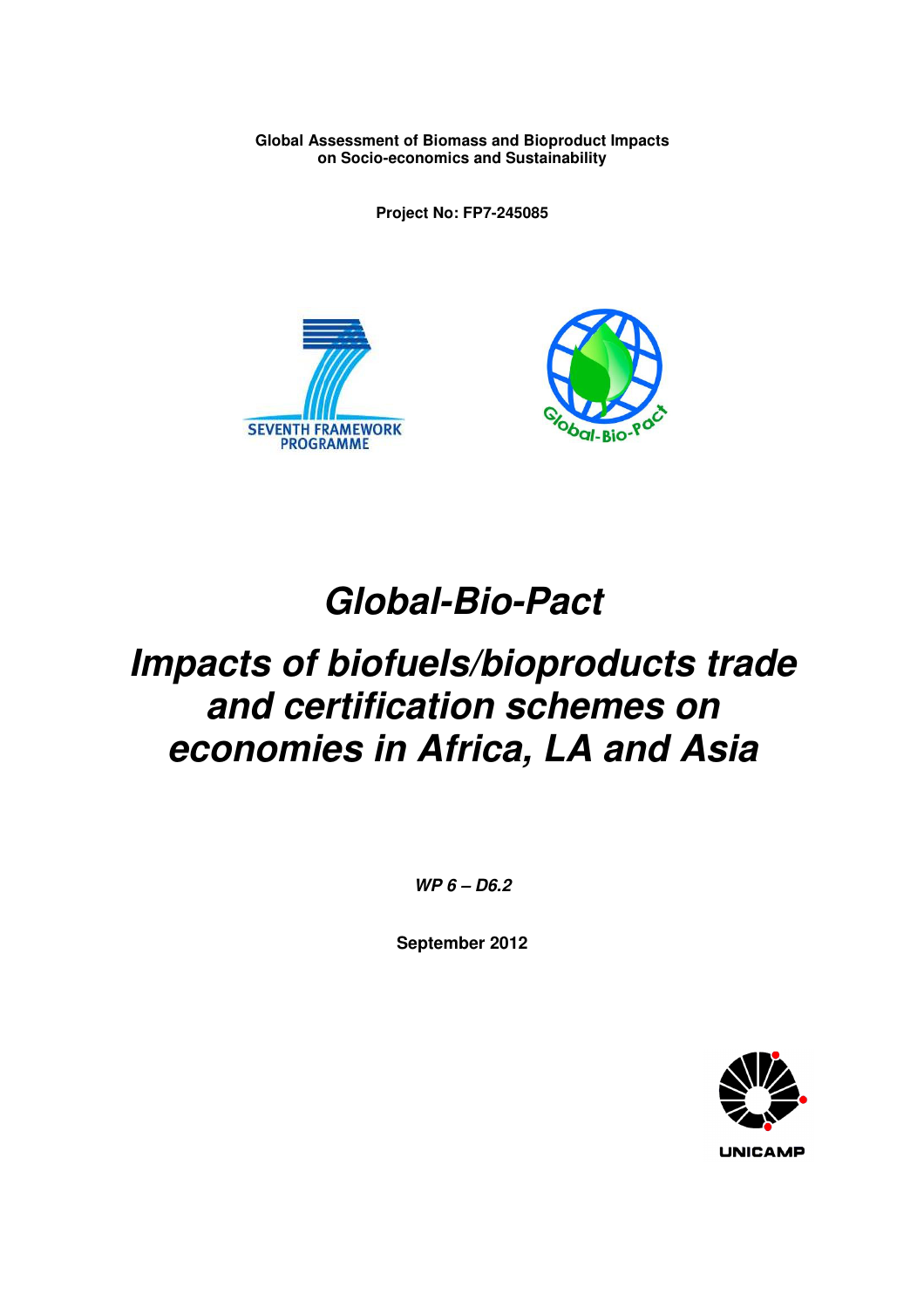- Authors: Arnaldo Walter, Unicamp, Brazil Pedro Gerber Machado, Unicamp, Brazil Camila Ortolan Fernandes de Oliveira, CTBE & Unicamp, Brazil
- Editors: Arnaldo Walter, Unicamp, Brazil Pedro Gerber Machado, Unicamp, Brazil
- Contact: DE/FEM & NIPE Unicamp Arnaldo Walter Email: awalter@fem.unicamo.br, Tel: +55 19 3521 3283 P.O. Box 6122 13083-970 Campinas, Brazil www.unicamp.br

The Global-Bio-Pact project (Global Assessment of Biomass and Bioproduct Impacts on Socio-economics and Sustainability) is supported by the European Commission in the 7th Framework Programme for Research and Technological Development (2007-2013). The sole responsibility for the content of this report lies with the authors. It does not represent the opinion of the Community. The European Commission is not responsible for any use that may be made of the information contained therein. The Global-Bio-Pact project duration is February 2010 to January 2013 (Contract Number: 245085).



Global-Bio-Pact website: www.globalbiopact.eu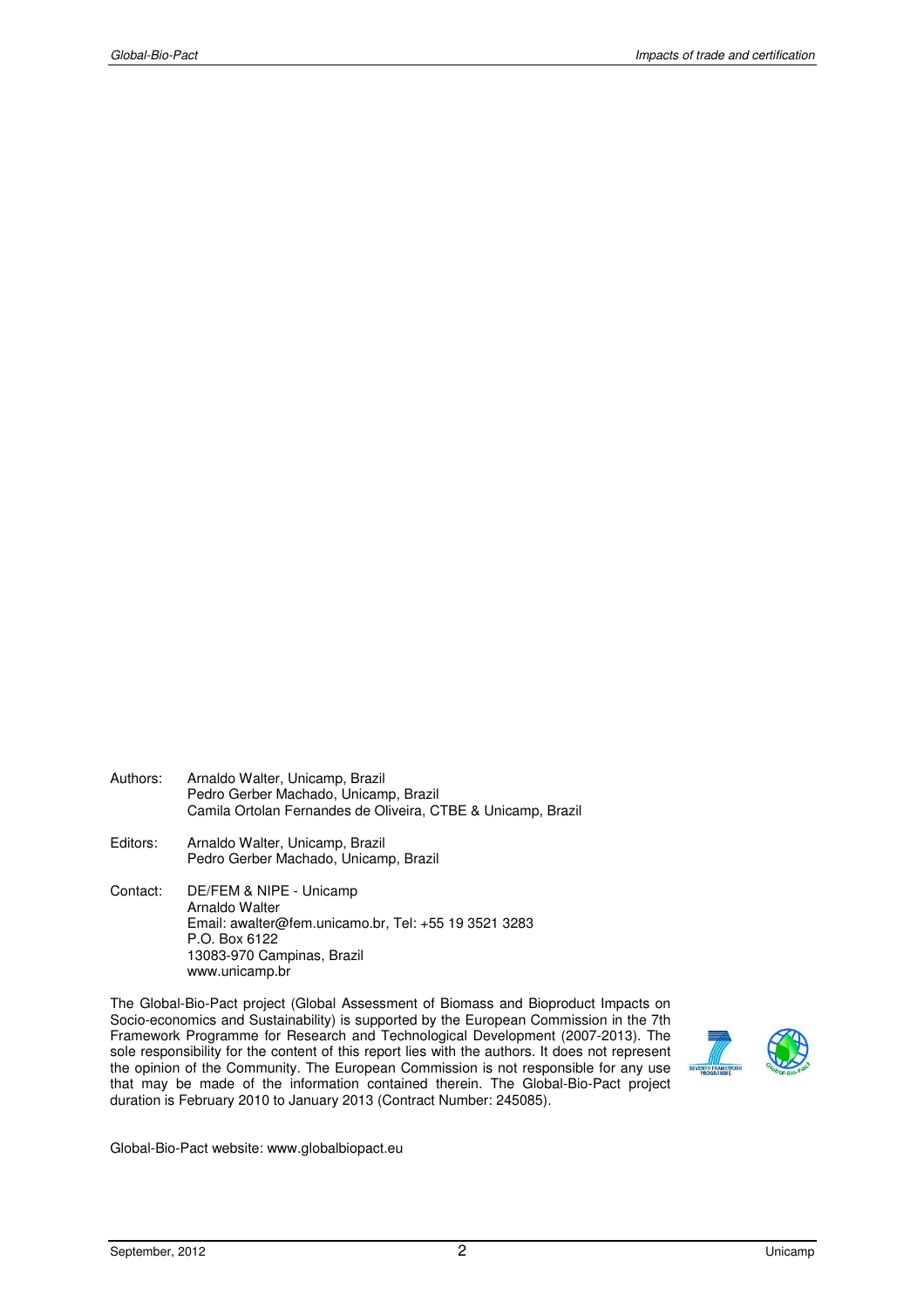# **Contents**

|                      |                                                                       | 4                |
|----------------------|-----------------------------------------------------------------------|------------------|
|                      |                                                                       |                  |
|                      |                                                                       | 6                |
| 1                    |                                                                       |                  |
| $\overline{2}$       | Overview of current trading regimes for bioproducts___________        |                  |
| $\boldsymbol{\beta}$ | Potential markets in 2020<br><u>International</u>                     | <i><b>10</b></i> |
|                      | 3.1 Liquid biofuels                                                   | 10               |
|                      | 3.2 Wood pellets                                                      | 17               |
|                      | 3.3 Bio-products                                                      | 18               |
| 4                    |                                                                       | 23               |
|                      | <b>4.1 General information</b>                                        | 23               |
|                      | 4.2Additional information from the country studies                    | 27               |
| 5                    | <b>Impacts of certification schemes on biofuels/bioproducts trade</b> | 32               |
|                      | 5.1 Biofuels                                                          | 32               |
|                      | 5.2Bio-products                                                       | 33               |
|                      | 5.3 Impacts on trade                                                  | 34               |
| 6                    |                                                                       | 36               |
|                      | <b>References</b>                                                     | 38               |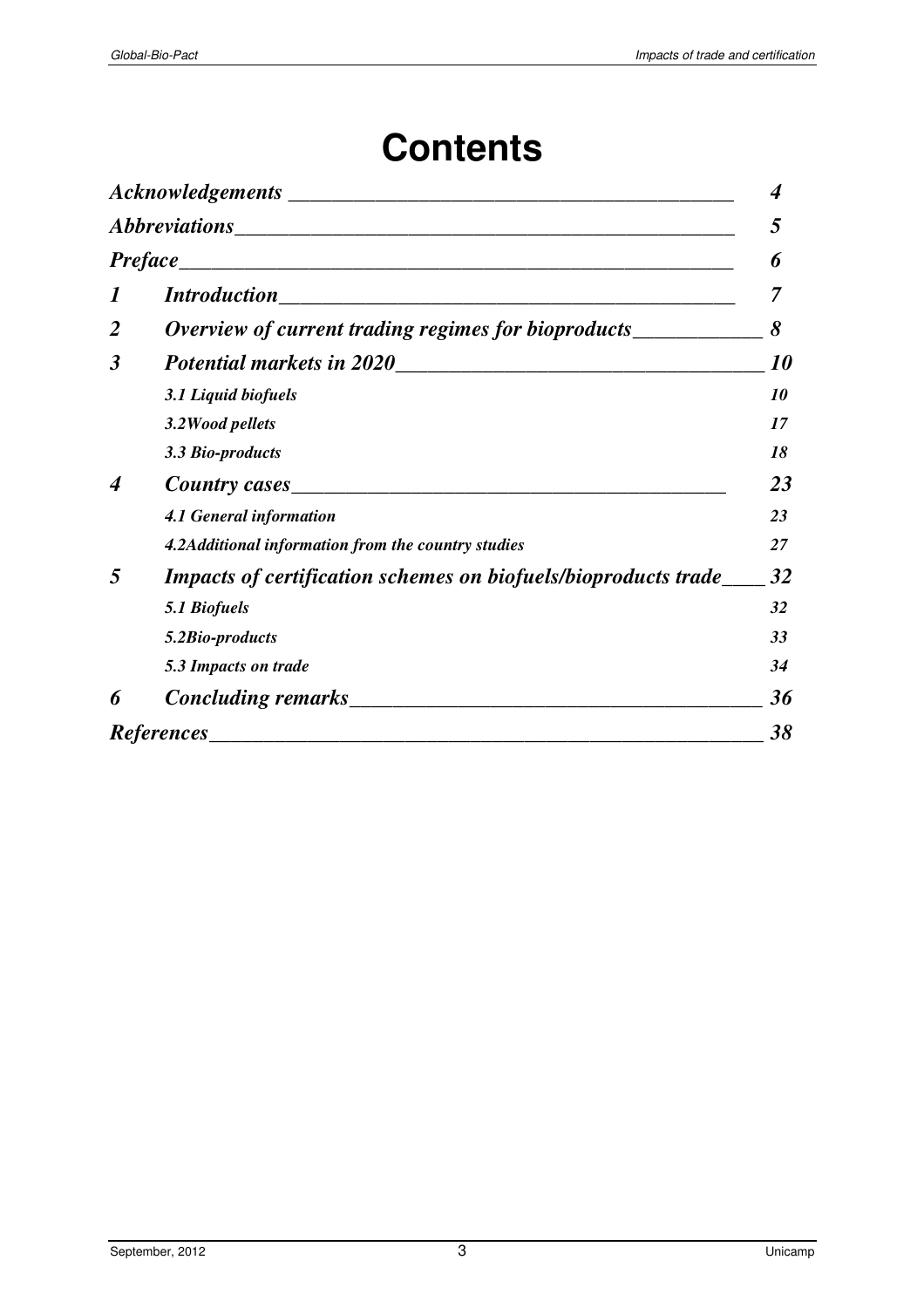# **Acknowledgements**

The authors would like to thank the European Commission for supporting the Global-Bio-Pact project. They are also thankful to University of Campinas – Unicamp – and to the Brazilian Bioethanol Science and Technology Laboratory – CTBE.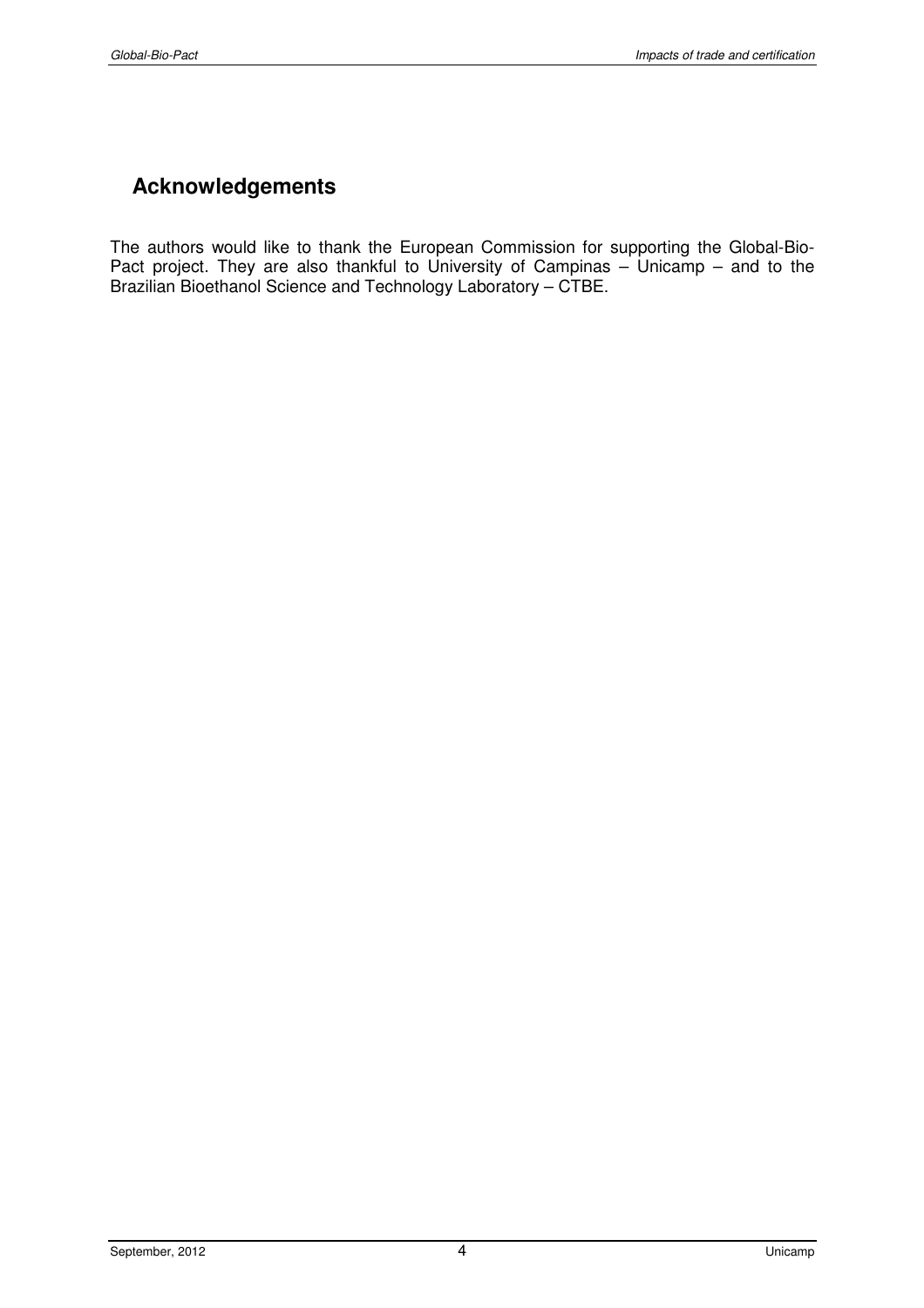# **Abbreviations**

- Bio-SG Bio-synthetic gas
- BL Billion litres
- BtL Biomass-to-liquids
- CHP Combined Heat and Power Plants
- CPO Crude Palm Oil
- GDP Gross Domestic Product
- GHG Greenhouse Gases
- Gt Giga tonnes
- CARB California Air Resources Board
- CEN European Committee for Standardisation
- EPA Environmental Protection Agency
- EU European Union
- FP7 Seventh Framework Programme for Research
- HCV High Conservation Values
- HVO Hydrotreated Vegetable Oil
- iLUC indirect (impacts of) land use change
- ISCC International Sustainability and Carbon Certification
- ISO International Organisation for Standardization
- IWPB Initiative of Wood Pellet Buyers
- LA Latin America
- LCA Life Cycle Assessment
- LCFS Low Carbon Fuel Standard
- Lge Litres of gasoline equivalent
- MB/d Millions of barrels per day
- OECD Organization
- p.a. per annum
- ppm parts per million
- RED Renewable Energy Directive
- R&D Research and Development
- RSB Roundtable on Sustainable Biofuels
- RSPO Roundtable on Sustainable Palm Oil
- TPES Total Primary Energy Supply
- Unicamp University of Campinas
- US United States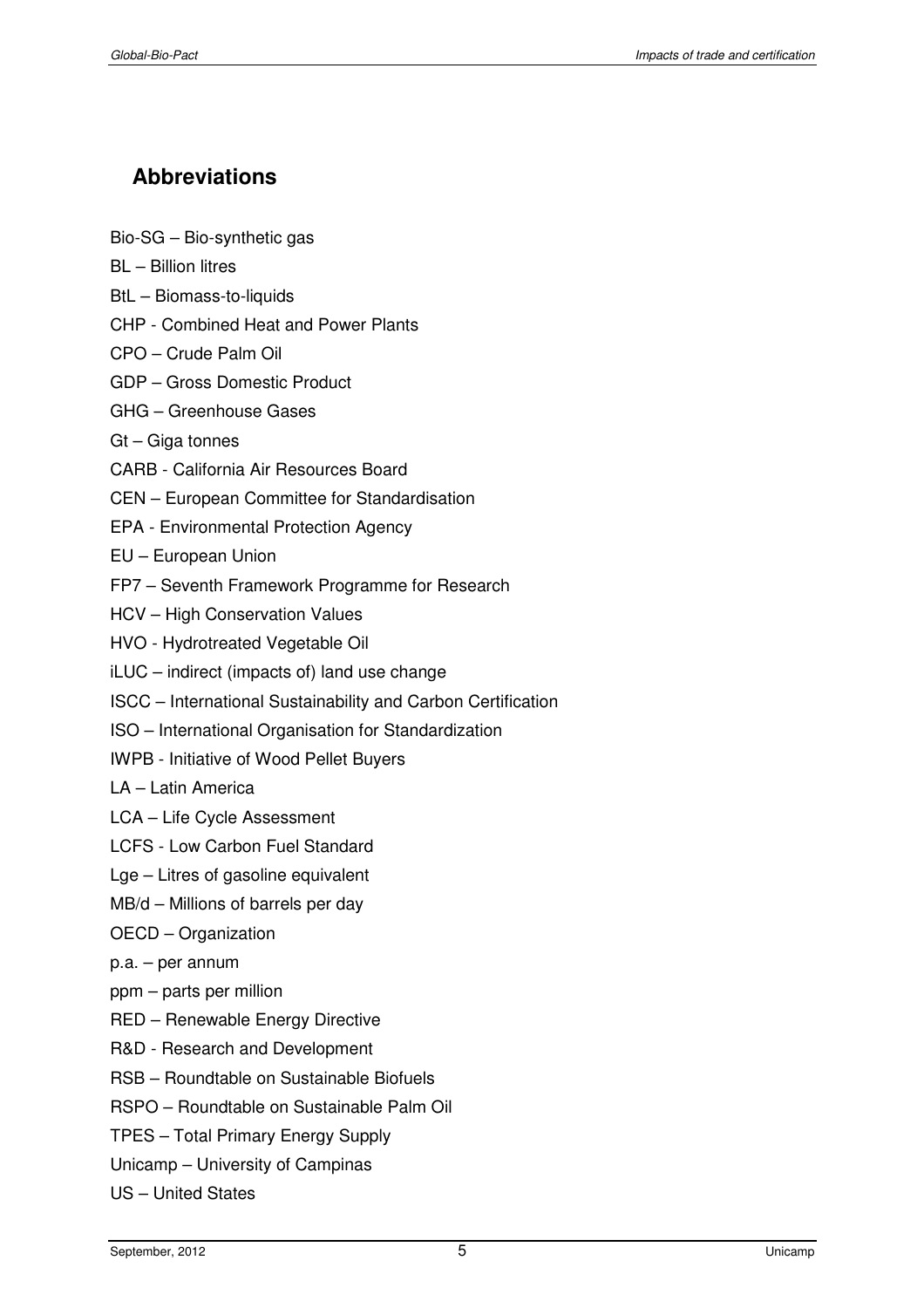# **Preface**

This report was elaborated in the framework of the Global-Bio-Pact project (Global Assessment of Biomass and Bioproduct Impacts on Socio-economics and Sustainability) which is supported by the European Commission in the Seventh Framework Programme for Research (FP7). Global-Bio-Pact is coordinated by WIP Renewable Energies and runs from February 2010 to January 2013.

The main aim of Global-Bio-Pact is the improvement and harmonisation of global sustainability certification systems for biomass production, conversion systems and trade in order to prevent negative socio-economic impacts. Thereby, emphasis is placed on a detailed assessment of the socio-economic impacts of raw material production and a variety of biomass conversion chains. The impact of biomass production on global and local food security and the links between environmental and socio-economic impacts are analysed. Furthermore, the Global-Bio-Pact project investigates the impact of biomass production on food security and the interrelationship of global sustainability certification systems with international trade of biomass and bioproducts, as well as with public perception of biomass production for industrial uses. Finally, Global-Bio-Pact focuses on socio-economic sustainability criteria and indicators for inclusion into certification schemes, and the project elaborates recommendations on how to best integrate socio-economic sustainability criteria in European legislation and policies on biomass and bioproducts.

A core activity of Global-Bio-Pact is the description of socio-economic impacts in different countries and continents in order to collect practical experience about socio-economic impacts of bioproducts and biofuels under different environmental, legal, social, and economical framework conditions.

This report "**Impacts of biofuels/bioproducts trade and certification schemes on economies in Africa, LA and Asia**" was elaborated by Unicamp's research team (University of Campinas, Brazil) that is engaged in the project.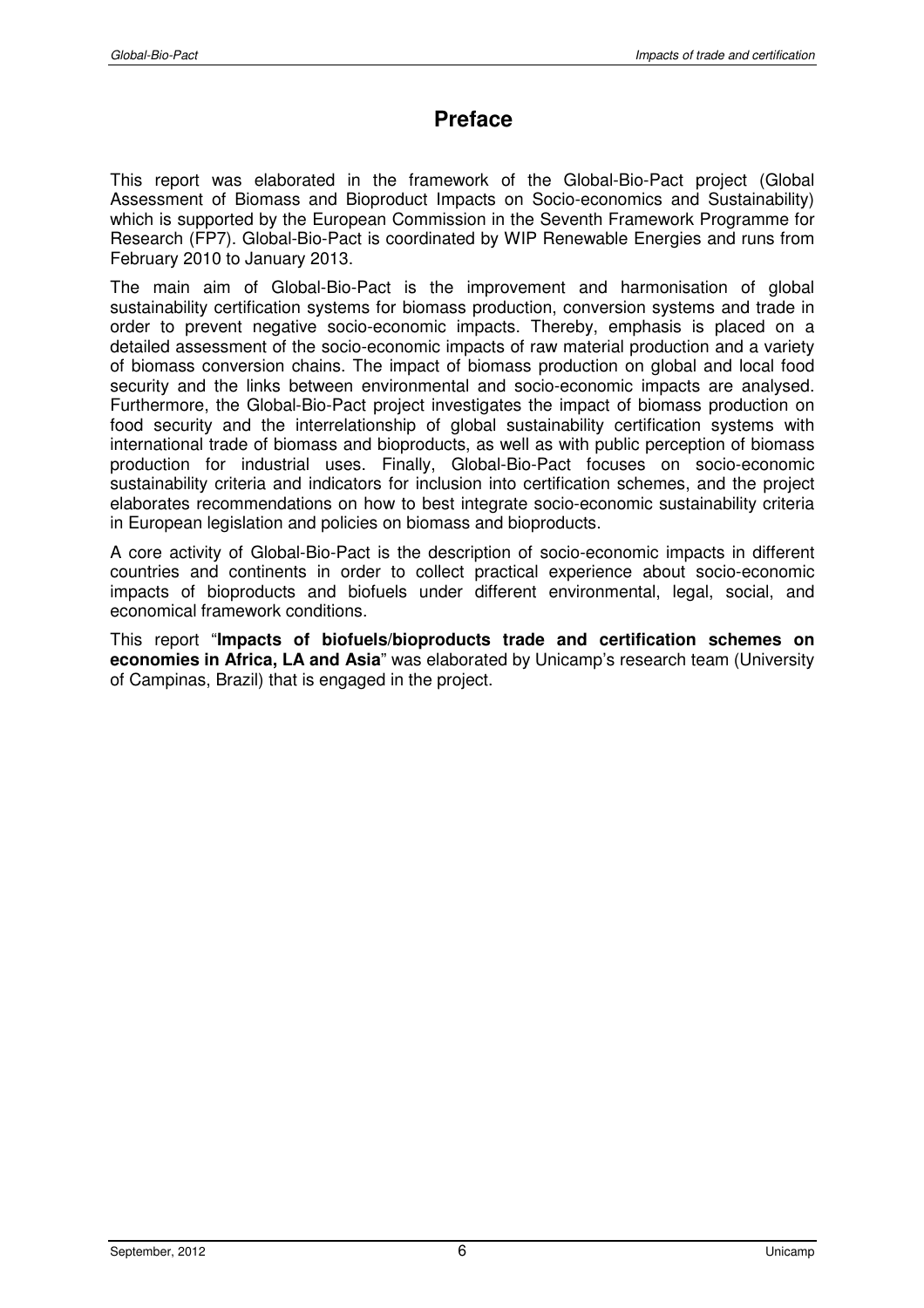# **1 Introduction**

A strong public debate on sustainability aspects for biomass use for energy and products emerged in the last few vears. This debate focused mainly on negative social and environmental impacts. In consequence, several initiatives were set-up, which are engaged in developing tools to ensure sustainability of biofuels. One option to promote the sustainability of biofuels is the application of certification systems.

The main aim of the Global-Bio-Pact project is the improvement of global sustainability certification systems for biomass production, conversion systems and trade in order to prevent negative and to promote positive socio-economic impacts. Thereby, emphasis is placed on a detailed assessment of the socio-economic impacts of feedstock production and a variety of biomass conversion chains.

The report "**Impacts of biofuels/bioproducts trade and certification schemes on economies in Africa, LA and Asia**" aims at providing an assessment of the opportunities of the production and commercialization of biofuels and bioproducts in specific countries of Africa, Asia and Latin America, taking 2020 as time horizon. More specifically, the aim is assessing the impacts of certification schemes on the potential production as such schemes can either foster the production and trade or, on the other hand, can impose barriers for trading. The six countries analyzed are partners of the project, and data gathering was one the reasons for the choice. In addition, some of these countries are currently important suppliers of biofuels and all of them are good case studies as long as biofuels production is concerned. The potential of biofuels/bioproducts production vary from country to country, and this is also the reason for the choices. The analyzed countries are Argentina and Brazil, in South America, Costa Rica, in Central America, Indonesia in Asia, and Mali and Tanzania, in Africa.

This report is organized in six chapters, including the Introduction (Chapter 1). Chapter 2 is based on the report of Deliverable 6.1 and presents an overview of current trading regimes for liquid biofuels and wood pellets. Chapter 3 is an assessment of potential markets of the main bio-products considered in this report (liquid biofuels, wood pellets and new bioproducts) taking 2020 as the time horizon. Chapter 4 is devoted to present parameters of the six countries specifically considered in this report (as mentioned, Argentina, Brazil, Costa Rica, Indonesia, Mali and Tanzania) and a brief assessment of the potential for producing bio-products for exporting. Chapter 5 presents an analysis of the potential impacts of certification schemes on trading of bio-products. Finally, concluding remarks are presented in Chapter 6.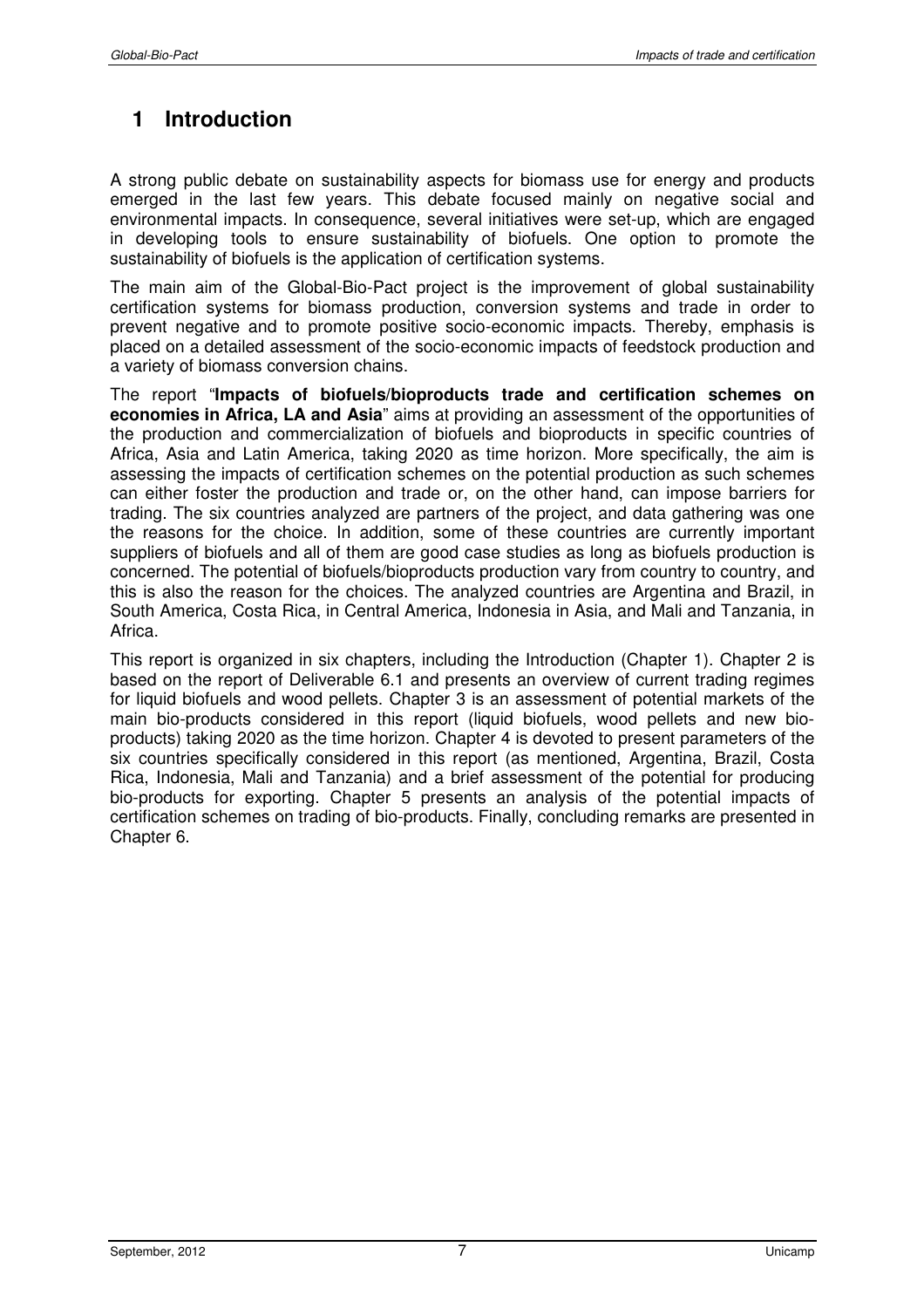# **2 Overview of current trading regimes for bioproducts**

This section summarises the main conclusions of a previous report, in which an overview of the current trading regimes for biomass products, and mainly liquid biofuels and pellets, was presented. The production of non-conventional bioproducts, such chemicals, is still very small and detailed information is not available for the time being; obviously, in this case trading experience is tiny and information is even scarcer. The focus of the previous report was on liquid biofuels (ethanol and biodiesel) and wood pellets.

Trade of ethanol, biodiesel and wood pellets is growing, but the volumes traded are still low regarding other energy and agriculture commodities. International biofuel trade is both supply and demand driven, despite the fact that the demand has been induced by national policies, as mandates. As mentioned by Lamers et al., (2011) (as quoted in the Deliverable 6.3) import duties largely influenced trade volumes, and tariff preferences are the main drivers of trade routes.

Up to 2011, the international trade of liquid biofuels was strongly influenced by regimes imposed by US and EU. In US, in early 2012 there was an important change on trade regimes for biofuels but, so far the information available is not enough for an analysis of the ongoing impacts. In the case of pellets, the main consumer market has been EU and the main exporters have been US and Canada. In comparison to liquid biofuels, trade regimes have been much less restricted for pellets.

Wood pellets are the main feedstock of solid biofuel trade. The main consumer market of wood pellets is Europe, and it is growing fast partly due to the existing renewable energy policy targets. Other growing markets, but to a smaller extent, are US, Japan and South Korea. The main importer region is EU (mainly for large-scale district heating and co-firing plants), and the main exporter countries are Canada and US.

Regarding fuel ethanol, the main consumer markets are US and Brazil, followed by EU. The production is highly concentrated in the US and Brazil, and Brazil used to be the main world exporter; recently, the drawbacks of ethanol production in Brazil and the surplus of US production let space to changes on trade flows. Historically, the main importer of fuel ethanol has been US, but the imported volume is relatively small regarding their consumption. In relative terms imports are more important for EU.

Concerned to biodiesel, the main market is EU and the region has also been the main importer. The largest suppliers have been Argentina and Indonesia, despite the fact that recently, in some years, US took opportunity of exporting subsidized biodiesel. This is also an emblematic example of the dynamics of trading rules, as EU promptly reacted to eliminate what was identified as regulatory fails.

It is predicted that sustainability requirements and certification schemes will have a strong influence on trade regimes both for liquid biofuels and pellets. In case of liquid biofuels, sustainability requirements have already been imposed by EU and US. In the case of pellets, is the consumer market that has imposed (for different reasons) sustainability requirements.

As long as liquid biofuels are concerned, in US, due to the initiatives in California<sup>1</sup> and at the Federal level<sup>2</sup>, the focus has been only on avoided GHG emissions regarding fossil fuels. On the other hand, the EU Renewable Energy Directive (RED) also addresses potential impacts on biodiversity, on water resources and on food supply, besides main social aspects (e.g. the respect of human, labour and land use rights). These sustainability initiatives, and mainly the European one, have motivated the proposition and the development of certification schemes

<sup>&</sup>lt;sup>1</sup> The regulation was defined by the California Air Resources Board – CARB, in the context of the Low

Carbon Fuel Standard (LCFS) program.<br><sup>2</sup> Regulation defined by the Environmental Protection Agency – EPA, under the revised Renewable Fuel Standard (RFS2) program.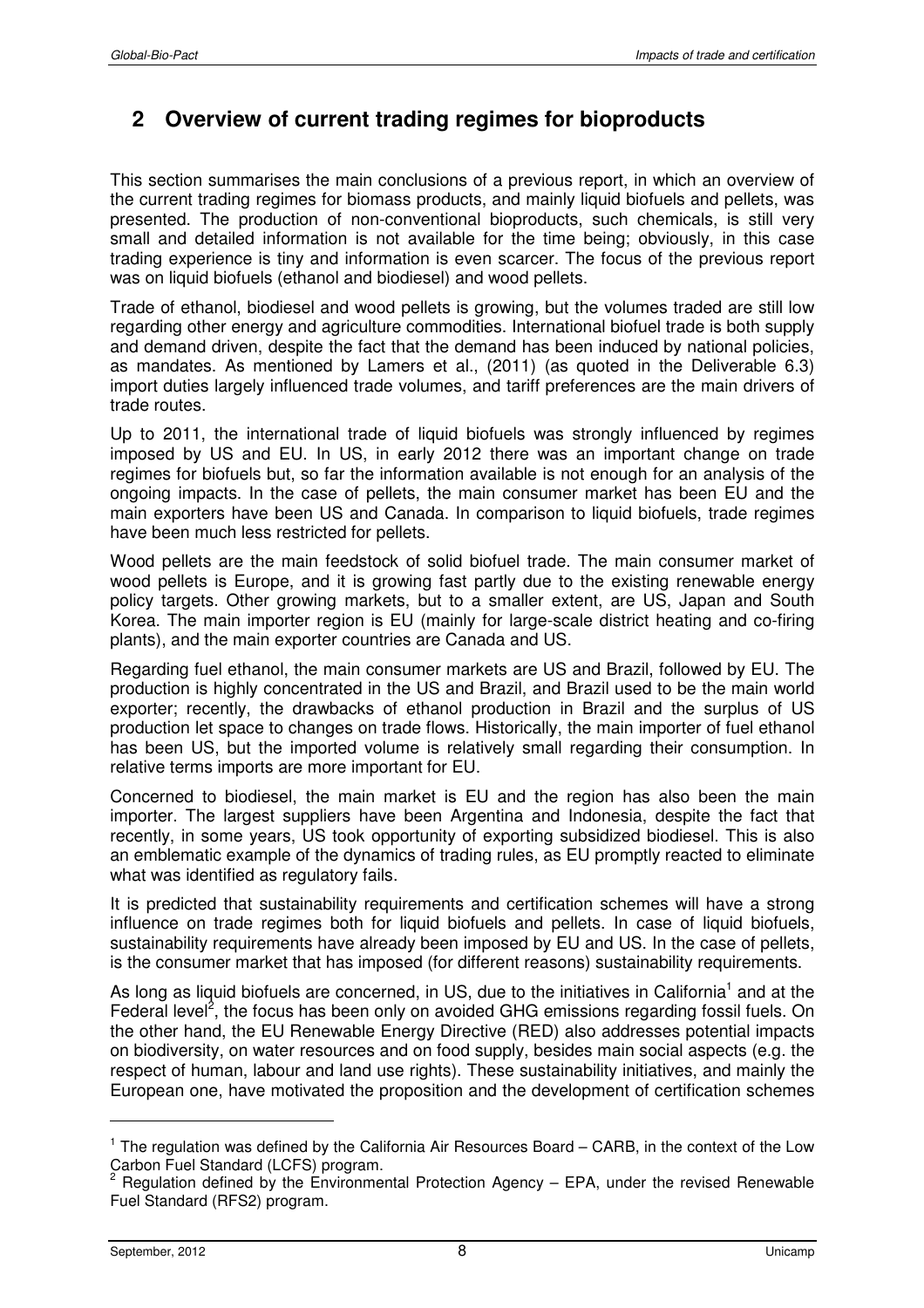since the accomplishment of sustainability principles and criteria shall be certified by independent auditors. As these initiatives are very recent, it's not possible to evaluate their impacts over trade.

At the EU, eight certification schemes have been recognised and can be used by the producers and/or traders to show conformance to the current requirements.

In what concerns the production of other bio-products (e.g. chemical and materials) this industry is yet in its infancy and no example of large-scale production can be presented. One of the most important appeals for such products is its potential benefits to the environment and to the society; thus, sustainable production will be an essential condition for reaching the most important markets. It seems that a strategy under development is the location of the conversion units close to the consumer markets, and the diversification of the biomass supply sources. In this sense, developing countries would be mainly suppliers of raw biomass and not producers of the new bio-products.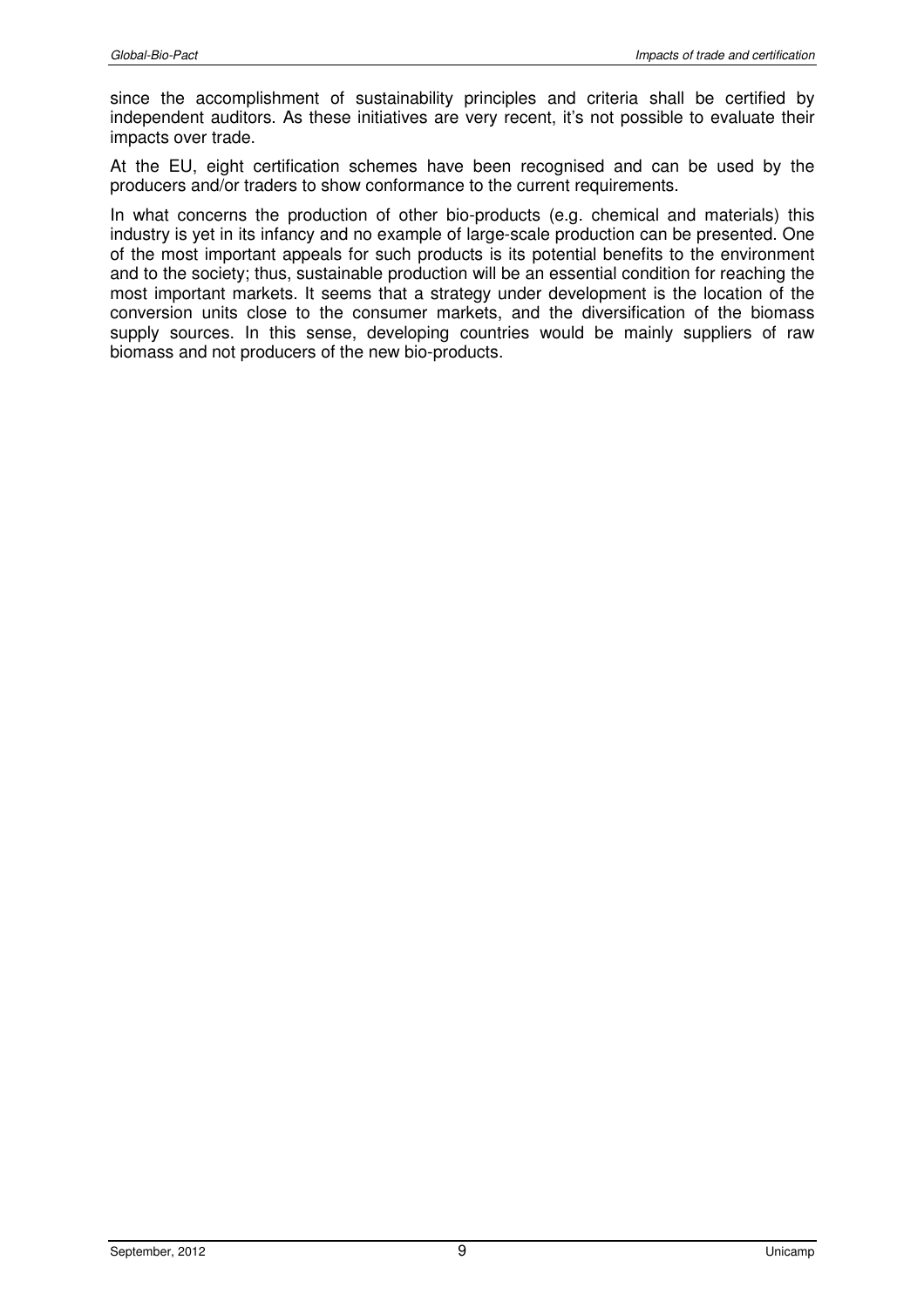# **3 Potential markets in 2020**

In this section the potential markets of biofuels and bioproducts (mainly chemicals and plastics) is presented. The text is based on information available at the literature.

# **3.1 Liquid biofuels**

Liquid biofuels provided about 3% of the global road transport fuels in 2011 and, for the time being, ethanol and biodiesel are the most important biofuels. Compared to 2010, biodiesel production expanded in 2011 while ethanol production stabilised (for the first time in more than one decade) (REN21, 2012). Production figures in 2011 are presented in Table 1. The world production and consumption of fuel ethanol is dominated by the US and Brazil, which are responsible for about 87% of the world production, being US by far the main producer. Regarding biodiesel, EU is currently responsible for 43% of the world production and about 60% of the world consumption.

| Country/region | Fuel ethanol     | Biodiesel        |
|----------------|------------------|------------------|
| <b>USA</b>     | 54.2             | 3.2              |
| <b>Brazil</b>  | 21.0             | 2.7              |
| EU             | 4.3 <sup>a</sup> | 9.2 <sup>b</sup> |
| China          | 2.1              | 0.2              |
| Argentina      | 0.2              | 2.8              |
| <b>Others</b>  | $4.3^\circ$      | 3.3 <sup>d</sup> |
| Total          | 86.1             | 21.4             |

#### **Table 1: Production of liquid biofuels in 2011, in billion litres (BL)**

Sources: REN21, 2012

<sup>a</sup> Main European producers: France, 1.1 BL, Germany, 0.8 BL, Spain, 0.5 BL;

<sup>b</sup> Main European producers: Germany, 3.2 BL, France, 1.6 BL, Spain, 0.7 BL, Italy, 0.6 BL;

 $\textdegree$  Other relevant producers: Canada, 1.8 BL, Thailand, 0.5 BL and Colombia, 0.3 BL;

<sup>d</sup> Other relevant producers: Indonesia, 1.4 BL, Thailand, 0.6 BL and Colombia, 0.3 BL.

Figure 1 shows the shares of biofuels production (ethanol and biodiesel) in 2011. It can be seen that almost 80% of the production of biofuels was in the Americas, mostly due to the contribution of US (North America), Brazil and Argentina (South America). In 2011, the production of biofuels in Asia-Pacific was 3.65 Mtoe (equivalent to 0.26% of the annual consumption of oil products in the region).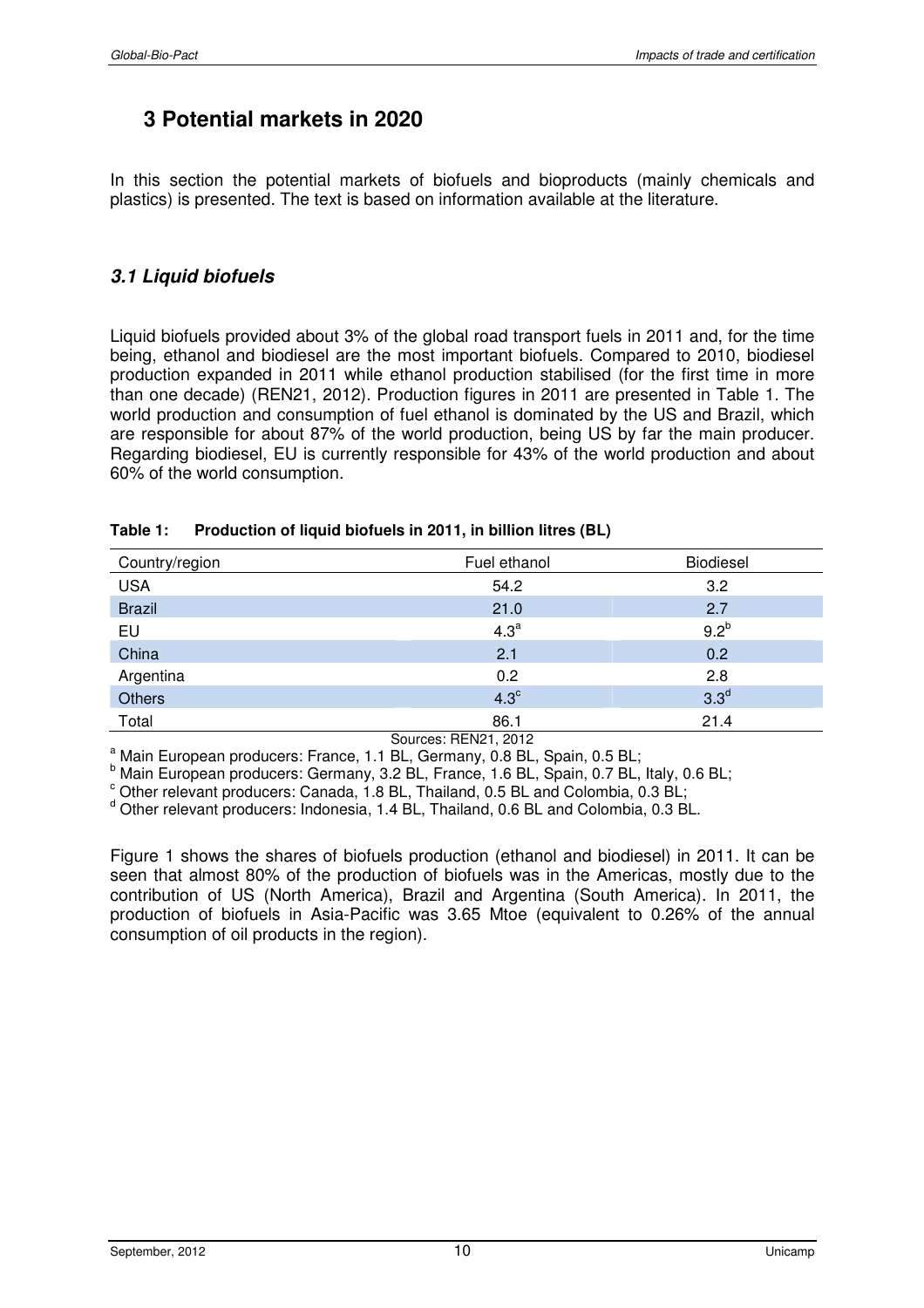

**Figure 1: Production of biofuels in different regions, in 2011**  Source: BP (2012)

According to REN21 (2012), the mandates in place around the world in mid-2011 called for a biofuels market of at least 220 BL by 2022 (about twice the consumption in 2011). The expected demand of biofuels would be driven primarily by US, the EU, Brazil and China. Also according REN21 (2012), the majority of mandates are in EU countries, as part of the 10% target for renewable energy in transport by 2020<sup>3</sup>, and a significant number in Asia.

An important point is the estimate of the potential market of liquid biofuels by 2020 (the time horizon previous defined for this Work Package), i.e. the amount required, the main consumer countries and the prevalence of ethanol or biodiesel in the market.

There are good prospective studies assessing the world energy matrix in scenarios which time horizon vary from 10 to 50 years. Among the reports available, here a study by the International Energy Agency (**Technology Roadmap – biofuels for transport**, published in 2011) and the **BP Energy Outlook 2030** (also published in 2011) are highlighted.

### **3.1.1 International Energy Agency**

The publication **Technology Roadmap – biofuels for transport**, published by International Energy Agency in 2011 (IEA, 2011), addresses the potential and required actions for fostering the use of biofuels in the transport sector. The study takes 2050 as the time horizon and considers an important condition for defining the scenarios the necessity of drastic reduction of greenhouse gas (GHG) emissions. The results are coherent with a study by IEA (**Energy Technology Perspectives 2010**) taking into account that the concentration of carbon dioxide must be stabilized as 450 ppm (parts per million) by 2050 (IEA, 2010) (that implies a target of 50% reduction in energy-related  $CO<sub>2</sub>$  emissions by 2050, regarding 2005 levels).

According to the IEA study (IEA, 2011), while improving vehicle efficiency is by far the most important low-cost way of reducing  $CO<sub>2</sub>$  emissions in the transport sector, biofuels will play a significant role in replacing liquid fossil fuels suitable for planes, marine vessels and other heavy transport modes that cannot be electrified. The roadmap by IEA considers

 $3$  This text was written previous of the Draft Law proposed in Europe in September 2012.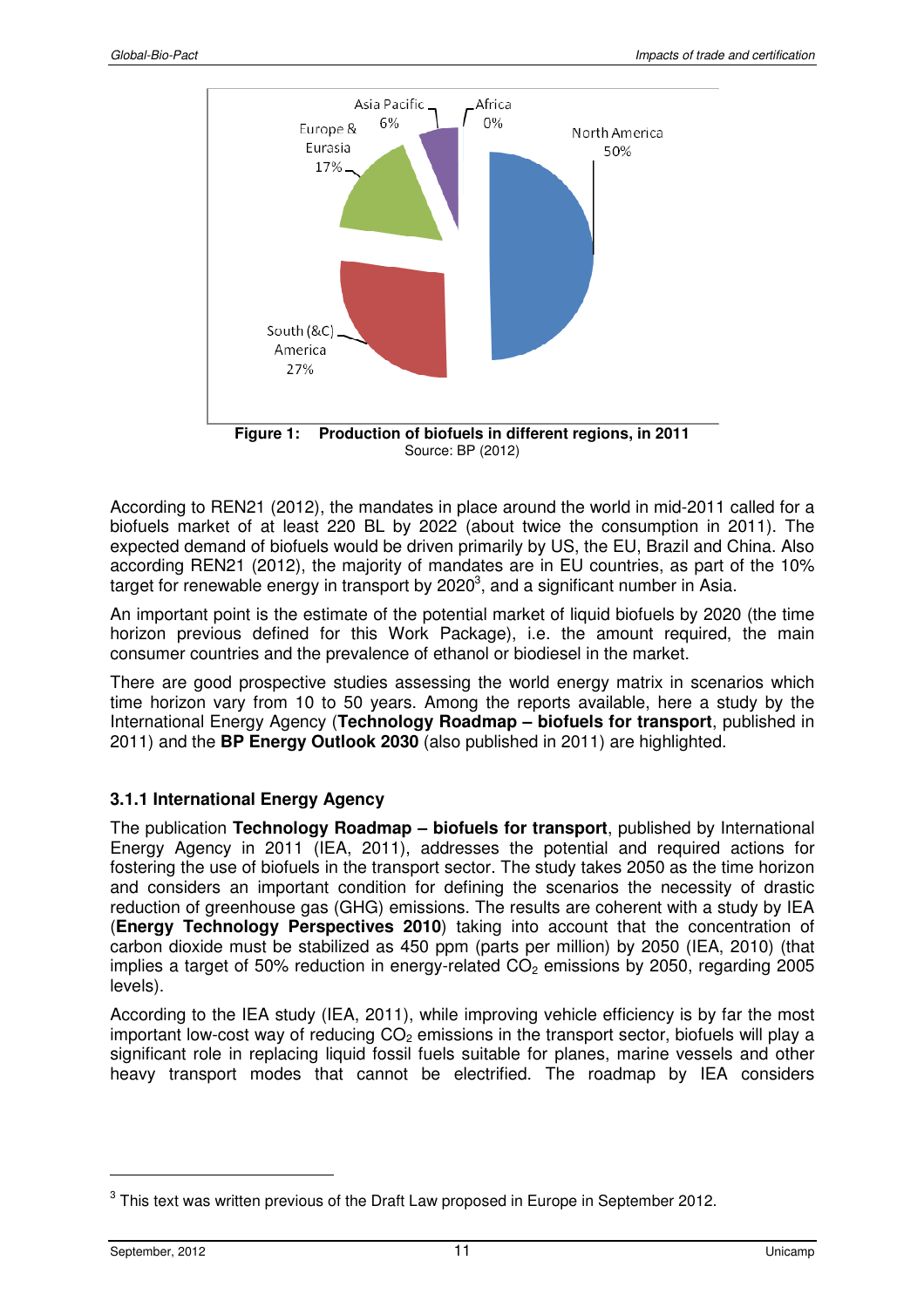conventional<sup>4</sup> and advanced biofuels<sup>5</sup> and for road transport the contribution of hydrogen and electricity in 2050 would be remarkable (20%) (see Figure 2).

The roadmap by IEA envisions that, by 2050, 32 EJ of biofuels will be used globally, providing 27% of world transport fuel (to be compared with less than 2% in 2010). The study indicates that biofuels could contribute in particular to the replacement of diesel, kerosene and jet fuel. Potentially (if produced sustainably), the projected use of biofuels could avoid around 2.1 giga tonnes (Gt) of  $CO<sub>2</sub>$  emissions per year (out of a total reduction of about 43 GtCO<sub>2</sub> to be reached in the energy supply chains in 2050 (IEA, 2010)). According to IEA, to meet this vision, advanced biofuels need to be commercially deployed, which requires substantial investment and specific support.

Figure 2 shows the predicted global energy use in the transport sector by 2050 (left side) and the predicted use of biofuels in different transport modes (right side). Due to the improvements in energy efficiency, the energy use in the transport sector in 2050 would be even lower than in 2010 (about 125 EJ); oil derivatives would contribute to about 51% of the energy matrix (gasoline, diesel, jet fuel and heavy fuel oil, in Figure 2). The use of biofuels in transport modes like aviation and shipping is almost nil by the time being and would represent about 12 EJ in 2050 (six times the current combined production of ethanol and biodiesel).



Source: IEA (2011)

<sup>&</sup>lt;sup>4</sup> Technologies include well-established processes that are already producing biofuels on a commercial scale. These biofuels, commonly referred to as first-generation, include sugar- and starchbased ethanol, oil-crop based biodiesel and straight vegetable oil, as well as biogas derived through anaerobic digestion. Typical feedstocks used in these processes include sugarcane and sugar beet, starch-bearing grains, like corn and wheat, oil crops, like rape (canola), soybean and oil palm, and in some cases animal fats and used cooking oils (IEA, 2011).

<sup>&</sup>lt;sup>5</sup> Conversion technologies are still in the research and development (R&D) stage, pilot or demonstration phase, and are commonly referred to as second- or third-generation. This category includes hydrotreated vegetable oil (HVO), which is based on animal fat and plant oil, as well as biofuels based on lignocellulosic biomass, such as cellulosic-ethanol, biomass-to-liquids (BtL)-diesel and bio-synthetic gas (bio-SG). The category also includes novel technologies that are mainly in the R&D and pilot stage, such as algae-based biofuels and the conversion of sugar into diesel-type biofuels using biological or chemical catalysts (IEA, 2011).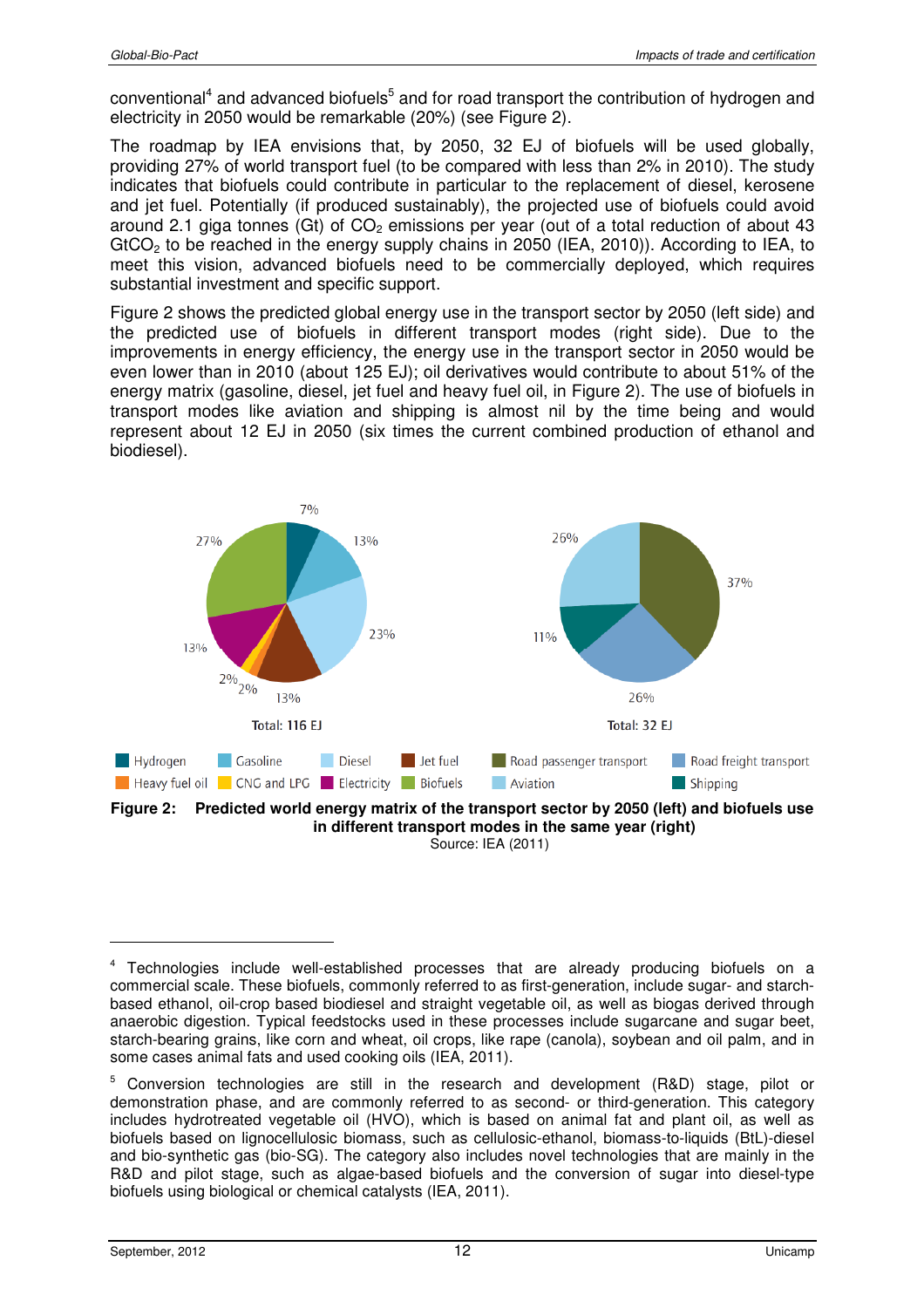According to the hypothesis considered, the production of 32 EJ of biofuels would require around 100 million hectares (Mha) in 2050 (and the production of 65 EJ as biomass). This poses a considerable challenge given competition for land and feedstocks from rapidly growing demand for food and fibre, besides the additional 80 EJ of biomass for generating heat and power. It is assumed that 50% of the feedstock for advanced biofuels and biomethane will be obtained from wastes and residues, corresponding to 20 EJ.

Figure 3 shows results of the study (IEA, 2011) that correspond to the predicted production of biofuels up to 2050 and the required land. According to IEA's view, the production of conventional ethanol (except ethanol from sugarcane) and conventional biodiesel would be completely phased-out between 2040-2045, due to the low overall efficiency (i.e., energy production per area) and to the expected deployment of advanced biofuels.



Source: IEA (2011)

Table 2 presents the predicted production of liquid biofuels (ethanol and biodiesel) in 2020 and 2030, according to the estimates done by IEA (2011) (which results are showed in Figure 3). Compared with the production results for 2010, the prediction is that the production of ethanol could enlarge 2.3 times in 2020 and 3.3 times in 2030; regarding biodiesel, the production could be twice larger in 2020 and 5.5 times larger in 2030. The estimate production in 2022 would be 175-180 BL, i.e. about 20% lower than the estimate done by REN21 (2012) based on the existing mandates.

#### **Table 2: Predicted production of liquid biofuels in 2010 and 2020 (EJ/year) (MB/d in parenthesis)**

| Year | Liquid biofuels | Ethanol                        | <b>Biodiesel</b> |
|------|-----------------|--------------------------------|------------------|
| 2020 | 5.0(2.6)        | 3.4(1.8)                       | 1.6(0.8)         |
| 2030 | 9.2(4.8)        | 5.0(2.6)                       | 4.2(2.2)         |
|      |                 | $C_{\text{AllYOO}}$ IEA (0011) |                  |

Source: IEA (2011)

The scenarios defined by IEA (IEA, 2011) concerning the different technologies for biofuels production indicate that in 2020 advanced biofuels would have a marginal share but, potentially, a significant contribution from 2025 onwards. The installed capacity of advanced biofuels production in 2010 was estimated as 175 million litres of gasoline equivalent (Lge)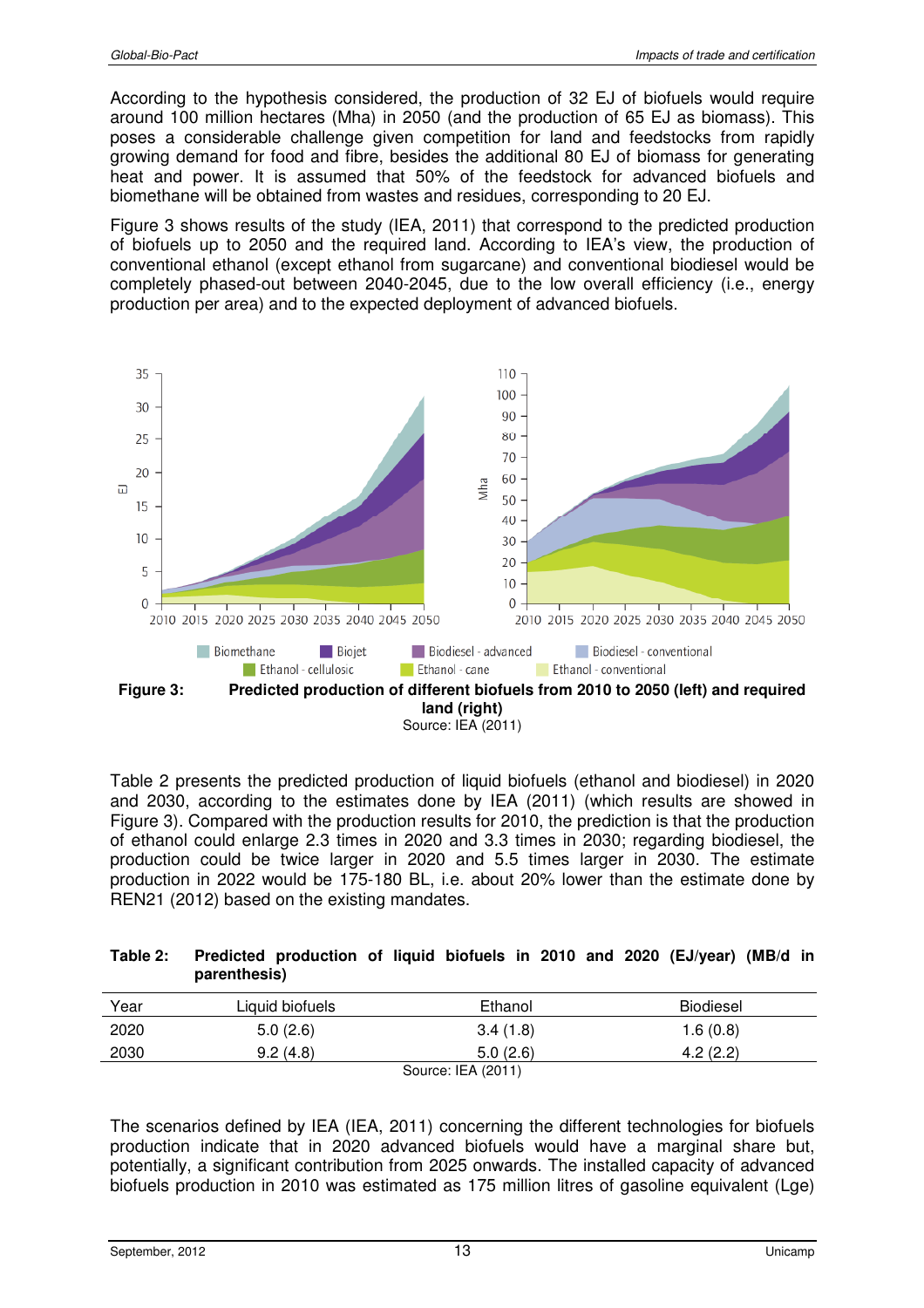per year, but with most plants operating below nameplate capacity. At the same time, the production capacity of 1.9 billion Lge/yr was evaluate based on the units under construction and would be sufficient to meet the targets for advanced biofuel production until 2013. Proposals for an additional 6 billion Lge/yr capacity have been announced until 2015. However, after 2015 advanced biofuel production will need to ramp up rapidly: a 30 fold increase over currently announced advanced biofuel capacity will be required to reach 250 billion Lge/yr operating capacity in 2030 and, beyond 2030, a further quadrupling of advanced biofuel capacity will be required until 2050 to reach this roadmap's targets. Figure 4 shows the required production of advanced biofuels from 2010 onwards in order to fulfil the hypothesis presented by IEA; it can be seen that the current installed capacity is tiny regarding the future targets.



Conventional biofuels are expected to play a role in ramping up production in many developing countries because the technology is less costly and less complex than for advanced biofuels. It is expected that the first commercial advanced biofuel projects will be set up in the USA and Europe, as well as in Brazil and China, where several pilot and demonstration plants are already operating<sup>6</sup>.

In the roadmap by IEA (2011), biofuel demand over the next decade is expected to be highest in OECD countries (about 50% in 2020), but non-OECD countries would account for 60% of global biofuel demand by 2030 and roughly 70% by 2050, with strongest demand projected in China, India and Latin America. In 2020, almost 50% of the biofuels demand (2.3 EJ/year out of 5.0 EJ/year) would be in EU and North America (mostly US) and almost 30% (1.4 EJ/year) in Latin America (mostly Brazil). The balance of the demand would be in China and other Asian countries.

In this sense, biofuels trade will become increasingly important and can help trigger investments and mobilise biomass potentials in certain regions. In regions with limited land and feedstock resources, such as certain Asian countries, feedstock and biofuel trade will play an increasing role. In accordance with the current tendency, IEA (2011) states that important issues for settling biofuels trade are: (a) reduction and/or abolishment of tariffs and other trade barriers, mainly aiming at enhancing sustainable biomass and biofuel trade; and

 $6$  This is the information provided by IEA (2011). However, the effective operational stage is not known and some plants – or even most of them – are operating with constrains.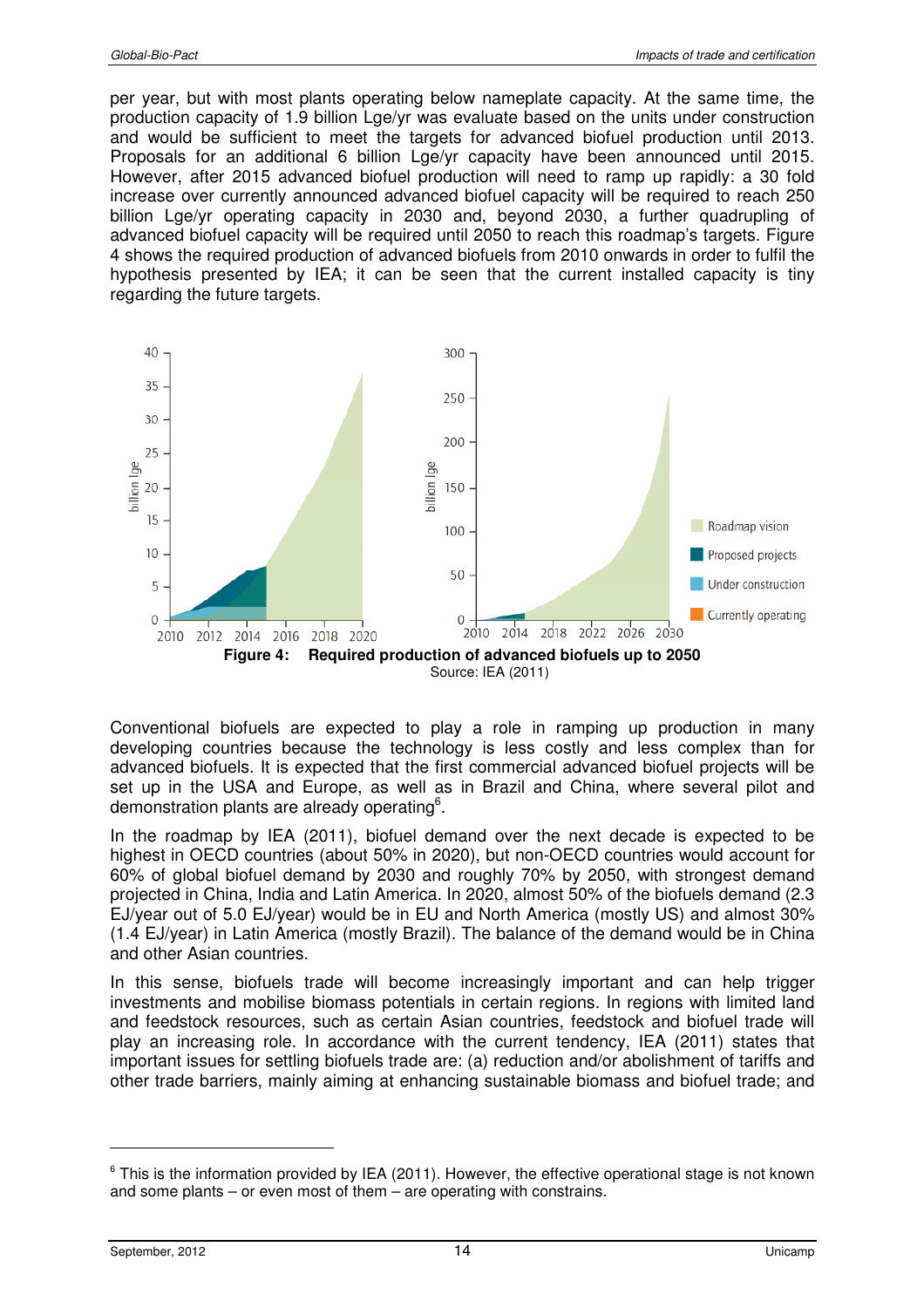(b) the development of internationally agreed sustainability criteria as the basis for implementing sound certification schemes for biofuels (but not creating trade barriers).

As long as the technologies of second generation biofuels develop, the production of liquid biofuels would be more concentrate in countries that dominate such technologies and/or the consumption is higher. Raw biomass could be supplied by the regions with higher potential for the production and, in principle, certain biofuel trade routes could only exist for a limited period.

### **3.1.2 BP Energy Outlook**

The second prospective study to be highlighted is the BP Energy Outlook 2030 (BP, 2012). The company used to develop Energy Outlooks for internal purposes, but has decided to make the report publically available from 2011 on. The company states the Outlook is not a "business as usual" extrapolation and reflects the company's judgement of the likely path of global energy markets to 2030. The main conclusions regarding energy consumption in the transport sector and liquid biofuels are presented below.

Global liquids demand (oil, biofuels, and other liquids) is likely to rise by 16 Mb/d, exceeding 103 Mb/d by 2030 (in 2011 the consumption of oil products was 88 Mb/d, being 60 Mb/d as middle and light distillates – i.e. mostly diesel oil and gasoline). The growth would come exclusively from rapidly-growing non-OECD economies and Asian countries would account for more than three-quarters of the net global increase (rising by nearly 13 Mb/d). By sector, the demand growth of liquids should come from non-OECD transport (nearly 14 Mb/d), with non-OECD industry also contributing (nearly 6.5 Mb/d, largely for petrochemicals). Post-2015, OECD transport demand is expected to fall as technology and policy lead to improved engine efficiency.

Up to 2030, energy used for transport will continue to be dominated by oil, but its share would decline. Growth is expected to slow over the next twenty years to average 1.1% p.a. versus 1.8% p.a. during 1990-2010, with OECD demand slowing and then declining post-2015. The slowing of growth in total energy in transport is related to (a) higher oil prices and (b) improving fuel economy, (c) vehicle saturation in mature economies, and (d) expected increases in taxation and subsidy reduction in developing economies.

Transport fuel in 2030 remains dominated by oil (87%) and biofuels (7%). Other fuels gain share, such as natural gas and electricity (4% and 1%, respectively, in 2030); the use of such fuels would be constrained by limited policy support combined with a general lack of infrastructure in all but a handful of markets. According to BP (2012), Brazil would have the highest penetration of biofuels (21% in 2010, rising to 39% by 2030), while the US would lead the OECD in incentivizing biofuels (4% in 2010 to 15% by 2030). Figure 5 shows the predicted growth of the world transport fuel demand from 2010 to 2030.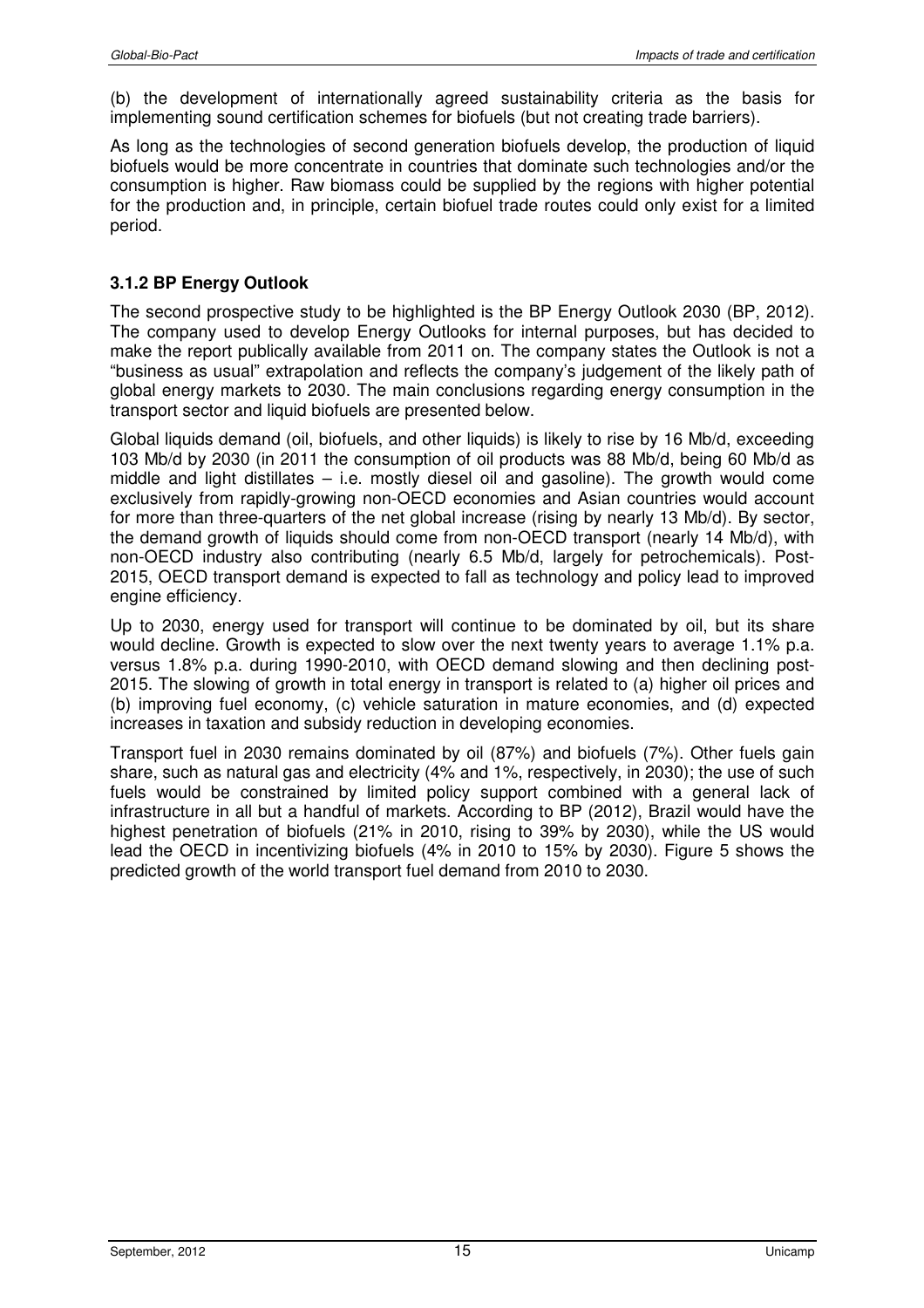

Biofuels production (largely ethanol, from the point of view of BP) is expected to exceed 5 Mb/d by 2030 – contributing 30% of global supply growth over the period 2010-2030. The results presented by BP (2012) are slightly more optimistic than those presented by IEA (2011) (see Table 2 for comparison) regarding the growth of biofuels production.

The US and Brazil would continue to dominate production; together they would account for 68% of total output in 2030. First- generation biofuels are expected to account for most of the growth. After 2020, roughly 40% of global liquids demand growth will be met by biofuels with the US and Europe leading the consumption growth. By 2030, this figure approaches 60%.

The results presented by BP (2012) are that the growth rate of energy used for transport declines due to accelerating improvements in fuel economy and the impact of high oil prices. Vehicle saturation in the OECD and likely increases in taxation (or subsidy reduction) and development of mass transportation in the non-OECD are other factors. The global vehicle fleet (commercial vehicles and passenger cars) would grow from around 1 billion in 2011 to 1.6 billion by 2030. Most of the growth would be in the developing world with some mature markets at saturation levels.

### **3.1.3 Main conclusions**

The three estimates previously presented indicate some convergence on the predictions of liquid biofuel markets by 2020-2022: (a) based on mandates, REN21 (2012) estimates the consumption of 220 BL of biofuels by 2022; (b) IEA (2011) estimates a production of about 240 BL in 2020, being about 80% fuel ethanol; and (c) BP (2012) estimates the production of about 210-220 BL of biofuels by 2020, being the majority fuel ethanol. The production in 2011 (see Table 1) was 107.5 BL, being 80% ethanol.

All three studies coincide that the main markets for biofuels in 2020 will be US, Brazil and EU, while some Asian countries, like China, could also have a special importance. In addition, all studies agree that the first generation biofuels will be by far the most important alternative and that a tiny share of the demand could be matched by the second generation biofuels.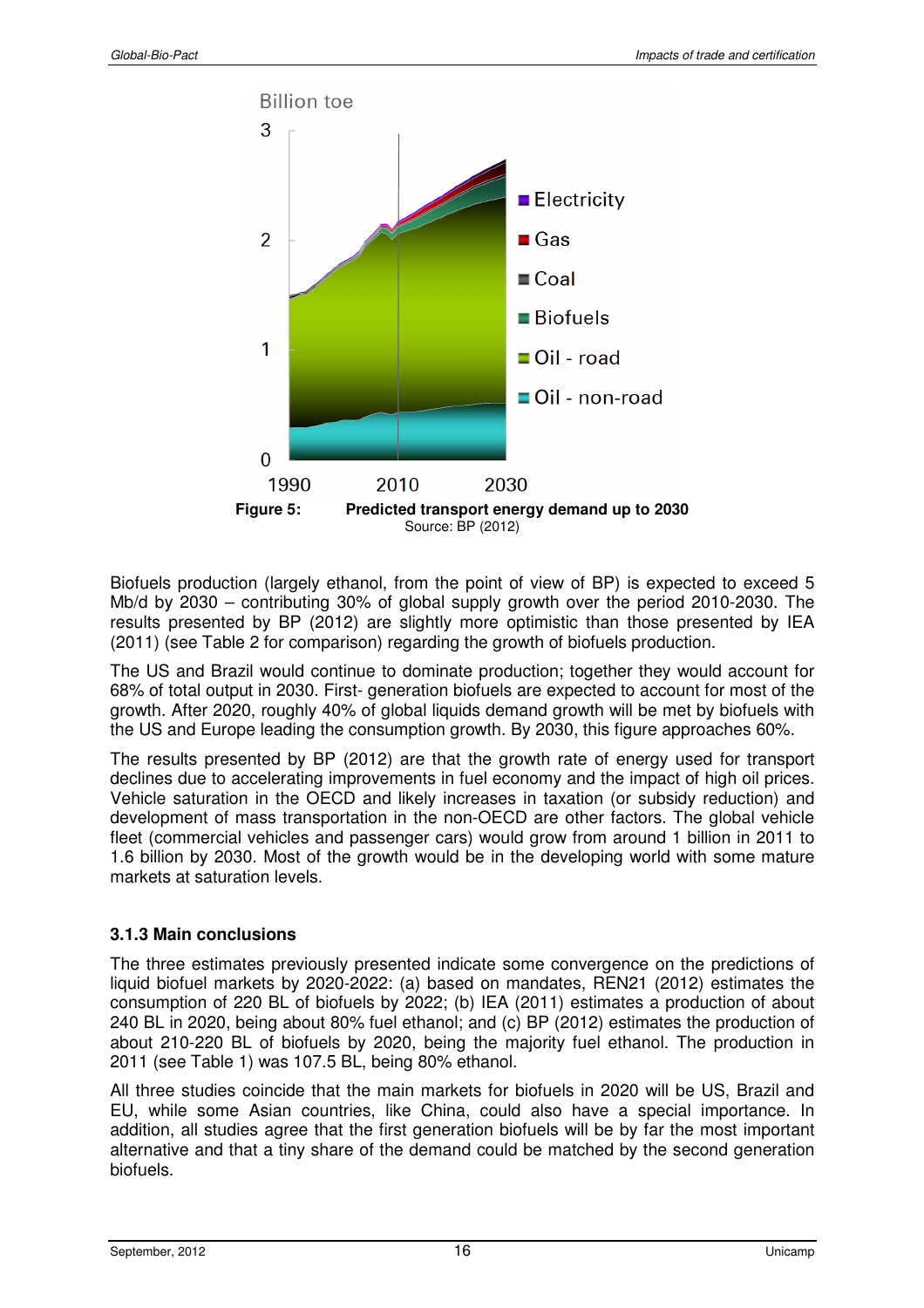In this sense, the main producer players will be basically the same as in 2011, i.e., US and Brazil, for ethanol, EU, Argentina and Indonesia (and possibly Malaysia), for biodiesel. The production of conventional ethanol in US is already close to the maximum predicted from corn and, in case of delays on developing the second generation technology, the targets of RFS2 won't be matched or imports will rise. The issue is that few countries are in condition to go for large-scale production in short-term and even Brazil, a country with more than 35 years of experience and large production potential is facing drawbacks.

Without changes on the current EU mandate, the way the potential European market will be matched depends on the decisions regarding trade policy. Laborde (2011) stated that it seems Member States intend to implement the EU mandate in such way that would result an increase in the relative consumption of ethanol to biodiesel. According to the author, in a scenario under the trade policy status quo the local production of ethanol would be reinforced. However, under trade liberalization the EU ethanol production would decline, with sugar beet- and wheat-based ethanol most affected. In both scenarios, biodiesel will be the predominant biofuel in Europe and EU will be worldwide the main consumer market. Laborde (2011) concludes that the imports of biodiesel shall increase to the EU, despite sustainability criteria, largely due to price competitiveness. In this sense, the EU is very unlikely to fully use its existing biodiesel capacity.

However, a very recent proposal at the European Union would completely change the current picture. In September 2012 it was announced that EU can impose a limit on the use of crop-based biofuels and also an end (after 2020) to the subsidies applied to them. Under the proposal, the use of first-generation biofuels would be limited to 5% of total energy consumption in the EU transport sector in 2020, while crop-based fuel consumption currently accounts for about 4.5% of total EU transport fuel demand.

The European Commission wants to increase the share of advanced biofuels made from household waste and algae in the EU's 10%. The Commission has proposed that the use of such advanced fuels should be quadruple-counted within the EU's 10%, in an attempt to at least meet it on paper.

The very short-notice of this proposal makes impossible a deep analysis of the impacts of this possible new regulation on biofuels market in Europe, as well on trade. In a first moment, it seems that the biofuels market would be reduced, with a deep impact on the domestic production of biodiesel<sup>7</sup>. The direct impacts on ethanol production and on ethanol imports could be smaller, but indirectly the impacts will come from the adverse environment for firstgeneration biofuels.

## **3.2 Wood pellets**

Global production of wood pellets grew almost tenfold, from 1.6 to over 15 Mt in ten years (up to 2010). Currently, the largest producers are the USA, Canada, Germany, Sweden, and Russia. Over the past decade, the leading consumer and importer of wood pellets has been the EU27, with more than two thirds of global production annually (Lamers et al., 2012).

In 2015, the consumption of pellets for power generation can surpass 8 Mt, being about 4.5 Mt only in UK; other large consumer countries for such purpose should be the Netherlands, Denmark, Belgium and Poland. According to the European Biomass Association, quoted by Pirraglia et al. (2011), it is expected that Europe will reach a total consumption of 50 Mt per year by 2020. Regardless of increased production, European countries will have a lack of

 $7$  At the same moment, the tendency is the imposition of default factors for taking into account the impacts of indirect land use change (iLUC) on GHG emissions. The proposed default factors are much higher for biodiesel than for ethanol, mainly ethanol from sugars.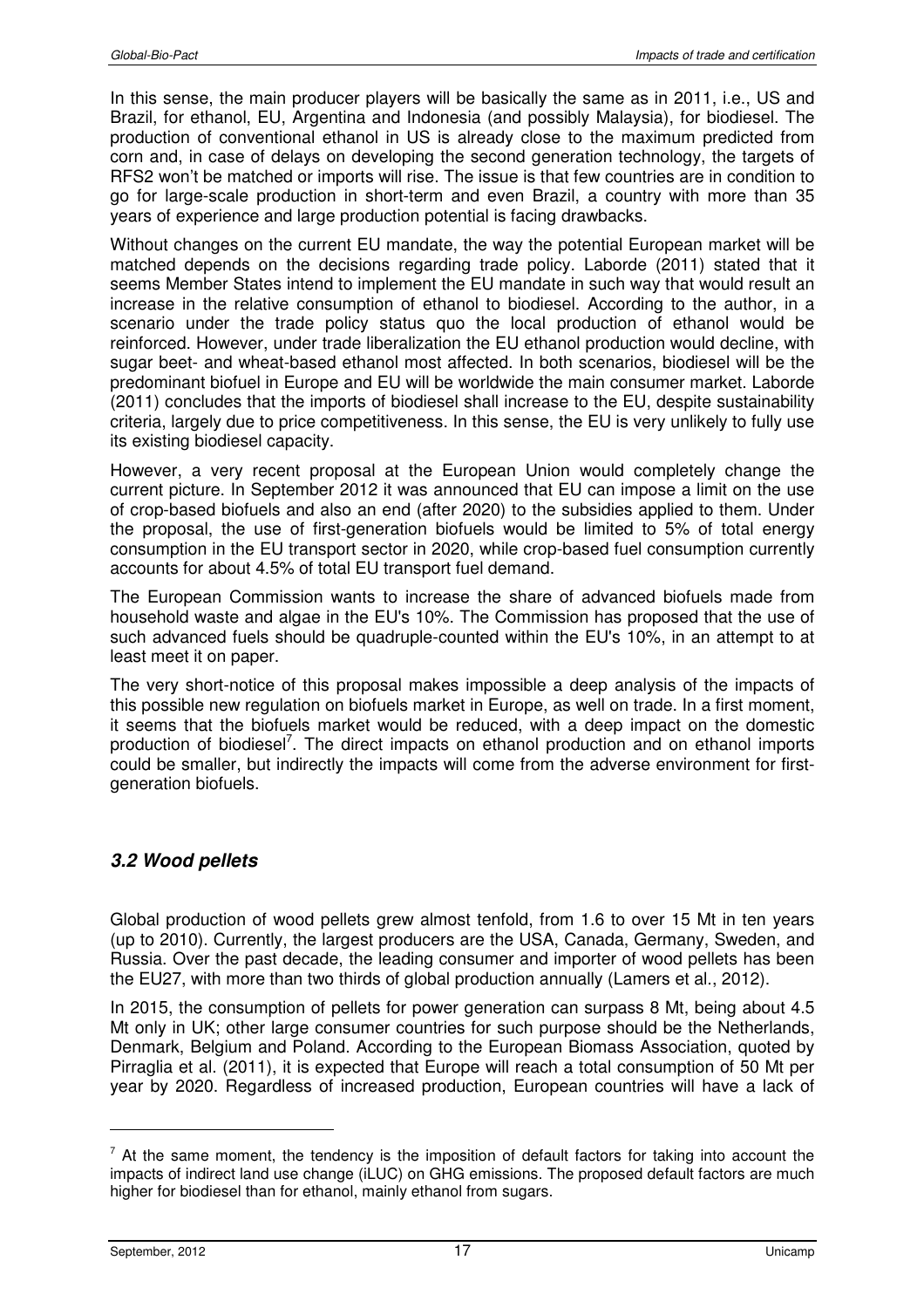production capacity to satisfy the internal demand, mainly due to the scarce availability of sustainable sources of raw material in the EU. East Asia (Japan and South Korea, mainly) is predicted to become the second largest consumer after the EU in the near future.

The predictions presented by Sikkema et al. (2011) are even higher: in 2020 the demand for woody biomass would vary from 105 Mt, based on market forecasts for pellets in the energy sector and a reference growth of the forest sector, to 305 Mt, based on maximum demand in energy and transport sectors and a rapid growth of the forest sector.

While most markets of non-industrial pellets are largely self-sufficient, markets of industrial pellets depend on the import from outside the EU. Industrial pellet markets are relatively mature, compared to non-industrial ones, because of their advanced storage facilities and long-term price-setting, but depend on the establishment of public support schemes (Sikkema et al., 2011).

According to (Goh et al., 2012) the two most important factors that determine the demand for wood pellets, besides support policies, is the existence of coal power plants and the development of residential heating systems based on biomass. On the wood pellet supply side, the three main interrelated factors are: resource availability, interactions with the wood industry and logistics issues.

Regarding sustainability requirements, a decision by EC is that specific criteria are not necessary for solid biomass (EC, 2010), but the main consumers have decided to adopt their own criteria. Pushed by the main consumers, EC launched a consultation on sustainability criteria for solid biomass and it seems possible, in the near future, the adoption of uniform sustainability criteria for wood pellets consumed by power plants above 20 MW of net capacity (Ryckmans, 2011).

So far, the trade of wood pellets between Belgium, the Netherlands and UK is only possible if evidence of sustainability can be presented to the buyer (the final consumer, i.e., the power plant operator). Belgium has a system in place related to grant of green certificates that only covers raw material by country report and GHG balance through audit of processor, while UK and the Netherlands are developing mandatory systems for biomass co-firing that include a verification scheme for the whole supply chain (Ryckmans, 2011).

An important action from the consumer's side is the Europe's Initiative of Wood Pellet Buyers (IWPB) that has worked on standards for sustainability criteria; the organization includes all major European power companies that fire biomass – and mainly wood pellets – in power plants (Ryckmans, 2011).

Currently, each firm has its own sustainability criteria for the procurement of biomass for power production, with image playing a major role. The firms would also, however, like to sell wood pellets to each other, and doing so would then require standardised sustainability criteria (Koop and Morris, 2011).

In summary, the market is growing rapidly mainly in Europe and in a smaller extent in North America and in Asia. The European market will require a significant share of imports, mainly of industrial pellets; so far the main suppliers are Canada and US, but there are good opportunities for new players. Sustainability requirements have been demanded by the main consumers and the tendency in short-term is the harmonization of certification schemes. The main consumers are not just concerned about the risks and their public image, but also want to transform pellets into a real commodity.

# **3.3 Bio-products**

The so-called bio-based economy is related to the production of different materials from biomass feedstock, including (a) energy vectors such as liquid biofuels, pellets, chips and biogas, (b) classical products such as food ingredients, pulp and paper, and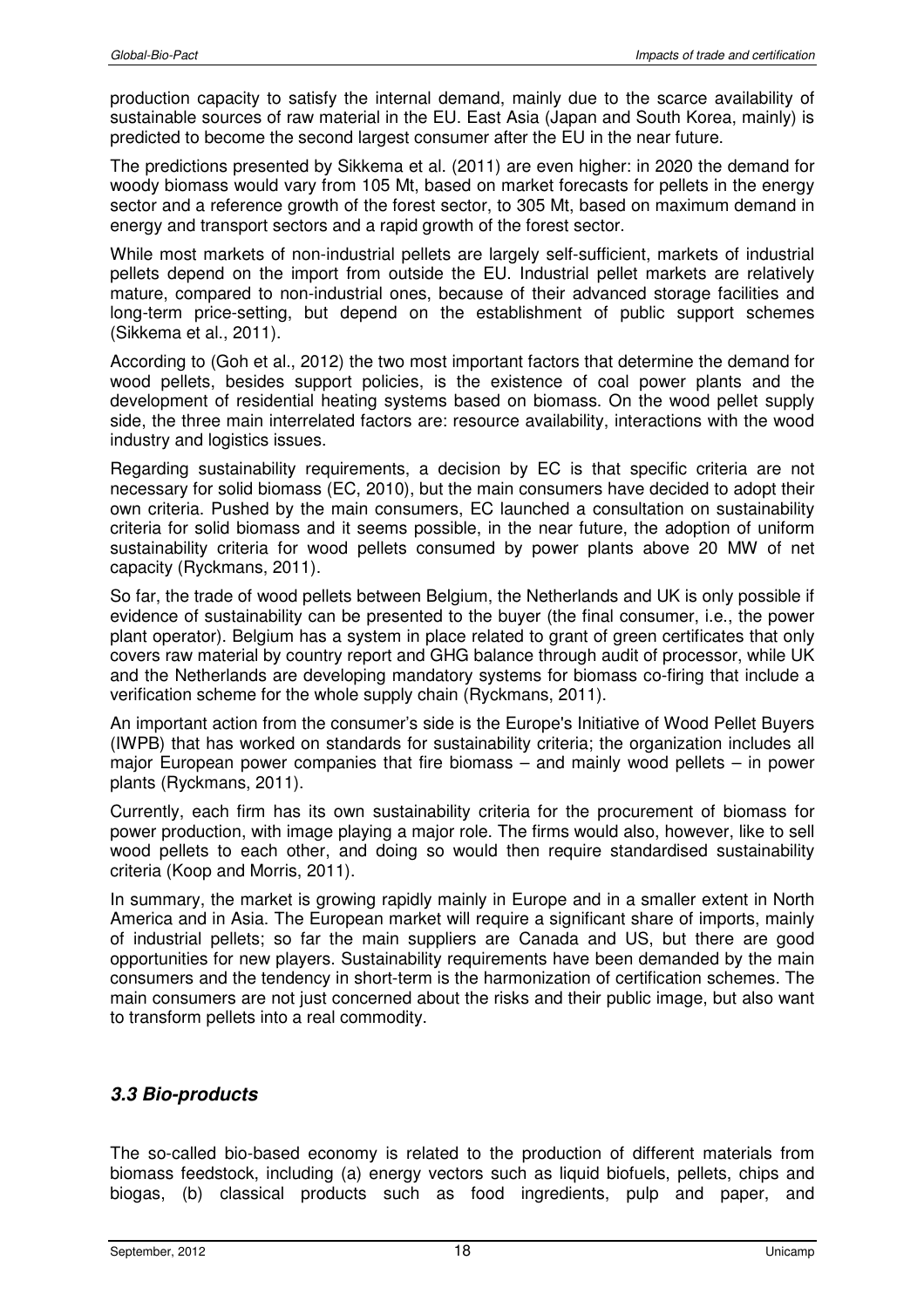pharmaceuticals, and (c) innovative products like bio-plastics, fine and specials biochemicals. The integrated production of diverse products using biomass as source of carbon has been called biorefinery and the effective development of feasible, efficient and sustainable production processes is worldwide the current challenge of many research and development projects.

The European Commission, in a 2007 report called "A Lead Market Initiative for Europe", prepared by the Taskforce on Bio-Based Products, Composed in the preparation of the Communication, defined bio-based products as such (CSES, 2011):

"Bio-based products refer to non-food products derived from biomass (plants, algae, crops, trees, marine organisms and biological waste from households, animals and food production). Biobased products may range from high-value added fine chemicals such as pharmaceuticals, cosmetics, food additives, etc., to high volume materials such as general bio-polymers or chemical feedstocks. The concept excludes traditional bio-based products, such as pulp and paper, and wood products, and biomass as an energy source".

Globally, the total market for bio-based products is difficult to estimate. Generally there is a strong tendency to focus on markets where bio-based products can substitute for products based on other raw materials (European Commission, 2009).

A common approach in the literature is to assess the market size and the number of employees in the sector by estimations and underlying assumptions. Two studies are mentioned by CSES (2011):

- A McKinsey study estimated that biotechnology accounted for 7% of global sales in the chemical industries in 2005 and predicted that by 2010 biotechnology would account for 10% of sales within the global chemical industry. The estimate is that biotechnology would account for 20% of the global chemical sector by 2020;
- Another study estimated total global sales of products made by biotechnological processes at 3.5%; the study projected that sales of products made by biotechnological processes in 2017 should reach 15.4% of total chemical sales.

There are already several bio-based products on the market in Europe; for instance, the chemical industry is estimated to use 8-10% renewable raw materials to produce various chemical substances. In other market segments, the market shares for bio-based products are still very low (European Commission, 2009).

An illustration of the growing market of bio-plastics is presented by van der Pol (2011), who estimated that the installed production capacity grew from 190 thousand tonnes (kt) in 2006 to more than 960 kt in 2011, and could surpass 1,400 kt in 2012 (see Figure 6). Bio-based chemicals would represent about 8% of the total production in 2012 and could represent 15% in 2017.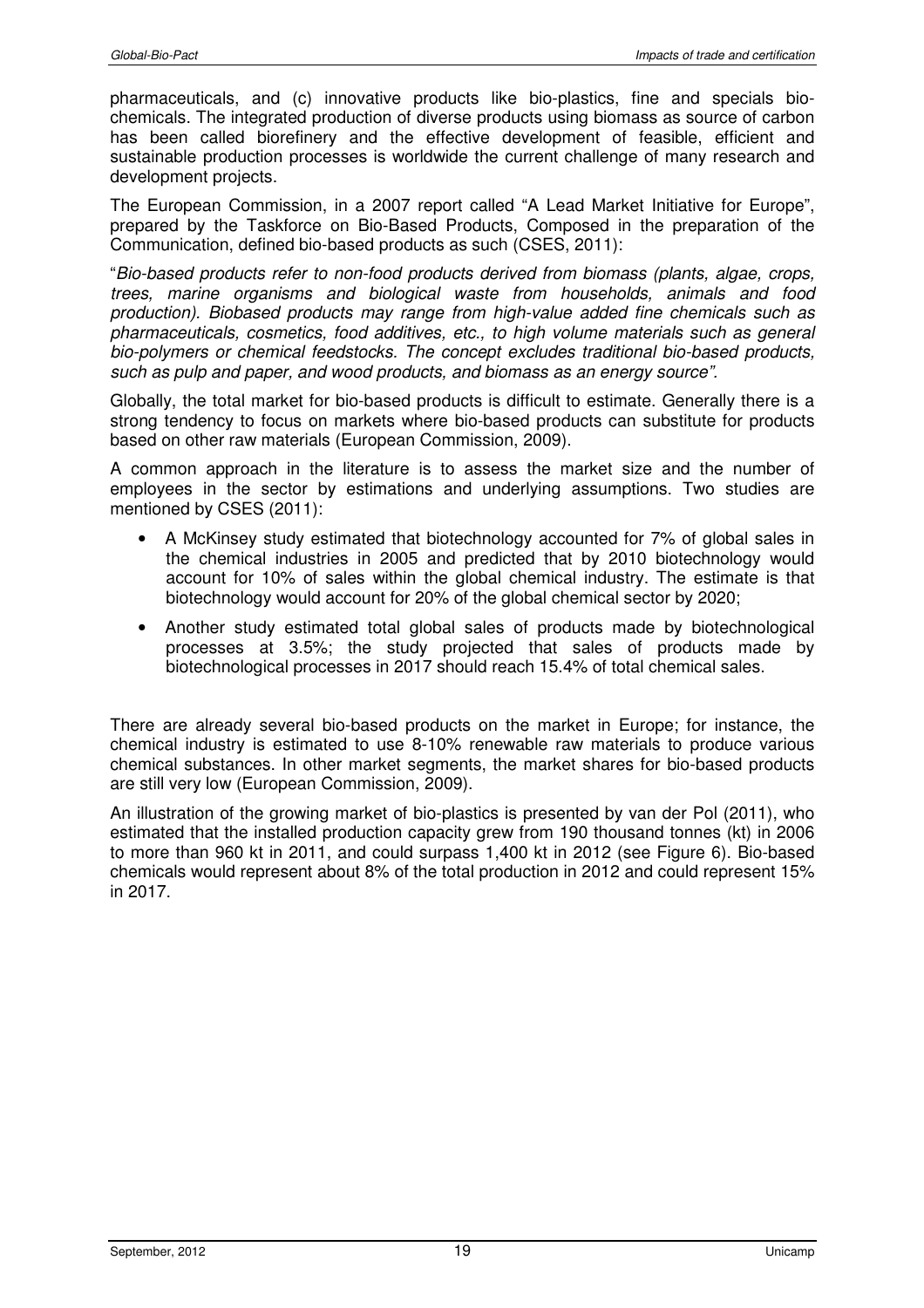

Also regarding bio-plastics, a study from the University of Utrecht<sup>8</sup> (see Figure 7) suggests that over 90% of the global annual production of plastics is technically feasible for substitution by bio-plastics. However, it will not be possible to exploit this technical substitution potential in the short to medium term due to (a) economic barriers (especially production costs and capital availability), (b) technical challenges in scale-up, (c) the shortterm availability of bio-based feedstocks and (d) the need for the plastics conversion sector to adapt to the new plastics (Vijayendran, 2010). Another common constrain for bio-based products is the lack of technical standards. As can be seen in Figure 7, the world bio-based plastic capacity in 2007 was estimated at 360 kt (about 280 kt in Figure 6) and could reach 3,450 kt in 2020.

 ${}^{8}$  By Li Shen, Juliane Haufe and Martin K. Patel. Quoted by Vijayendran (2010).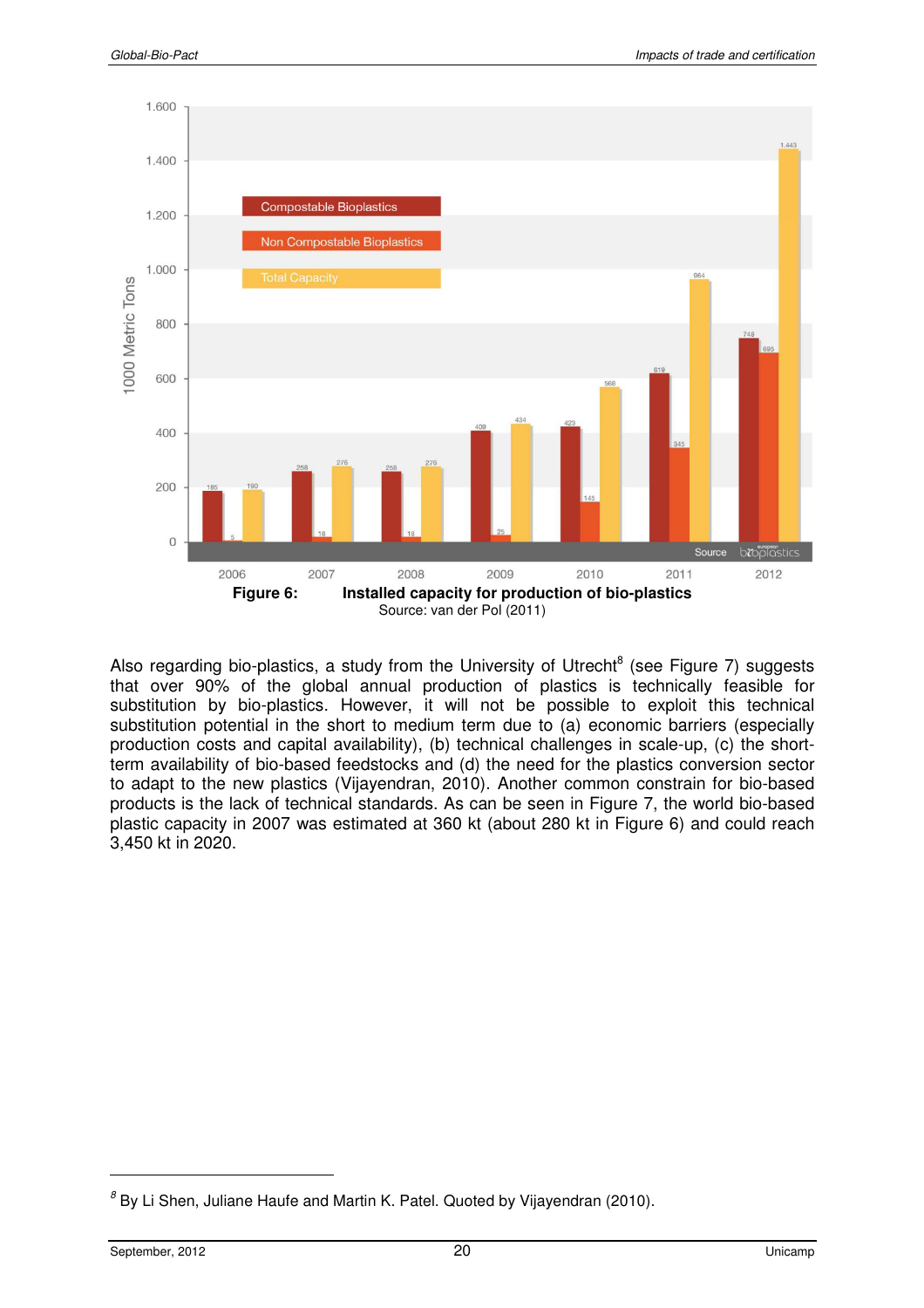

**Figure 7: Predicted and potential world production of bio-plastics**  Source: Vijayendran (2010)

In theory, bio-based products are of high societal and economic interest due to several positive factors, such as:

- Use of renewable and expandable resources;
- Less dependency on limited and increasingly expensive fossil resources;
- The potential to reduce GHG emissions (carbon neutral / low carbon impact)<sup>9</sup>;
- The potential for sustainable industrial production;
- Potentially better recovery and recycling options;
- Often low toxicity;
- Often high bio-degradability or compostability;
- Less resource-intensive production (potentially) (water, energy, waste);
- Potentially improved population health:
- Support to rural development;
- Increased industrial competitiveness through innovative eco-efficient bio-based products.

<sup>&</sup>lt;sup>9</sup> Bio-based products can be carbon negative on a lifecycle basis by sequestering atmospheric carbon within the product itself.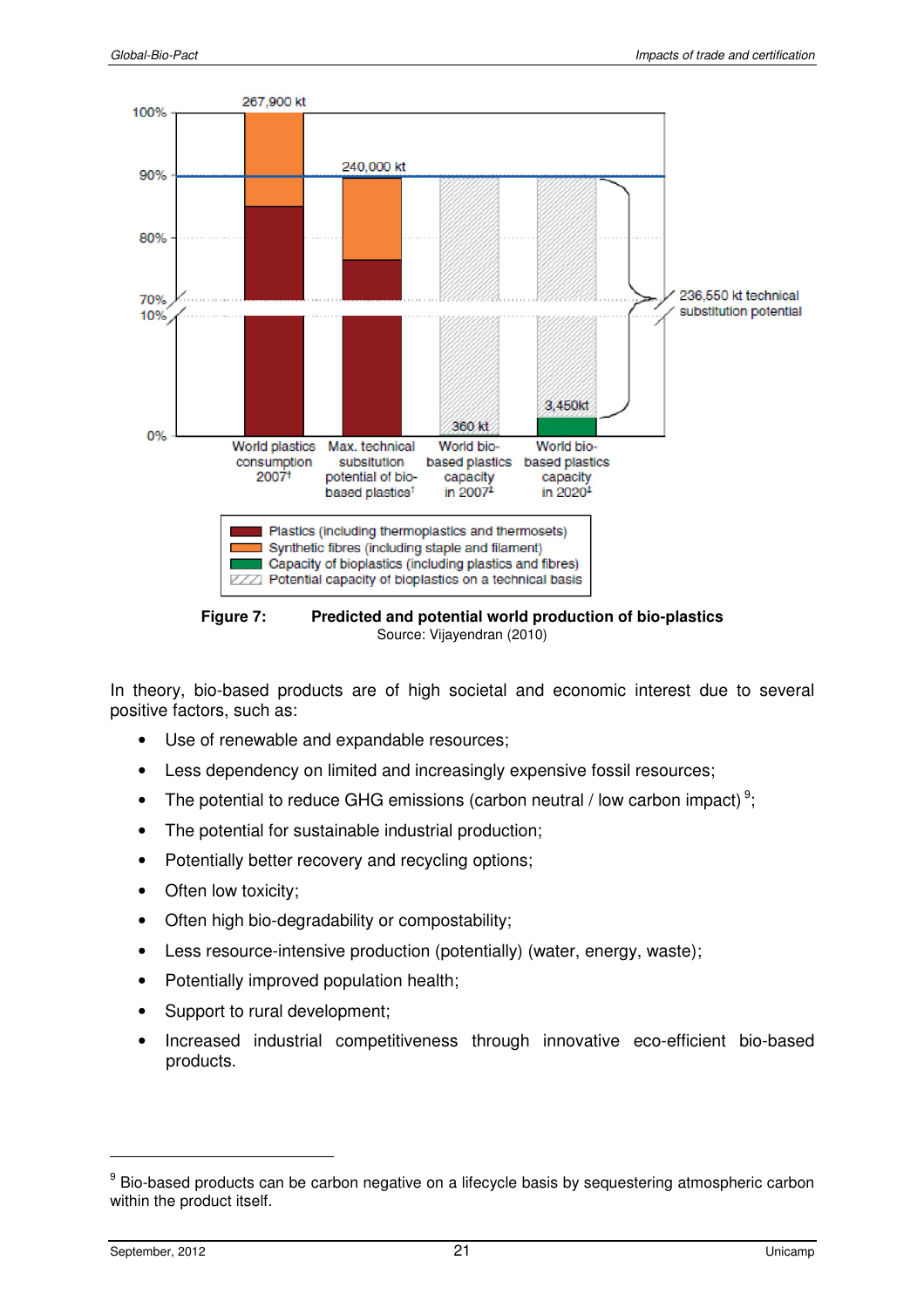An important aspect to be highlighted in this report is regarding the sustainability of these bio-products, aspect that is close related to the sustainability of the feedstocks. In principle, feedstocks could be produced elsewhere, but the industrial conversion units most probably will be close to the main consumer markets due to particularities of the production processes and also due to proprietary aspects. In this sense, some countries have defined a strategy of installing bio-refineries close to the harbors, aiming at receiving imported biomass and reducing logistics costs; examples are two largest ports in Europe, the Rotterdam port, in The Netherlands, and Antwerp, in Belgium (Hennissen, 2011; Accenture, 2012).

The Netherlands intends to be the main bio-hub in Europe given its geography, strong agro, chemical and logistics sectors (Roland Berger, 2012) and, in this sense, the strategy of Rotterdam port is clear<sup>10</sup>. Some of the main ports in Europe intend to be "bio-hubs", importing final products but also importing bioenergy feedstocks to transform them into biofuels and bio-products. Figure 8 shows the predicted development of Rotterdam port regarding biofuels and bioproducts.

A prevalent vision is that ports should increase their involvement and evolve to a logistical hub for biofuels flows and bio-based industrial cluster. Basically, this has happened regarding the petrochemical industry.



**Figure 8: Predicted development of Rotterdam bio port**  Source: Hennissen (2011)

<sup>&</sup>lt;sup>10</sup> For details, see Rotterdam Climate Initiative at www.rotterdamclimate.initiative.nl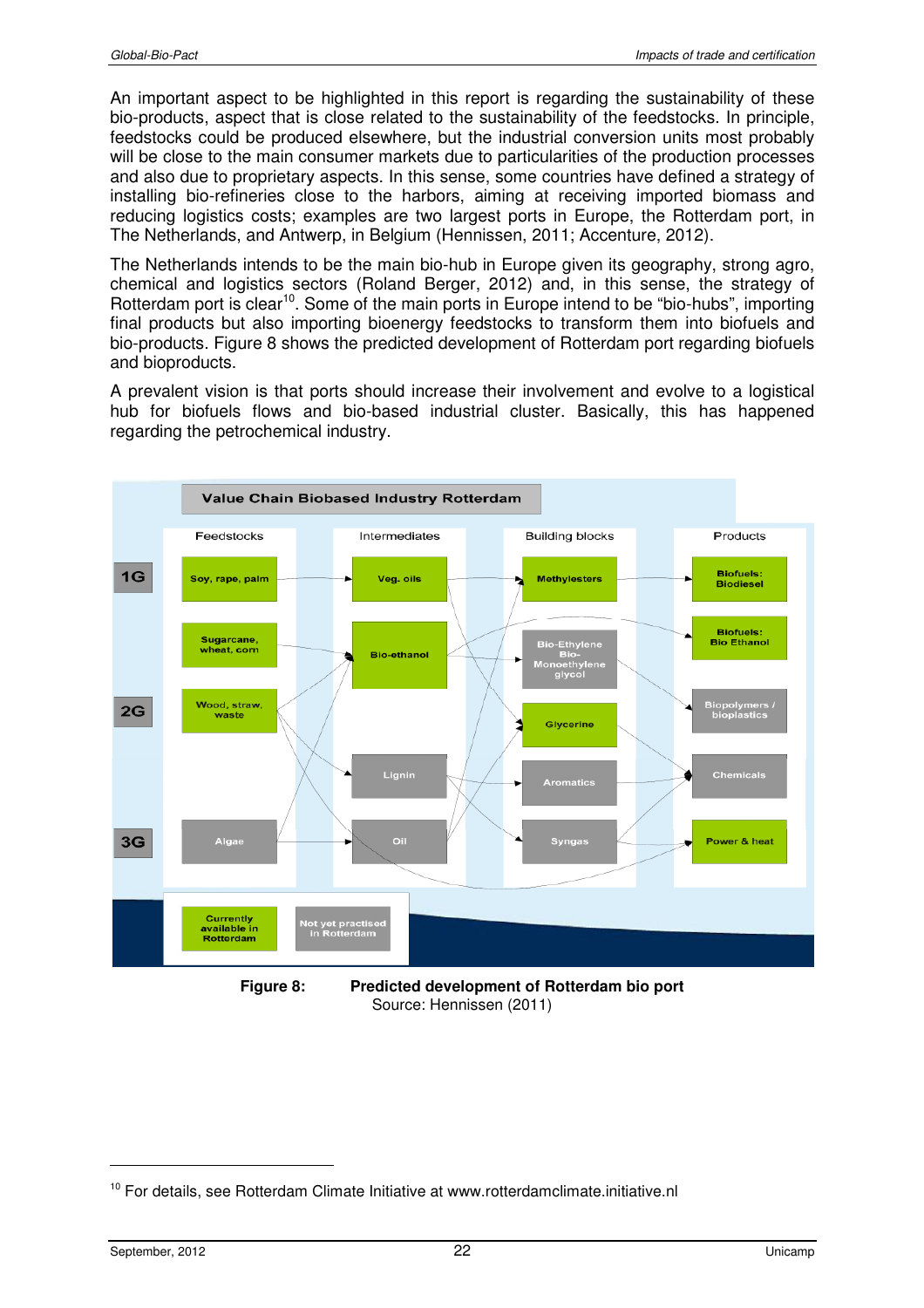# **4 Country cases**

## **4.1 General information**

This section presents main figures about the six countries that were addressed in this report as representative cases for evaluating the impacts of certification schemes on biofuels/bioproducts production and trade. They are Argentina and Brazil (South America), Costa Rica (Central America), Mali and Tanzania (Africa) and Indonesia (Asia).

The information provided is regarding general economic figures, their energy matrix and degree of foreign dependence, the importance of renewables, in general, and biomass, in particular, general figures about the agriculture in each country, and information about the potential for large-scale biomass production.

Table 3 presents information for the above mentioned countries (except Mali – as no information is available at the IEA data basis), regarding total population, the Gross Domestic Product (GDP) (both in absolute terms and expressed according to the Power Purchase Power of each country), the total energy production, the share of net imports (as an indicator of the energy dependence) and indicators of specific energy consumption (per GDP and per capita), and carbon dioxide emissions. The information presented is for 2009, and is based on the Statistics of IEA (2012).

Among the five countries listed, only Indonesia is a net exporter of energy (mainly coal and natural gas – see Table 4) while Costa Rica is a large importer of energy sources (mainly oil products and crude oil – also, see Table 4). Tanzania has low indicators of energy consumption and carbon dioxide emissions per habitant, but the highest indicator of energy supply per GDP (indicating the low efficiency of energy use in the whole economy).

| Indicator                                                | Argentina | <b>Brazil</b> | Costa Rica | Indonesia | Tanzania |
|----------------------------------------------------------|-----------|---------------|------------|-----------|----------|
| Population (million)                                     | 40.28     | 193.73        | 4.58       | 229.97    | 43.74    |
| GDP (billion 2000 US\$)                                  | 397.95    | 856.02        | 23.09      | 258.49    | 16.24    |
| GDP (PPP) (billion 2000 US\$)                            | 624.85    | 1,652.10      | 46.48      | 938.71    | 31.54    |
| Energy production (Mtoe)                                 | 80.82     | 230.31        | 2.71       | 351.84    | 18.05    |
| Share of net imports (%)                                 | 6.1       | 6.8           | 85.2       | $-43.7$   | 9.5      |
| TPES/population (toe/capita)                             | 1.84      | 1.24          | 1.07       | 0.88      | 0.45     |
| TPES/GDP (PPP)<br>(toe/thousand 2000 US\$)               | 0.12      | 0.15          | 0.11       | 0.22      | 0.62     |
| Electricity consumption/<br>population (kWh/capita)      | 2,744     | 2,201         | 1,817      | 609       | 85       |
| $CO2$ emissions/population<br>(tCO <sub>2</sub> /capita) | 4.14      | 1.74          | 1.37       | 1.64      | 0.14     |

#### **Table 3: General figures of five out of the six countries considered in case studies – data for 2009**

Source: IEA (2012)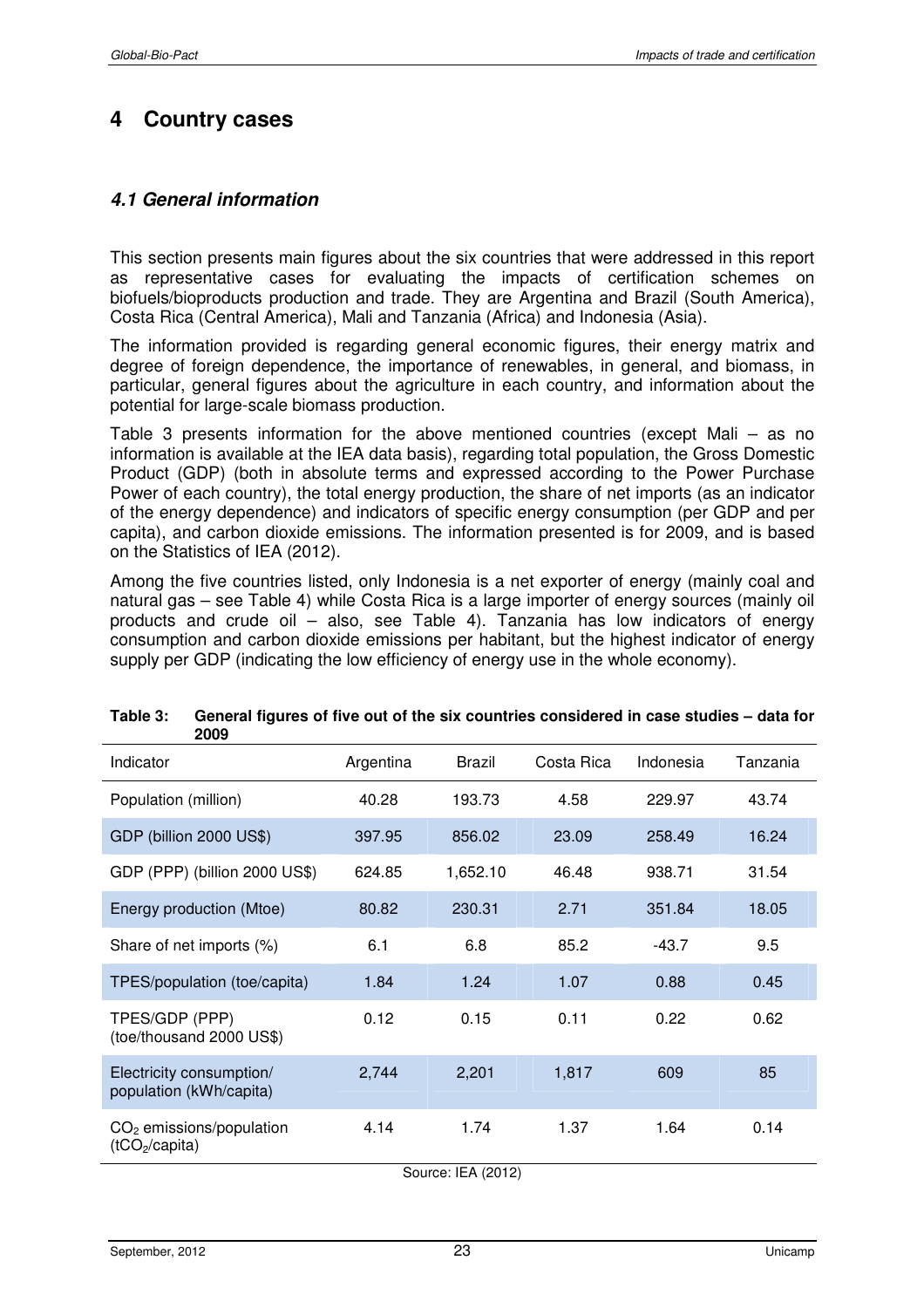Argentina and Brazil have the best economic figures among the five countries, relatively low energy dependence and highest figures of energy consumption per habitant.

Also based on the statistics of the International Energy Agency (2012) for 2009, Table 4 presents details about the share of renewable (in general) and of biomass (in particular) in the energy matrix of each country, the dependence of energy carriers, the production and exports of biofuels and the importance of solid biomass in the residential sector.

Except Argentina, in all countries renewable energy sources have a large importance, but only Tanzania has a large dependence of conventional biomass. The importance of solid biomass (conventional) in the residential consumption is high in Costa Rica and very large in Indonesia and Tanzania; this could indicate that energy services are not adequate in these countries. In these three countries the highest share of the residential electricity consumption indicates low diversification level of the economy. Tanzania and Costa Rica are dependent on imported oil products and this could indicate the opportunity of biofuels production (that in both countries was nil in 2009).

In 2009 the production of liquid biofuels was relevant in Brazil (mainly ethanol, but also a reasonable amount of biodiesel regarding the world production) and almost 15% of the ethanol production was exported. Argentina produced biodiesel from soy and in 2009 the production was almost totally exported, while the production of biodiesel in Indonesia was small, taking into account the size of palm oil production there $11$ .

| Parameter/Indicator                                                      | Argentina                                  | <b>Brazil</b>                                               | Costa Rica                             | Indonesia                            | Tanzania     |
|--------------------------------------------------------------------------|--------------------------------------------|-------------------------------------------------------------|----------------------------------------|--------------------------------------|--------------|
| Share of renewables <sup>1</sup> $(\%)$                                  | 7.0                                        | 45.8                                                        | 55.3                                   | 34.4                                 | 88.9         |
| Share of biomass <sup>1</sup> $(\%)$                                     | 3.1                                        | 31.6                                                        | 15.8                                   | 26.0                                 | 87.7         |
| Net exporter of                                                          | Crude oil, oil<br>products<br>and biofuels | Crude oil<br>and ethanol                                    |                                        | Coal, natural<br>gas and<br>biofuels |              |
| Net importer of                                                          | Coal, natural<br>gas and<br>electricity    | Coal, natural<br>gas, oil<br>products<br>and<br>electricity | Coal, crude<br>oil and oil<br>products | Crude oil<br>and oil<br>products     | Oil products |
| Liquid biofuels production<br>$(1,000$ tonnes)                           | 1,168                                      | 20,987                                                      |                                        | 355                                  |              |
| Share of liquid biofuels<br>exported $^{2}$ (%)                          | 98.5                                       | 12.6                                                        |                                        | 56.3                                 |              |
| Residential consumption of<br>solid primary biofuels <sup>3</sup> $(\%)$ | 2.3                                        | 19.7                                                        | 35.5                                   | 87.0                                 | 77.8         |
| Residential consumption of<br>electricity <sup>3</sup> $(%)$             | 30.6                                       | 25.0                                                        | 40.0                                   | 40.8                                 | 45.5         |

| Table 4: | Some figures of energy supply and energy demand for five out of the six countries |
|----------|-----------------------------------------------------------------------------------|
|          | considered in case studies – data for 2009                                        |

#### Source: IEA (2012)

Notes:  $1^{\circ}$  Regarding the TPES;  $2^{\circ}$  Regarding the production;  $3^{\circ}$  Regarding the total final consumption.

 $11$  For making possible the comparison, figures of 2009 are presented. In the following years, the production of biodiesel in Argentina grew, and the production of ethanol in Brazil reduced.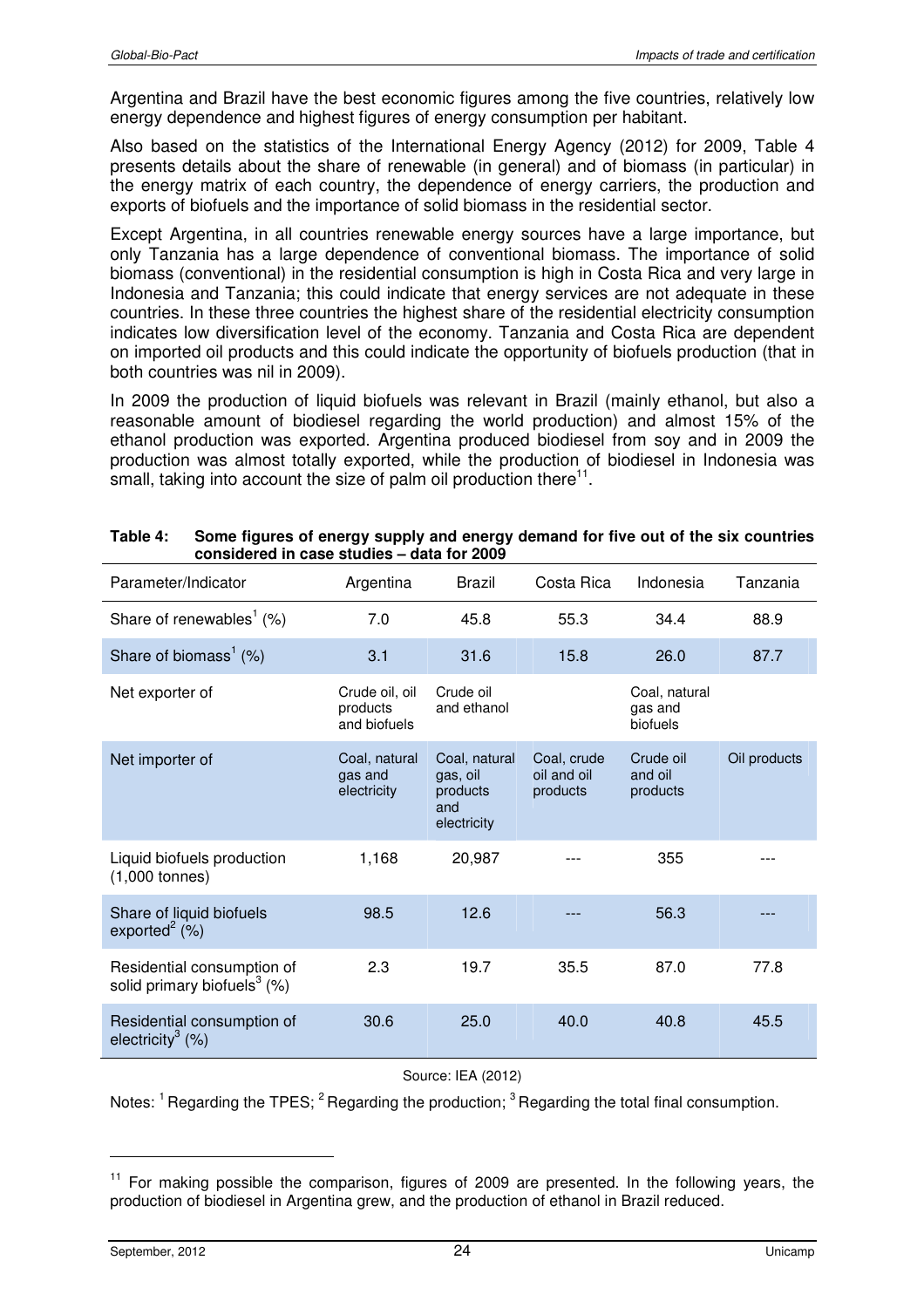As can be seen in Table 5, Argentina and Brazil are worldwide important agricultural producers, covering a reasonable share of the world production and both are among the top ten producers for most of the products listed. Both countries are important exporters of many agricultural products (or derivatives) listed in Table 5. Conversely, the relative importance of Indonesia is regarding palm oil and rice paddy, besides maize in a smaller extent. On the contrary, in relative terms the agricultural production in Costa Rica, Mali and Tanzania is small; for the products listed in Table 5, only the production of dry beans in Tanzania is significant.

| Table 5: | Figures of agricultural production in the six countries considered in case studies - |
|----------|--------------------------------------------------------------------------------------|
|          | data for 2011                                                                        |

| Parameter/<br>Indicator                                           | Argentina                                              | Brazil                                                   | Costa Rica                                                  | Indonesia                                                | Mali                                        | Tanzania                                                    |
|-------------------------------------------------------------------|--------------------------------------------------------|----------------------------------------------------------|-------------------------------------------------------------|----------------------------------------------------------|---------------------------------------------|-------------------------------------------------------------|
| Main agricultural<br>commodities (top five<br>- production basis) | Soybeans,<br>sugarcane,<br>maize,<br>wheat and<br>milk | Sugarcane,<br>soybeans,<br>maize, corn<br>and<br>cassava | Sugarcane,<br>pineapples,<br>bananas,<br>milk and<br>orange | Rice.<br>sugarcane,<br>cassava,<br>palm oil and<br>maize | Rice, maize,<br>millet.<br>sorghum,<br>milk | Maize,<br>cassava,<br>bananas,<br>sugarcane,<br><b>Milk</b> |
| Also important<br>production of (based<br>on production value)    | Meat.<br>sunflower<br>and fruits                       | Meat.<br>oranges and<br>coffee                           | Meat, coffee<br>and fruits                                  | Rubber,<br>meat and<br>coconuts                          |                                             | Meat, beans<br>and rice                                     |
| Share of the world production and rank position                   |                                                        |                                                          |                                                             |                                                          |                                             |                                                             |
| Dry beans                                                         | $1.5\%/10^{th}$                                        | $13.8\%/2^{nd}$                                          |                                                             | $1.3\%/12^{nd}$                                          |                                             | $3.2\%/7^{\text{th}}$                                       |
| Maize                                                             | $2.7\% / 5^{\text{th}}$                                | $6.6\%/3^{rd}$                                           |                                                             | $2.2\%/6^{th}$                                           | 0.2%                                        | $0.6\%$ 18 <sup>th</sup>                                    |
| Palm oil                                                          |                                                        | $0.6\%/10^{th}$                                          | 0.5%                                                        | 45.3%/1 <sup>st</sup>                                    |                                             |                                                             |
| Rice paddy                                                        |                                                        | $1.6\%/9^{th}$                                           |                                                             | $9.5\%/3^{\text{rd}}$                                    | 0.3%                                        | 0.7%                                                        |
| Soybeans                                                          | 19.9%/3rd                                              | 25.9%/2 <sup>nd</sup>                                    |                                                             | $12^{nd}$                                                |                                             |                                                             |
| Sugarcane                                                         | $1.5\%/10^{th}$                                        | 41.9%/1 $^{st}$                                          | $0.2\%/12^{nd}$                                             | 1.4%                                                     |                                             |                                                             |
| Wheat                                                             | $2.3\%/13^{rd}$                                        | $0.9\%/20^{th}$                                          |                                                             |                                                          |                                             |                                                             |

Source: FAO (2012)

Among the six countries considered, Brazil has the larger potential for agriculture: is the larger country, has more than 30% of its total area available for agriculture and livestock, and a small share (7%) already occupied. The potential for agriculture is also large in Brazil due to the average annual precipitation. Costa Rica is in the opposite site, with the smallest area and a large fraction of its territory occupied with forests; on the other hand, water availability doesn't seem to be a constrain.

Taking into account land availability, Argentina also has large potential for agriculture (a large agricultural area and a small share (~10%) already occupied with crops). In contrast, the average annual precipitation is low and the potential for irrigation is limited.

Indonesia doesn't have a large agricultural area, and a reasonable amount of the land available is already occupied with crops. The country also has a large share of its territory covered with forests.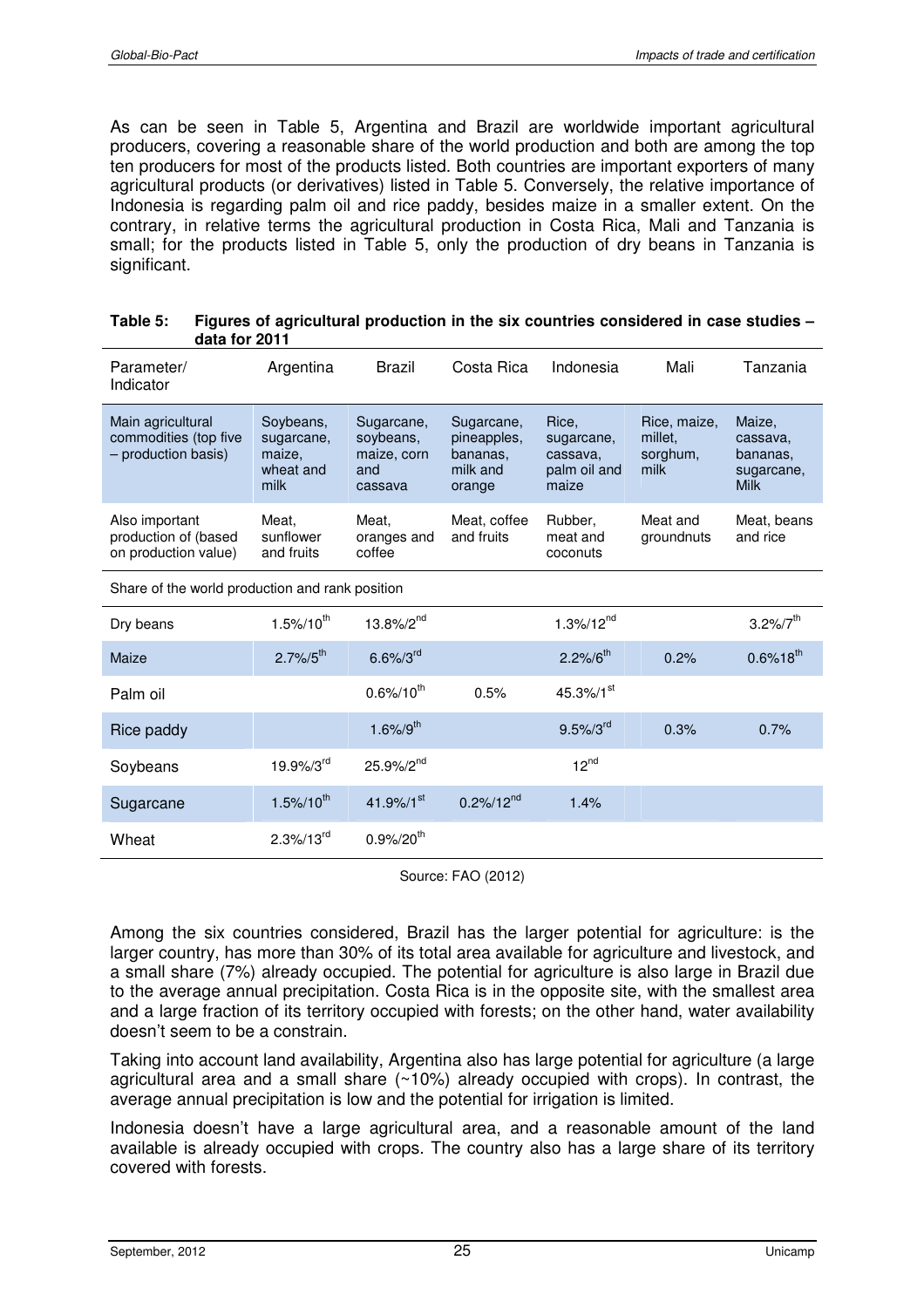#### **Table 6: Data about land use and conditions for agriculture in the six countries considered in case studies**

| Parameter/Indicator                   | Argentina | <b>Brazil</b> | Costa<br>Rica | Indonesia | Mali    | Tanzania |  |
|---------------------------------------|-----------|---------------|---------------|-----------|---------|----------|--|
| Country area (1,000 ha)               | 278,040   | 851,488       | 5,110         | 190,457   | 124,019 | 94,730   |  |
| Agricultural area <sup>1</sup> $(%)$  | 50.5      | 31.1          | 35.2          | 28.1      | 33.1    | 37.5     |  |
| Arable $land1$ (%)                    | 11.1      | 7.2           | 3.9           | 12.4      | 5.1     | 10.6     |  |
| Forest area <sup>1</sup> $(\%)$       | 10.7      | 61.3          | 50.5          | 49.9      | 10.1    | 35.7     |  |
| Irrigation potential <sup>2</sup> (%) | 4.4       | 11.2          | 23.9          | 20.3      | 1.4     | 6.0      |  |
| Precipitation (mm/year)               | 591       | 1,782         | 2,926         | 2,702     | 282     | 1,071    |  |
| Dependency ratio <sup>3</sup> $(\%)$  | 66.1      | 34.2          | 0.0           | 0.0       | 40.0    | 12.8     |  |
| Source: FAO (2012)                    |           |               |               |           |         |          |  |

Notes: <sup>1</sup> Regarding the total country area; <sup>2</sup> Regarding the agricultural area; based on the area of land which is potentially irrigable and that is calculated by different criteria; <sup>3</sup> Ratio between the external renewable water resource and the total renewable water resource;

Mali has significant constrains related to water availability, despite a considerable land extension. Conversely, land suitability for agriculture in Tanzania is lower, but water availability is less critical than in Mali. Thus, none of these countries have high potential for large-scale agriculture.

The information presented in Table 7 aims at indicating the potential for the production of forest products; the data are regarding wood production in 2011 (round wood and sawn wood) and the share of net imports vis-à-vis the total production. Among the six countries considered, Brazil is the one with the largest production and has been among the top five producers worldwide.

| ו ו שם וטו                                             |           |               |               |           |        |          |
|--------------------------------------------------------|-----------|---------------|---------------|-----------|--------|----------|
| Parameter/Indicator                                    | Argentina | <b>Brazil</b> | Costa<br>Rica | Indonesia | Mali   | Tanzania |
| Industrial round wood<br>production $(Mm3)$            | 9.84      | 128,4         | 1.33          | 54.1      | 0.42   | 2.31     |
| Round wood – net imports<br>regarding production (%)   | $-0.5$    | 0.0           | $-14.6$       | 0.0       | $-0.2$ | $-0.4$   |
| Industrial sawn wood<br>production $(Mm^3)$            | 2.15      | 25.1          | 0.54          | 4.17      | 0.01   | 0.02     |
| Sawn wood – net imports<br>regarding production $(\%)$ | $-8.5$    | $-4.9$        | 4.4           | $-13.9$   |        |          |

| Table 7: | Production of forest products in the six countries considered in case studies - data |
|----------|--------------------------------------------------------------------------------------|
|          | for 2011                                                                             |

Source: FAO (2012)

Considering land availability, the large forested area, the know-how regarding planted forests and the tradition on wood production, Brazil is the country with the highest potential for supplying raw wood and bio-products. The drawbacks for Brazil are the illegal deforestation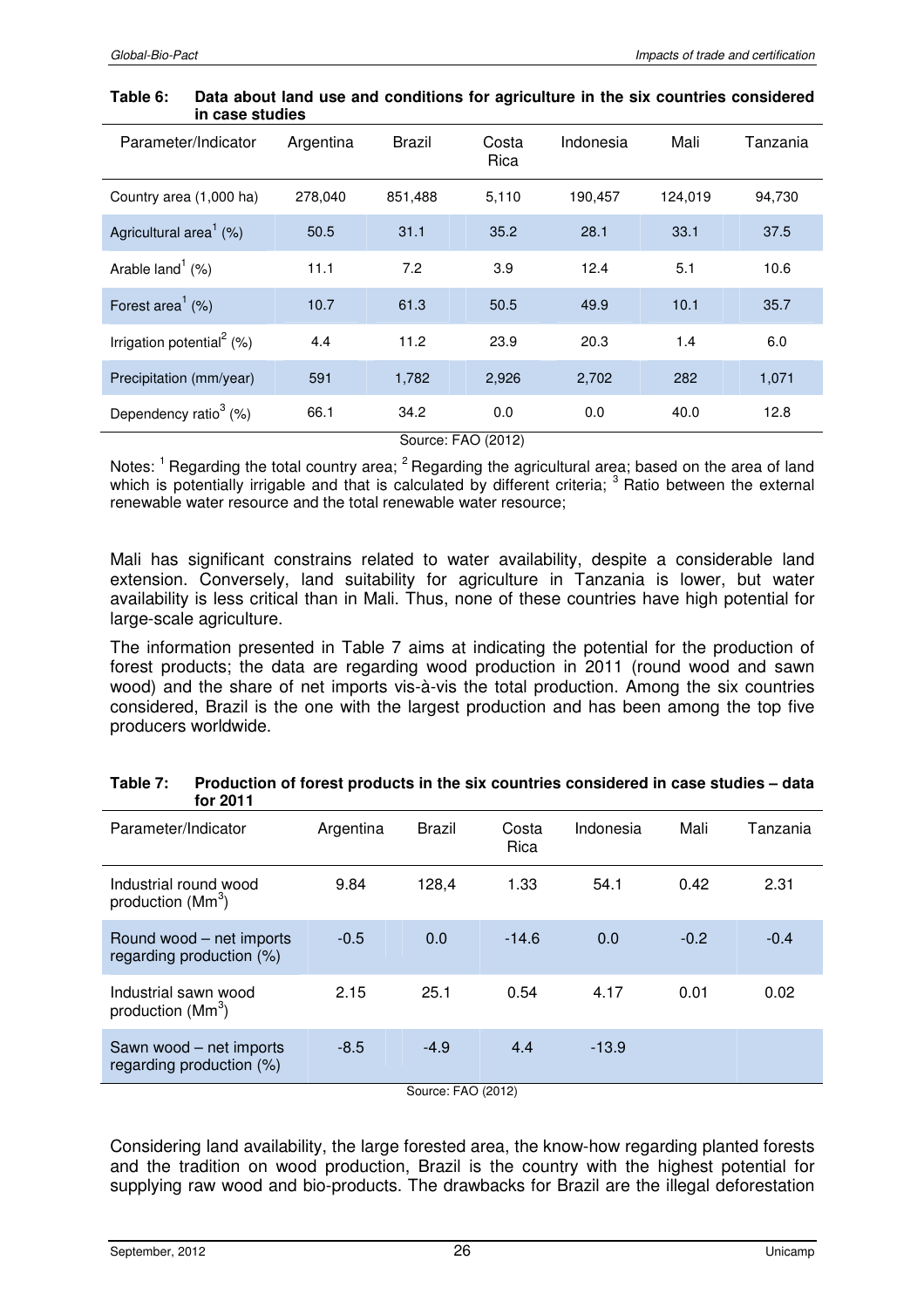(mainly in the North region)<sup>12</sup>, the lack of adequate infra structure and the relatively small investments on planted forests.

In the opposite side, Mali and Tanzania have the smallest potential among the six countries due to the low land availability and the lack of tradition on the production of forest products. The lack of infra structure is also a big constrain.

The production of forest products in Indonesia is also important in relative terms (among the top-ten producers) but the drawbacks regarding environmental sustainability for being a large supplier seems to be even larger than for Brazil.

Finally, Argentina has possibilities of being a supplier of wood products (in short-term) and bio-products (in medium term) due to land availability, existence of infra structure and certain tradition on the forest activity.

# **4.2 Additional information from country studies**

Additional information from the country studies<sup>13</sup> and the main conclusions of this section are presented below.

### **Argentina**

Data presented in the previous sub-section show that Argentina has tradition and also adequate conditions for enlarging the production of agricultural goods. The country is worldwide the third largest producer of biodiesel (from soy) and is the main exporter. The country has infra structure for enlarge its production and the exports, and public policies are targeted on supporting such actions. The country is one of the main producers of agricultural commodities. A large share of the biodiesel production could be certified for reaching the European market. Argentina tends to keep its position as one of the main exporters of biodiesel in the years to come.

Some of the main topics addressed in the Argentina's case study are presented below:

- Argentina's agricultural production is leaded by wheat, sorghum, maize, sunflower and soy;
- Soy production has been steadily growing over the last few years thanks to high international prices and a state of the art technology over the core sector in Argentina;
- The evolution of the agricultural system with soybean production is characterized by a continuous technological improvement;
- Argentina exports more than 80 million tonnes of the main commodities mentioned earlier and this accounts more than 40% of the primary goods exported;
- Regarding the leading agricultural products, Argentina doesn't import them;
- Over the last five years soy biodiesel has gained importance in Argentina's agro production; The installed capacity reached 3 million tonnes per year in 2011;
- The forest area has decreased since 1990 basically because of the frontier expansion due to the advance of agriculture;
- Planted forests are mainly based on pines and eucalyptus, with smaller areas with other species;

<sup>&</sup>lt;sup>12</sup> Wood production from illegal deforested tropical forests certainly won't be considered sustainable.

 $13$  The reports of the six country studies are available at www.globalbiopact.eu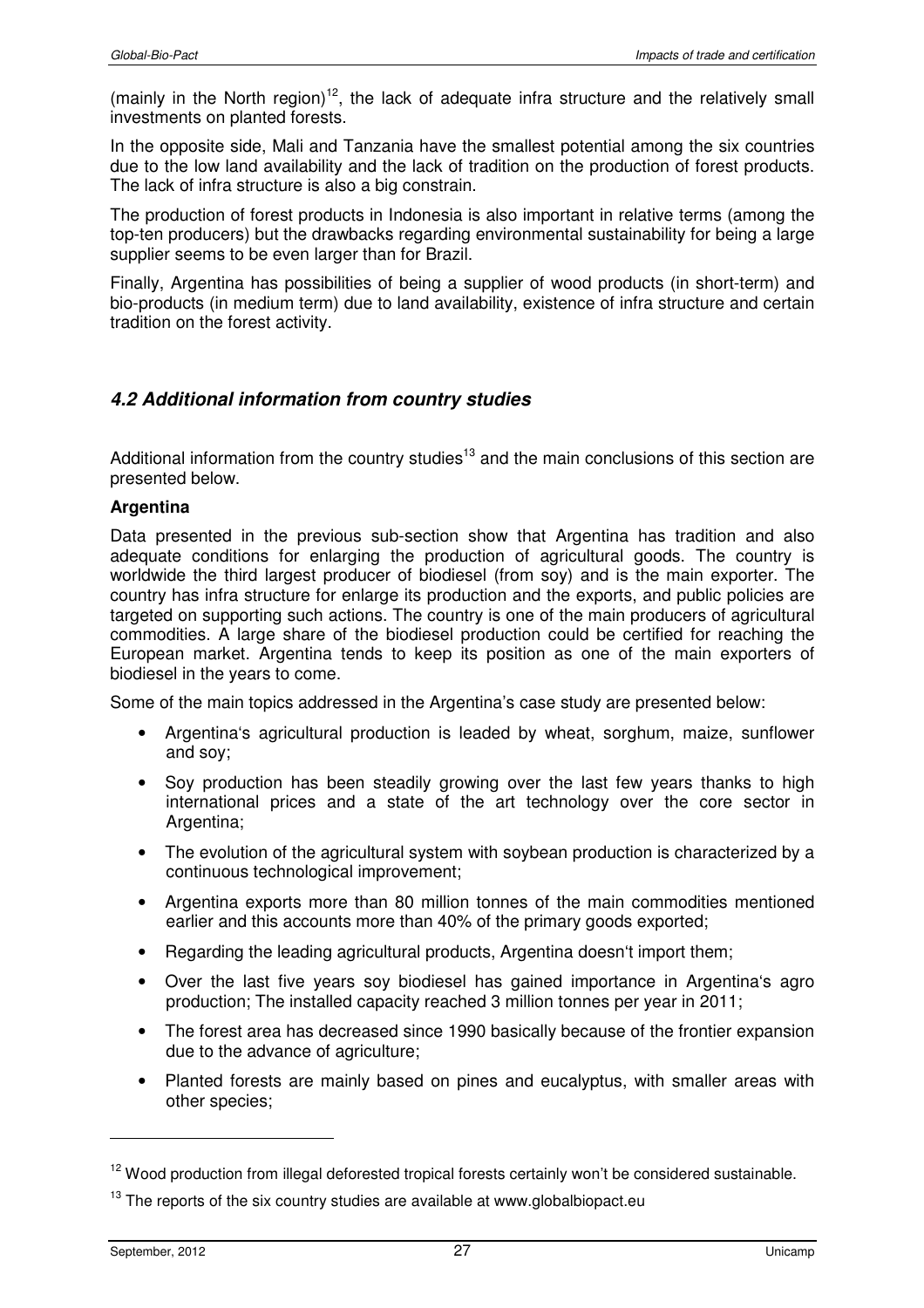• The imports of forest products are larger than exports, and the county faces a trade deficit.

### **Brazil**

Similarly, data presented in the previous sub-section show that Brazil is one the largest producers and has potential for enlarging the production of agricultural and forest goods. Brazil is worldwide the second largest producer of fuel ethanol (from sugarcane) and the fourth largest producer of biodiesel (mainly from soy). The country had been the main exporter of ethanol but has faced difficulties and its production even declined in 2011; as consequence, Brazil has lost room in the international market. Biodiesel has been produced only for the domestic market. In some years Brazil can overcome the current drawbacks and enlarge its production of ethanol that is, potentially, the cheapest in the world. A large share of the ethanol production could be certified for reaching the European market. Concerned to forest products and (potentially) to bio-products, Brazil has adequate conditions for being a supplier of raw material and even a producer of more elaborate products, but the forest industry is in some sense not well organised.

Some issues presented in the Brazilian case study are transcript below:

- In 2008, the main crops were soybeans (with a total area of 23.3 Mha and total weight of 68.5 Mt), maize (totalizing 12.9 Mha, resulting in 56.1 Mt) and sugarcane (9.2 Mha, with a total production of 730 Mt).
- The production of soybeans in Brazil has been blamed for deforestation.
- The top agricultural products imported are wheat and maize, followed by malt. Brazil is the top importer of wheat in the world.
- In case of dedicated forests of eucalyptus, it is believed that Brazil has worldwide the best technology for implementing them.
- Brazilian forests are among the richest in the world. However, only a limited percentage of forest land is being exploited, in part because of a lack of adequate transportation.

### **Indonesia**

Indonesia has a relative large area suitable for agriculture and a large area occupied with forests. The country has reasonable to large potential of being an exporter of biofuels (mainly biodiesel), but so far the bulk of the production of palm oil is as raw and refined vegetable oil. An important issue to be addressed in Indonesia is the sustainability of its production as deforestation has been blamed for severe impacts on biodiversity and on ecosystem services.

Some issues presented in Indonesia's case study are transcript below:

- Agricultural land accounts for around 27% of Indonesia's land area (about 50 Mha), being the largest proportion of land (18.5 million ha) occupied with palm oil plantations (that also is the biggest and fastest expanding land user).
- The agricultural sector makes a significant contribution to Indonesia's GDP (14.5% in 2008). Agriculture is the largest sector of the economy in terms of employment (41% in 2009).
- Food crops make the most significant contribution to GDP within the agricultural sector (7.5% share of overall GDP). Crops that include oil palm, cocoa and rubber, constituted 2.1% share of overall GDP.
- Palm oil and derived products contributed 6% of export earnings in the period 2003 to 2007, with crude palm oil as the leading commodity export.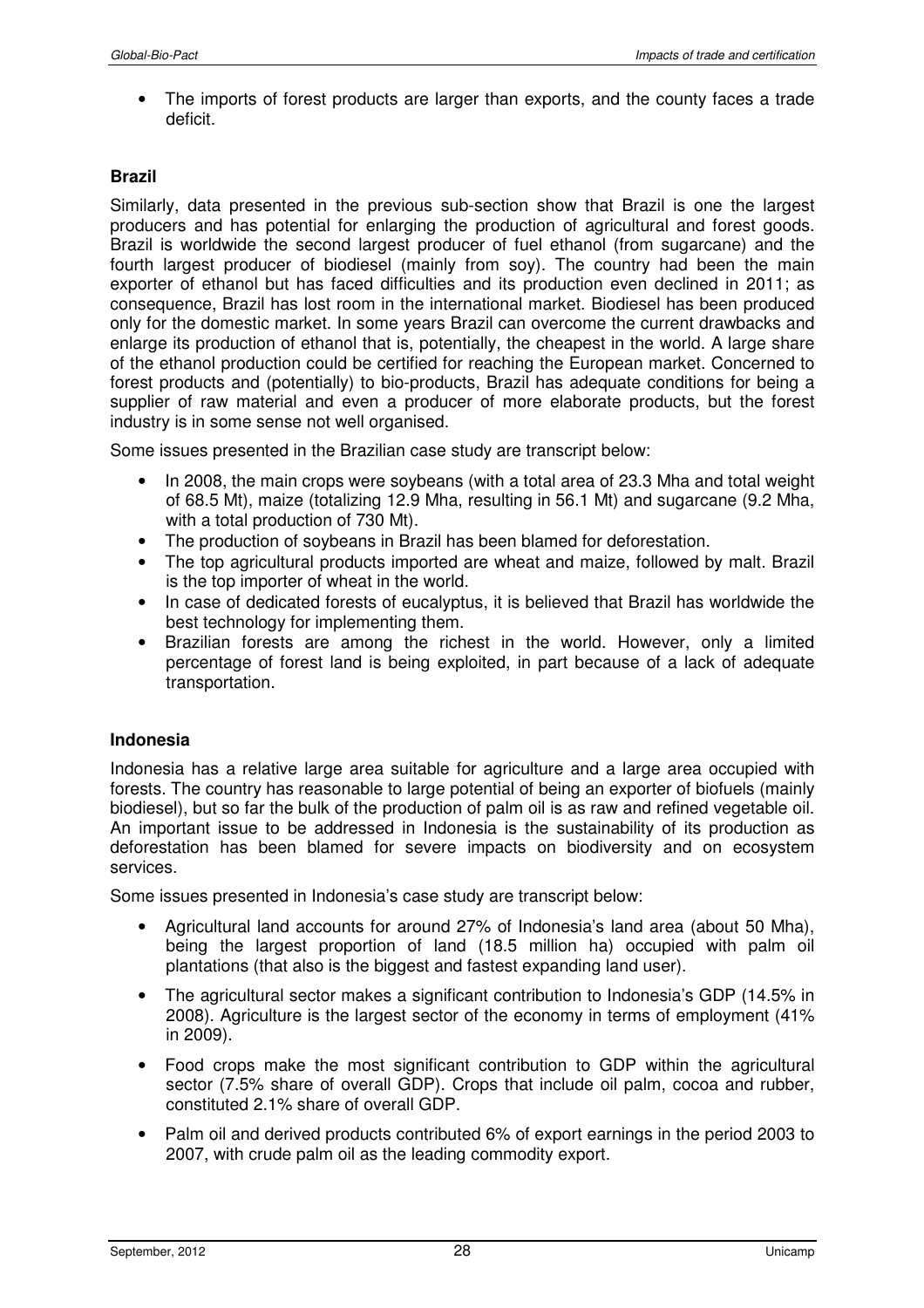- The principal end use of CPO (crude palm oil) is in the production of cooking oil, with significant quantities also used in the production of margarine. The use of CPO for the production of biodiesel is a relatively new development in Indonesia.
- Two thirds of Indonesia's land area is designated as "forest zone", although it is estimated that up to 30% of this land has no forest cover.
- 55 Mha is designated as protection and conservation forest, but with a varying degree of protection. Indonesia is experiencing a net loss of forest cover, and degradation of its remaining forests.
- Forestry contributes directly to Indonesia's GDP through the production of tropical hardwood logs. It also contributes indirectly, through processed forest products. Forest harvesting only contributes with 0.8% of the overall GDP.
- The forestry sector has shown negative growth rates in recent years, a trend attributed to forest fires, income losses from illegal logging and a slowdown in the rate of production of wood products.
- The majority of Indonesia's wood production is used by the domestic wood processing industries.
- Estimates suggest that up to 2/3 of Indonesia's forest sector production is based on non-legal sources.
- The forestry sector has seen important structural changes in recent decades, largely as a result of government policies. The pulp sub-sector accounts for half of Indonesia's log consumption.
- Access to the land is regulated by customary law and few local farmers have titles to land.

## **Costa Rica**

Based on data previously presented it can be concluded that the potential for large-scale biofuels/bioproducts production in Costa Rica is constrained. The country has small area available for agriculture. In proportion, the area covered with forests is large but the production of wood products is small. The country has large dependence on imported energy sources and, due to some experience with sugarcane production, it could be possible to produce ethanol for partially displace gasoline consumption.

Some issues presented in Costa Rica's case study are transcript below:

- In Costa Rica climate conditions are favorable to high yielding biomass feedstock (such as sugarcane and African palm). However, geographical characteristics (central volcanic mountain range, coastal areas, etc.) and active forest and biodiversity conservation policies make it impossible to think of large-scale production schemes of biofuels.
- Costa Rica has actively developed its agro-export sector, with quite high value-added products. Coffee, bananas, pineapple, sugar, lumber, wood products and beef are still important exports. Diversification efforts have led to develop economic activities of suppliers to processing industries (e.g., concentrates, juice, vegetable oils);
- Main agricultural land uses include (in decreasing order): coffee (99 thousand hectares in 2009), rice (63), palm oil (55), sugarcane (53), bananas (43), pineapples (39), cassava (30, starting to rise in 1989)), oranges (25, starting in 1984 and rising in 2004), beans (16), and maize (11);
- Therefore the land where sugarcane is cropped cannot increase much unless entering in competition with other land uses. Ethanol fuel can be produced out of locally grown sugarcane in two plants in the country, but has not started yet on an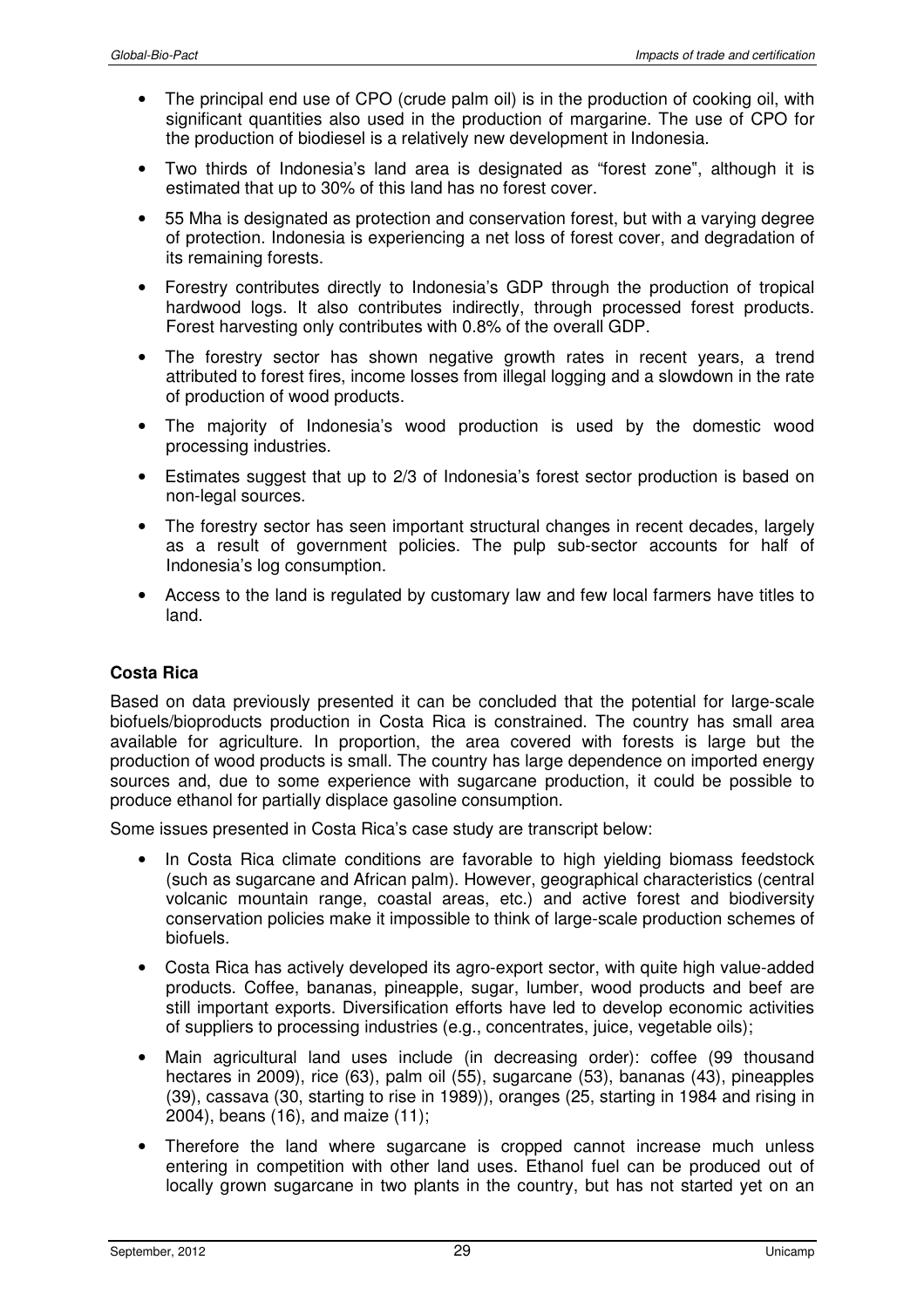important and regular basis, because relative prices of sugar and ethanol do not provide adequate incentives;

- The importance of the forestry sector in Costa Rica is not completely evidenced by macroeconomic data;
- Registered forest plantations represent slightly more than 100,000 hectares, belonging to the administration, NGOs or private business;
- Wood deficit is increasing, especially for products such as sawn wood, carpentry, wood fibre boards, furniture and plywood.

### **Mali**

The country has many constrains for being an exporter of bioenergy and bio-products. Land availability, water availability and lack of adequate infra structure are the main constrains. The country in land locked and the risks and costs for displacing the production up to harbours are additional constrains. In Mali it seems more adequate the production of biofuels for matching local or regional markets.

Some issues presented in Mali's case study are transcript below:

- The country is characterized by an inter-tropical climate that can be divided in three main climatic zones: arid Saharan in the North, semi-arid Sahelian in the central belt and cultivated Sudanese in the South;
- Mali's total arable land is 5% of the total area, and 10% is covered by forests. The remaining 85% is desert and semi-desert land, primarily in the north;
- More than 80% of the country's workforce is involved in the primary sector. This consists mostly of farming (mainly subsistence) and livestock (respectively 20.6% and 8.1% of GDP); The major part of the population still remain rural (75% of total);
- Agricultural development has been focused on rice and cotton. Cotton is the main cash crop and is the country second export (behind gold);
- Cereals are the main food crops in Mali;
- The wood produced does not meet the demand for construction and furniture making causing a significant amount of imported wood;
- Although forests have been protected due to its sacred status in certain regions of the country, its progressive conversion to agricultural land coupled with overexploitation for wood fuels have been the major contributors to forest decline and desertification.

### **Tanzania**

The constraints are less severe than in Mali, but the main conclusion is the same, i.e., it seems more adequate the production of biofuels for matching local or regional markets than for exporting. Anyhow, in some regions the production aiming at the international market would be possible, despite the fact drawbacks related to land tenure and infra structure should be properly addressed.

Some of the main issues presented in Tanzania's case study are transcript below:

- Nearly half of Tanzania's land area is considered suitable for biofuel production. Less than 6% of this land has been utilized;
- The area of the land suitable for biofuel production in Tanzania is estimated to be between 30 million and 55 million ha. To date, approximately four million ha have been requested from the government for biofuels investment. About 640,000 ha in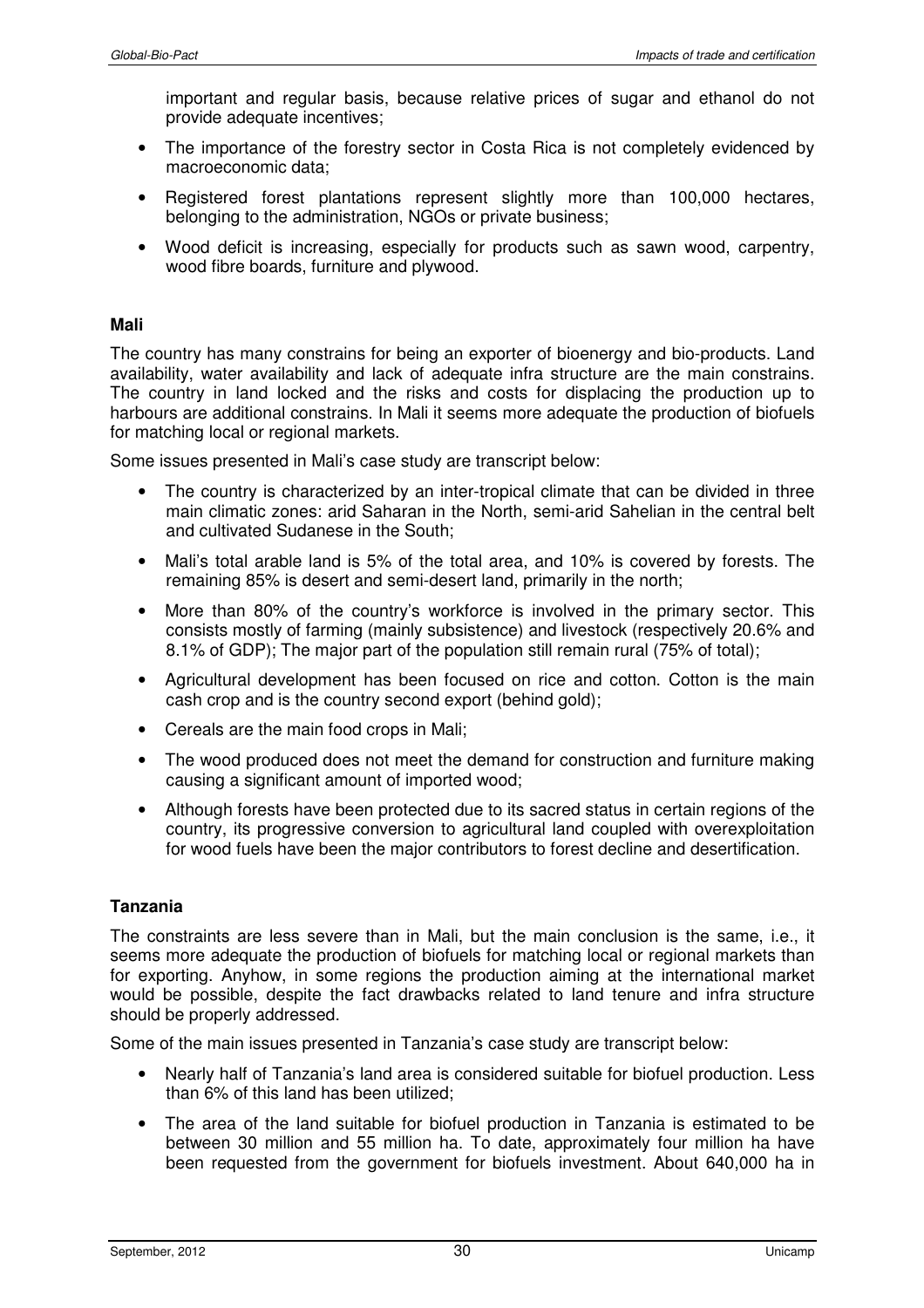total, have been allocated for biofuel investments and around 100,000 ha have been fully secured by biofuel investors following the procedures for land acquisition;

- About 75% of the land area is either uninhabited or too difficult to manage due to existence of national parks and forest reserves, unreliable rainfall, etc.;
- It is considered that biofuels have recently been a fast growing industry in Tanzania. Local and multilateral companies have been acquiring big portions of land for biofuel feedstock production;
- Smallholder farmers have developed interest in taking advantage of this opportunity:
- Agriculture in Tanzania is dominated by smallholder farmers cultivating an average farm sizes of between 0.9 ha and 3.0 ha each. Only 10% of Tanzania's crop area is cultivated by tractor. 80% of the working population is engaged in agriculture;
- Jatropha has been considered one of the main crops for producing biofuels in Tanzania and has been promoted throughout Tanzania for small and large scale biofuel production;
- Agriculture is the major economic sector in Tanzania. It accounts for about half of the national income and three quarters of merchandise exports;
- The bulk of the country's export crops are coffee, cotton, cashew nut, tobacco, sisal, tea, horticultural crops, oil seeds, spices and flowers;
- Both crops and livestock are adversely affected by periodical droughts;
- Tanzania has about 33.5 million ha of forests and woodlands. Out of this total area, almost two thirds consists of woodlands on public lands which lack proper management;
- It is estimated that the contribution of the forest sector to the GDP is between 2.3% and 10% of the country's registered exports. This contribution is underestimated.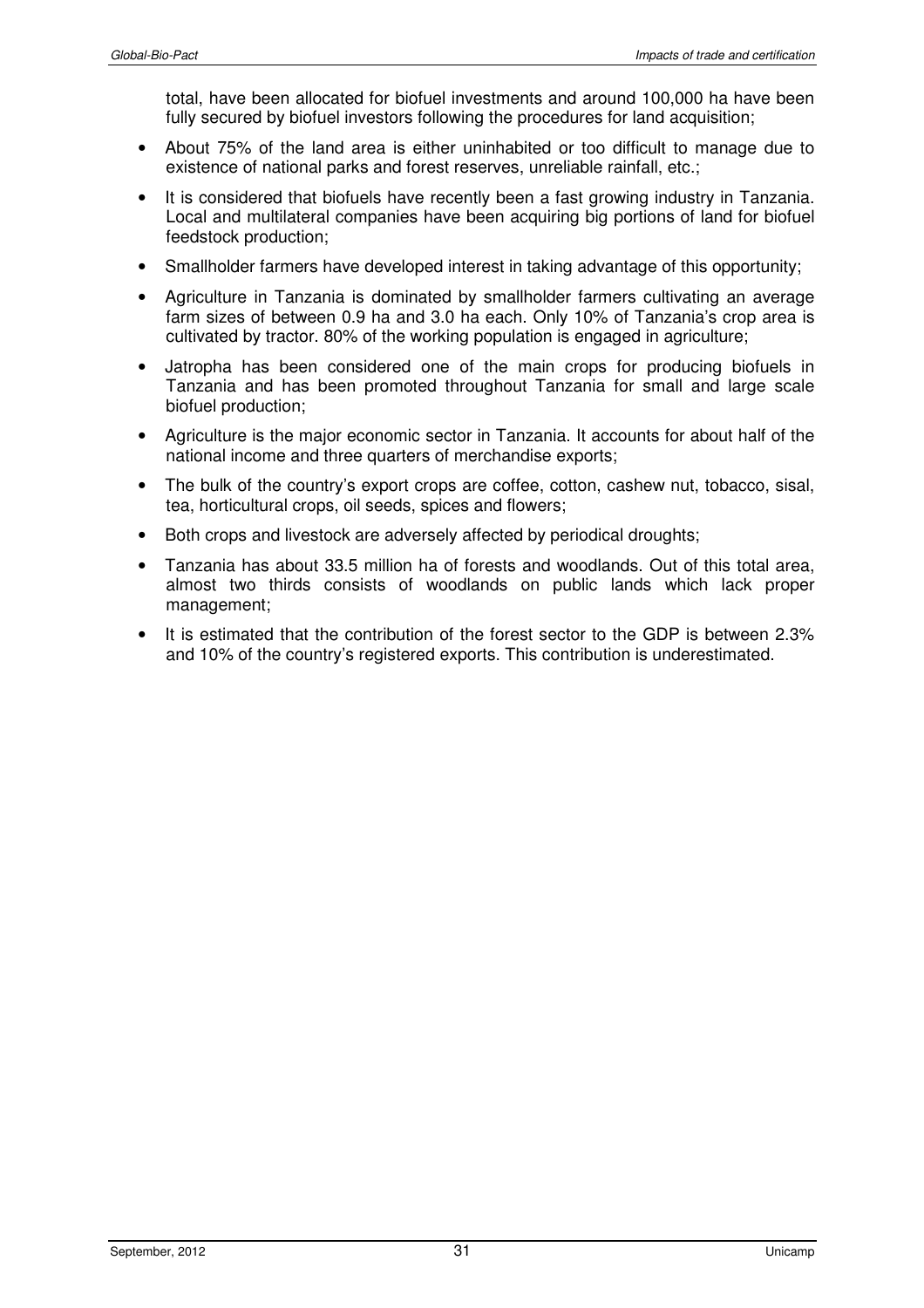# **5 Impacts of certification schemes on biofuels/bioproducts trade**

# **5.1 Biofuels**

Regarding biofuels, both in the US and the EU sustainability criteria have been imposed. In theory these initiatives aim at assure that the production of biofuels would occur according to certain principles, reducing the negative impacts to the environment and to the society.

Sustainability has been recognized as an essential aspect for the consolidation of biofuels in the international markets. The discussion about sustainability has become even more important as long as biofuels production have grown and, in particular, gained momentum with the food crisis in 2007-2008.

So far, the main driving forces come from specific actions at the EU and in US. In the US (due to the initiatives in California – California Air Resources Board – CARB, in the context of the Low Carbon Fuel Standard – and at the Federal level – EPA, under the revised Renewable Fuel Standard Program) the focus has been only on avoided GHG emissions regarding fossil fuels, while the EU Renewable Energy Directive (RED) also addresses potential impacts on biodiversity, on water resources and on food supply, besides the respect of human, labour and land use rights. These two sustainability initiatives, and mainly the initiative in Europe, have motivated the proposition and the creation of certification schemes, as the accomplishment of sustainability principles and criteria shall be certified by independent auditors.

In this sense, some of the certification schemes have been proposed exactly aiming at fulfilling EU-RED criteria, such is the case of the ISCC scheme – International Sustainability and Carbon Certification –, existing since 2010. Conversely, other certification schemes were defined in a wider and more stringent way, such is the case of RSB – Roundtable on Sustainable Biofuels; in this case it seems that the focus has been on fulfilling the expectations of the consumer market that is more conscious about sustainability of biofuels (Scarlat and Dallemand, 2011).

There are also certification schemes developed by producers and the by main consumers of agricultural commodities, as it is the case of the Roundtable on Sustainable Palm Oil – RSPO (established in 2004) – and the Bonsucro (former Better Sugarcane Initiative, which standard was published in 2010), regarding sugarcane products (Scarlat and Dallemand, 2011).

In addition, other certification schemes have been developed and these could (potentially) have much more impact on the international trade due to the tradition or the organizations that are promoting these initiatives. These are the cases of the ongoing initiatives by CEN (European Committee for Standardisation) and ISO (International Organisation for Standardization). The CEN/TC 383 Committee for Sustainable Produced Biomass for Energy Applications was established in 2008 and aims specifically on standards that assist the economic operators in implementing the EU-RED. The public inquiry stage was predicted to finish mid-2011 and in this case the standard could be published in 2012 (CEN, 2011). The focus has been on liquid biofuels as EU has decided that in short-term won't prioritize the certification of solid biomass, such as pellets.

The ISO initiative aims at creating a global standard able to deal with the sustainability of all bioenergy sources and uses (ISO 13065 – Sustainability Criteria for Bioenergy). The standard was proposed in 2009 by the German and the Brazilian normatization bodies and currently 30 countries are participant members. The target is the release of the standard in April 2014.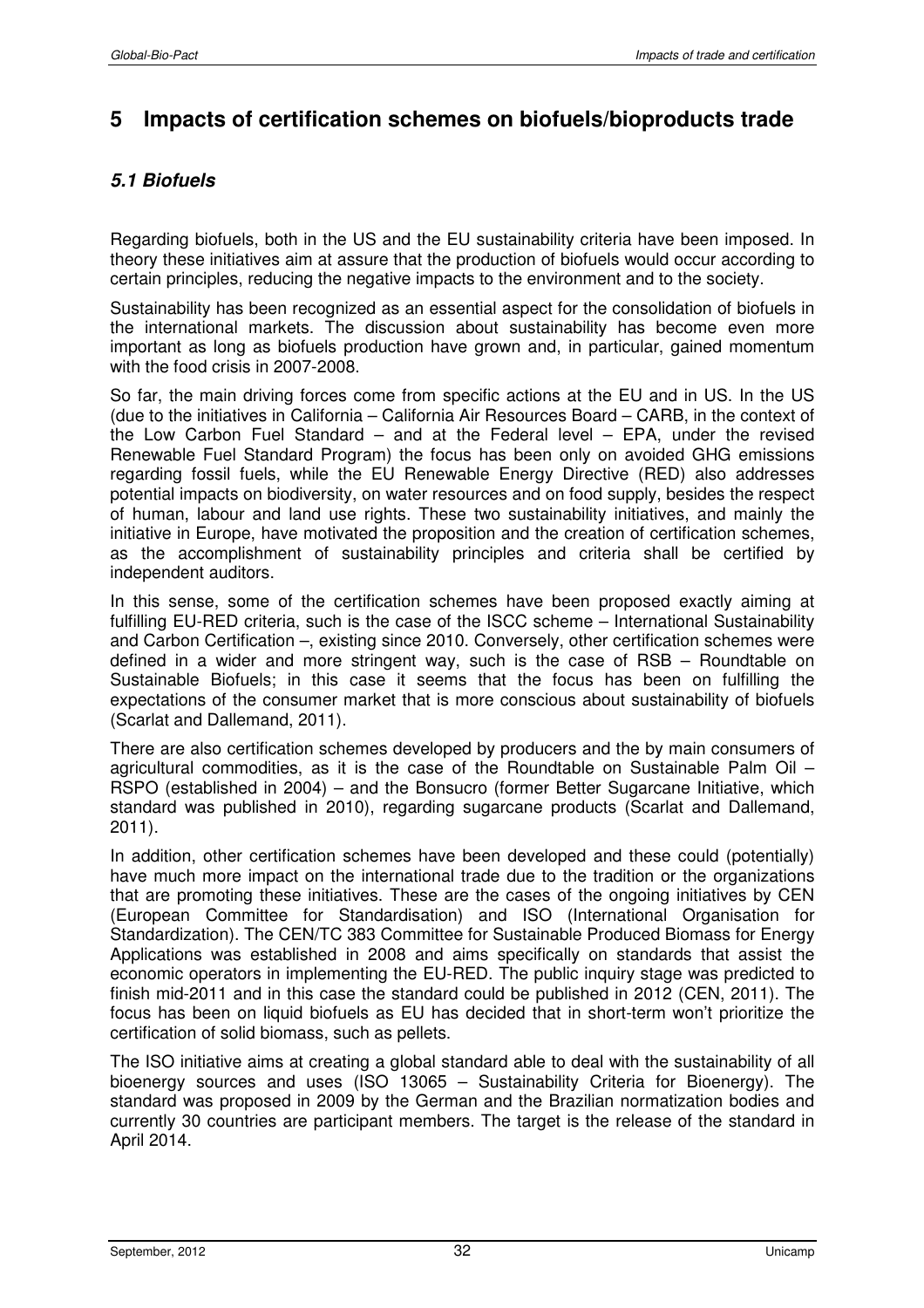The existing/proposed certification schemes include different aspects (environmental, economic and social) depending on their main goals. Table 8 summarizes information about certification schemes and the EU-RED sustainability initiative.

| Table o:                                        | Synthesis of some sustainability initiatives and certification scriemes |                                                                          |                                                               |                                                      |                                                     |
|-------------------------------------------------|-------------------------------------------------------------------------|--------------------------------------------------------------------------|---------------------------------------------------------------|------------------------------------------------------|-----------------------------------------------------|
| Scheme/Initiative                               | EU-RED                                                                  | <b>RSB</b>                                                               | <b>ISCC</b>                                                   | <b>Bonsucro</b>                                      | <b>RSPO</b>                                         |
| Aim                                             | Sustainability<br>initiative that<br>requires<br>certification          | Certification<br>scheme that<br>mainly targets<br>the consumer<br>market | Certification<br>scheme with<br>focus on the<br><b>EU-RED</b> | Certification<br>scheme for<br>sugarcane<br>products | Certification<br>scheme for<br>palm oil<br>products |
| Product                                         | <b>Biofuels</b>                                                         | Bioenergy                                                                | <b>Biofuels</b>                                               | Sugarcane<br>products                                | Palm oil<br>products                                |
| # of principles<br>and criteria                 |                                                                         | 12/37                                                                    | 6/45                                                          | $5/20^{a}$                                           | 8/38                                                |
| <b>GHG</b>                                      | Yes                                                                     | Yes                                                                      | Yes                                                           | Yes                                                  | Yes                                                 |
| Thresholds on<br><b>GHG</b>                     | 35%-60%                                                                 | 50%                                                                      | 35%<br>(currently)                                            | <b>No</b>                                            | <b>No</b>                                           |
| $LUC - direct$<br>effects                       | Yes                                                                     | Yes                                                                      | Yes                                                           | Yes                                                  | Yes                                                 |
| LUC - indirect<br>effects                       | Possibly                                                                | Possibly -<br>importance<br>recognized                                   | Possibly                                                      | <b>No</b>                                            | <b>No</b>                                           |
| Biodiversity-<br>restrictions<br>applied to HCV | Yes                                                                     | Yes                                                                      | Yes                                                           | Yes                                                  | Yes                                                 |
| Addressing<br><b>GMO</b>                        | <b>No</b>                                                               | Yes                                                                      | <b>No</b>                                                     | Yes                                                  | Yes                                                 |
| Addressing food<br>security                     | Issue to be<br>reported                                                 | Yes, as a<br>principle                                                   | Yes, as a<br>principle                                        | No                                                   | Issue<br>mentioned                                  |
| Scope of<br>economic<br>aspects<br>considered   | <b>Not</b><br>considered                                                | Includes<br>impacts over<br>the<br>community                             | Only energy<br>efficiency                                     | Only focused<br>on the<br>operator<br>viewpoint      | Includes<br>impacts over<br>the<br>community        |
| Scope of social<br>aspects<br>considered        | No specific<br>criteria but to<br>be considered                         | Detailed<br>criteria                                                     | Moderated<br>detailed                                         | Less detailed                                        | Less detailed                                       |
| How labour<br>conditions are<br>addressed       | No specific<br>criteria but to<br>be considered<br>$\sim$               | Addressed in<br>details<br>$\sim$                                        | Addressed in<br>details<br>$10 - 11$                          | Addressed in<br>details<br>$\overline{a}$            | Addressed,<br>but with less<br>details              |

| Table 8: |  | Synthesis of some sustainability initiatives and certification schemes |
|----------|--|------------------------------------------------------------------------|
|----------|--|------------------------------------------------------------------------|

Source: based on (Scarlat and Dallemand, 2011)

Notes: EU-RED – European Union – Renewable Energy Directive; RSB – Roundtable on Sustainable Biofuels; ISCC - International Sustainability and Carbon Certification.

HCV – high conservation values;

<sup>a</sup> plus two criteria in the additional section "Additional mandatory requirements under EU-RED" and six criteria in the section "Chain of custody requirements"

### **5.2 Bioproducts**

The text below is based on European Commission (2009) and reflects the main concerns regarding sustainability assessment of bio-products. Essentially, recommendations for actions and for defining sustainability schemes are presented. The main recommendation of the report are:

• The sustainability assessment should be based on all three pillars of sustainability: environmental, social and economic. While we need (to develop) tools to assess sustainability of products, we need to ensure the tools used will stimulate and not limit the development and implementation of bio-based products.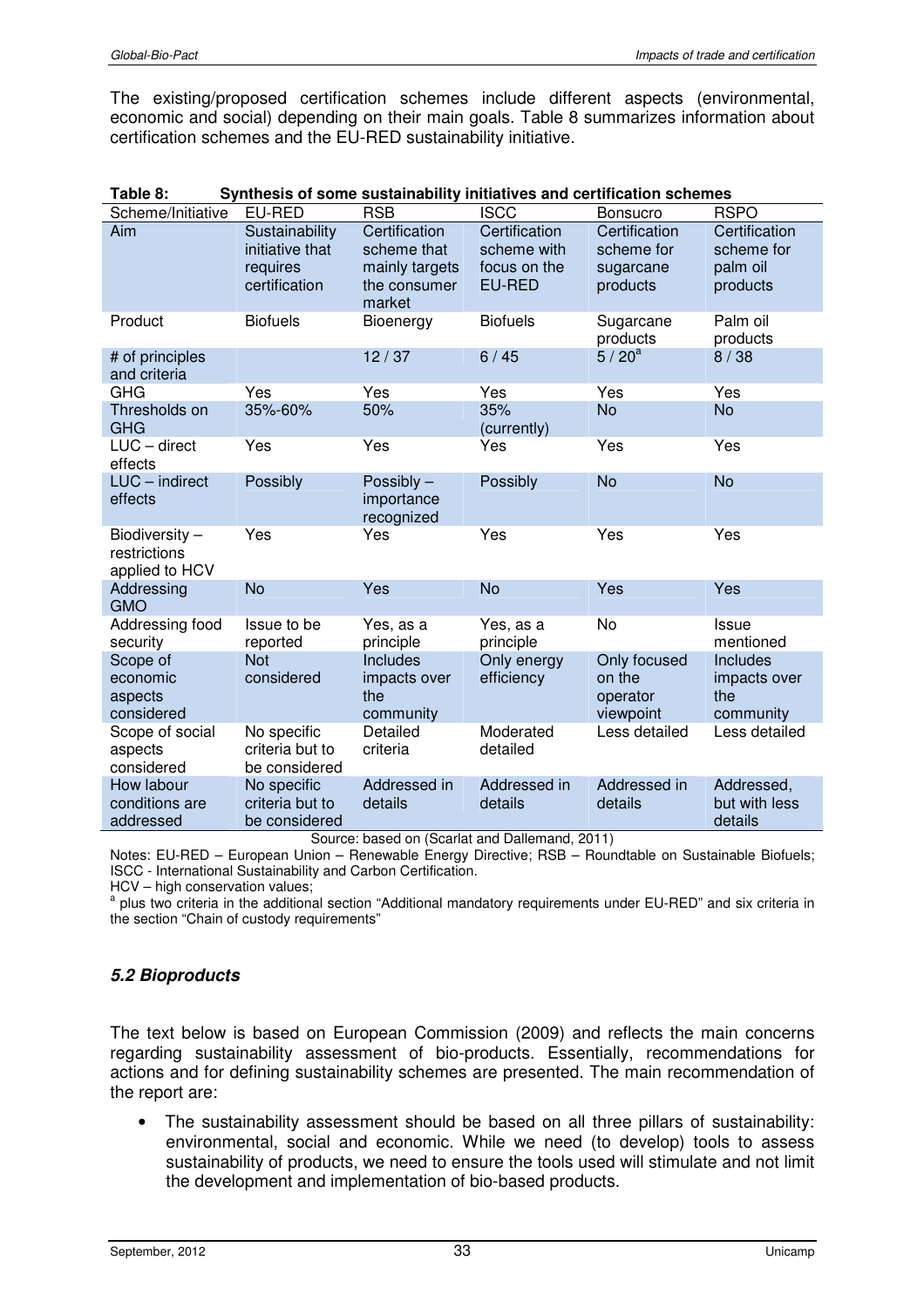- The scope of an assessment methodology should be all products including bio-based products.
- For bio-based products it is important to take into account the fact that this is an emerging sector using yet maturing technologies that will develop and improve. Comparing bio-based products and non- bio-based alternatives should ensure a level playing field for all products in the market place.
- Life Cycle Assessments (LCA) should be clear, objective, science-based and easy to handle and implement. Key factors to be taken into account (or not) in an LCA should be defined. The product life cycle can be divided into clearly defined stages (e.g. cradle to gate, gate to grave, and gate to cradle) to improve the comparability of products.
- The gathering of LCA data represents an important cost to industry which could be prohibitive for innovative products and/or SMEs. It can also be impossible to provide data for an emerging market. A research effort should be made to cover these gaps and make sensible analysis possible.
- Sustainability criteria for biofuels have been developed and included in the Renewable Energy Directive. For bio-based products it has to be verified whether these criteria are also applicable. To ensure coherence between biofuels and other bio-based products, two aspects should be considered for cross-sector harmonization: (i) the methodology to calculate GHG emissions, and (ii) the criteria for sustainable biomass production.

The currently existing European Eco-label covers bio-based products in various product groups (e.g. lubricants, detergents, plastics). The label sets environmental requirements for products on the basis of the net environmental balance between the environmental benefits and burdens, including health and safety aspects, at the various life stages of the product. Two important issues are (i) to stimulate the use of the European Eco-label for products made from renewable raw material, and (ii) to inform consumers about the meaning of the label.

The standards will help to verify claims about bio-based products in the future (e.g. biodegradability, bio-based content, renewable carbon, recyclability, and sustainability).

### **5.3 Impacts on trade**

Initiatives aiming at sustainability requirements can impose barriers for the production in new producer countries due to the limited human skills, lack of appropriate data, less competitiveness of small scale production and to the extra costs. Obviously, developing countries would face more difficulties to fulfil required criteria. A consequence would be a higher risk perception of investors, constraining investments in these countries.

On the other hand, it's clear that currently the public perception in developed countries is such that biofuels would be an acceptable option just if the main concerns about the sustainability of their production are well addressed. And there is no reason to suppose that this behaviour will change considerably in short- to mid-term.

For developing countries, with no tradition on large-scale production of biofuels, with lack of accurate data and with weaker institutions and poor governance, the compliance of sustainability criteria won't be an easy task. First, capacity building is an issue to be addressed in short-term. Second, planning and coordinated actions are required, as the production of biofuels aiming at exports will require, besides the accomplishment of sustainability criteria, fulfilment of technical standards and reliable supply. For instance, a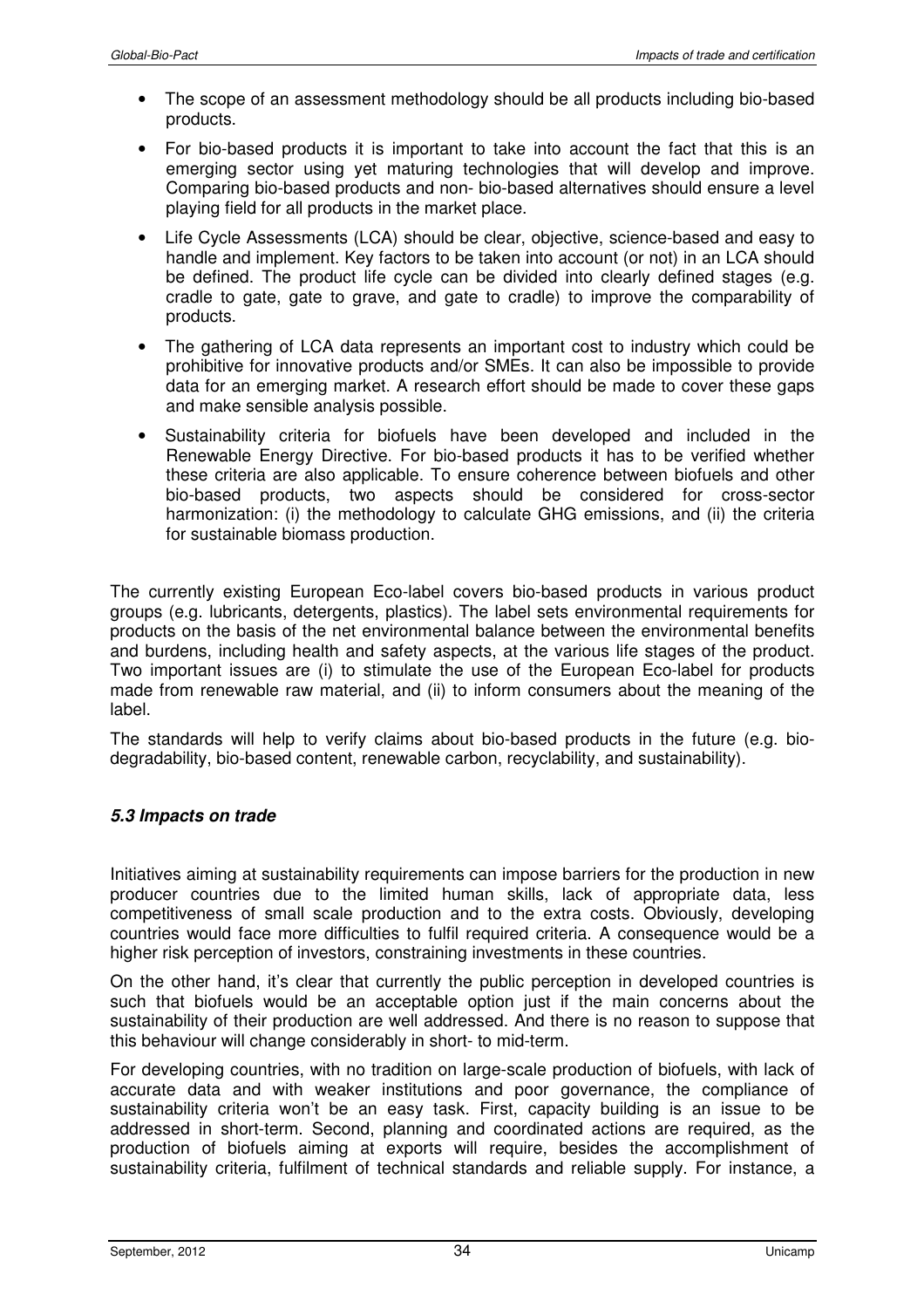good result regarding avoided GHG emissions requires high yields (and, in this sense, sitespecific development of species are necessary), coordinated actions, good logistics, etc.

In this sense, it seems that the only way for moving forward in concrete basis is with a strong participation of developing countries along the whole process. This should give them the opportunity to understand the reasons of such initiatives, for evaluating what is possible to do in short-term and also give them the opportunity of defining priorities by themselves.

It is not possible to foster a larger consumption of biofuels without a real international trade and, in addition, large-scale production will require a strong participation of developing countries. Moreover, it is fundamental to understand that sustainability is all about continuous improvement. The sustainability of biofuels shall be induced along the years and principles and criteria should be defined not aiming at an ultimate short-term standard, but rather rational and feasible mid to large-term solutions.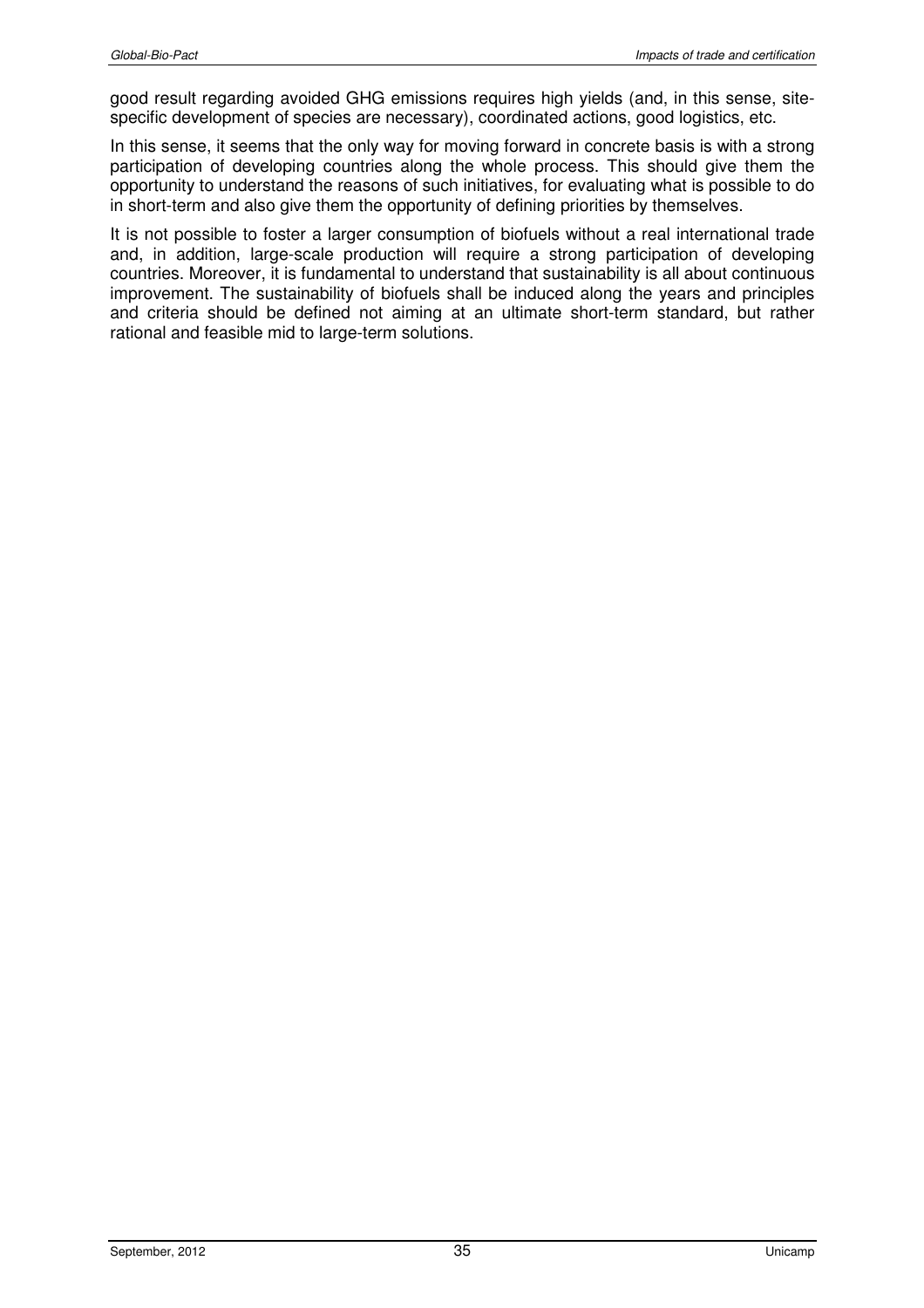# **6 Concluding remarks**

Trade of ethanol, biodiesel and wood pellets is growing, but the volumes traded are still low. The international bioenergy trade is both supply and demand driven, despite the fact that the demand has been induced by national policies, as mandates. Up to now, import duties have largely influenced trade volumes, and tariff preferences are the main driver of trade routes.

Up recently (end of 2011), the international trade of liquid biofuels was strongly influenced by regimes imposed by US and EU. In early 2012, in US, there was an important change on trade regimes for biofuels but, the information available so far is not enough for an analysis of the ongoing impacts.

In the case of pellets, the main consumer market has been EU and the main exporters have been US and Canada. In comparison to liquid biofuels, trade regimes have been much less restricted for pellets.

Conversely, the production of other bio-products (e.g. chemical and materials) has been small. One of the most important appeals for such products is their potential benefits to the environment and to the society and, consequently, sustainable production will be an essential condition for reaching the most important markets.

According to one the studies quoted in this report, in 2020 almost 50% of the biofuels demand would be in EU and North America (mostly US) and almost 30% in Latin America (mostly Brazil). The balance of the demand would be in China and other Asian countries. In this sense, biofuels trade will become increasingly important and can help trigger investments and mobilise biomass potentials in certain regions.

As long as the technologies of second generation biofuels develop, the production of liquid biofuels would be more concentrate in countries that dominate such technologies and/or the consumption is higher. Raw biomass could be supplied by the regions with higher potential for the production and, in principle, certain biofuel trade routes could only exist for a limited period.

A very recent proposal at the European Union can completely change the current picture. In September 2012 it was announced that EU can impose a limit on the use of crop-based biofuels and also an end (after 2020) to the subsidies applied to them. Under the proposal, the use of first-generation biofuels would be limited to 5% of total energy consumption in the EU transport sector in 2020, while crop-based fuel consumption currently accounts for about 4.5% of total EU transport fuel demand.

While most markets of non-industrial pellets are largely self-sufficient, markets of industrial pellets depend on the import from outside the EU. Industrial pellet markets are relatively mature, compared to non-industrial ones, because of their advanced storage facilities and long-term price-setting, but depend on the establishment of public support schemes.

The market for pellets is growing rapidly mainly in Europe and in a smaller extent in North America and in Asia. The European market will require a significant share of imports, mainly of industrial pellets; so far the main suppliers are Canada and US, but there are good opportunities for new players.

Regarding sustainability requirements, a decision by EC is that specific criteria are not necessary for solid biomass (EC, 2010), but the main consumers have decided to adopt their own criteria. As sustainability requirements have been demanded by the main consumers, the tendency in short-term is the harmonization of certification schemes.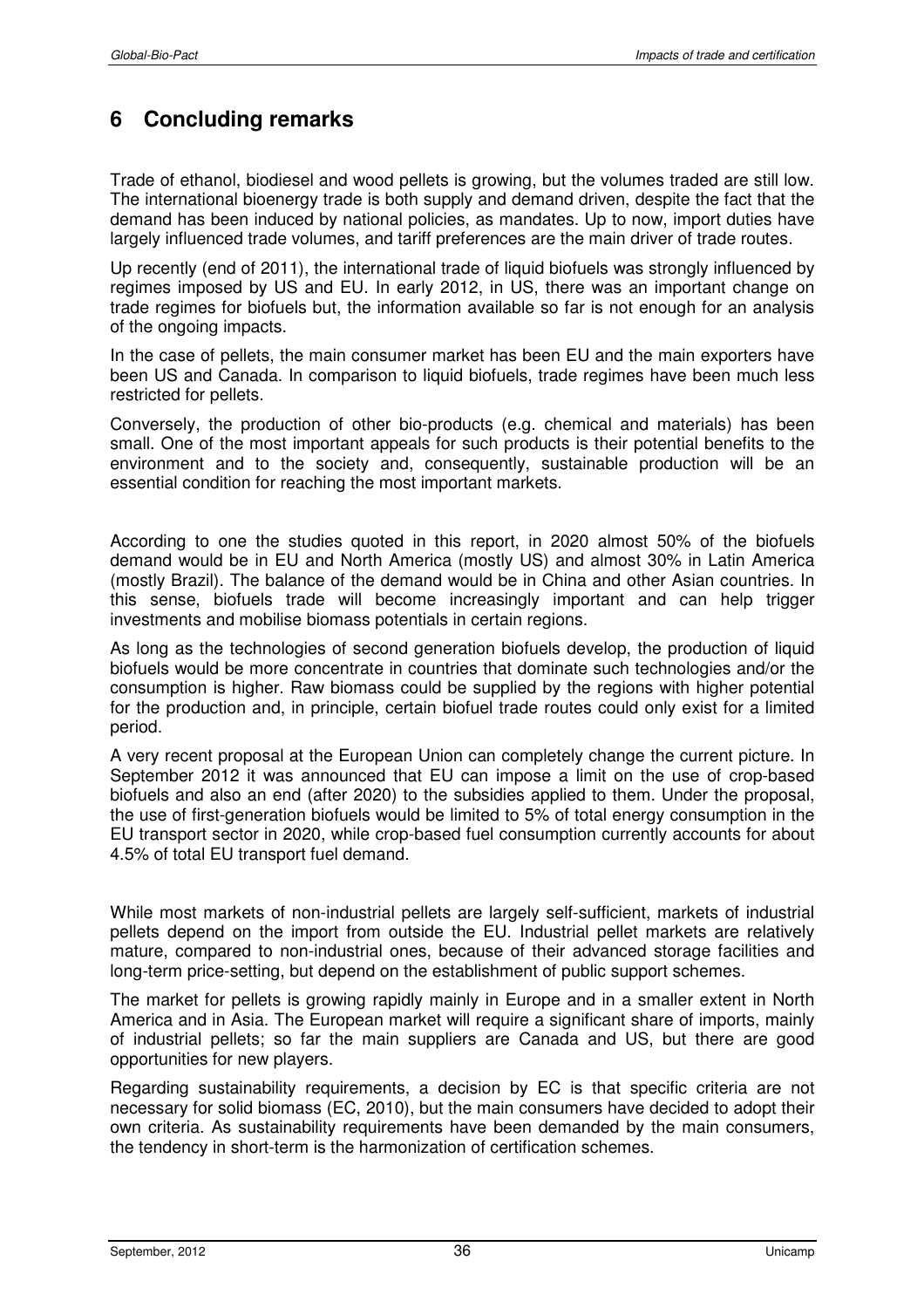There is a growing interest regarding bio-products despite the fact the market is more characterised by niches. The main appeal is the sustainability of such products and certainly certification will be required in short-term. The first initiatives regarding certification are based on the existing schemes for biofuels. A clear tendency seems to be the production of advanced bio-products (and also advanced biofuels) in the developed countries, in the socalled hub-harbours, using feedstock imported from developing countries.

Considering the six countries specifically addressed in the Global Bio-Pact project, those with large potential for the production of biofuels (and in some sense also with potential for bioproducts production) are Argentina and Brazil. This statement is due to land availability, the existing infra-structure, the tradition on the production of agricultural goods, and the production stage regarding sustainability. Indonesia has also reasonable potential, but at this moment sustainability has been a constraint for a reasonable share of the production (e.g., of palm oil). Costa Rica and Tanzania have constrains due to small land availability and the lack of infra-structure, respectively. And, finally, Mali, is the country with lower possibilities of becoming an exporter of biofuels/bio-products.

Considering the time horizon of 8-10 years, sustainability requirements and certification schemes won't be a severe barrier for exporting biofuels/bio-products, at least for the countries with potential of producing reasonable volumes in such period. This is the case of Argentina and Brazil, but Indonesia can face difficulties. A country like Tanzania has a limited potential of being an exporter of biofuels/biomass and it'll be a challenge starting the production fulfilling the requirements imposed by Europe and in US.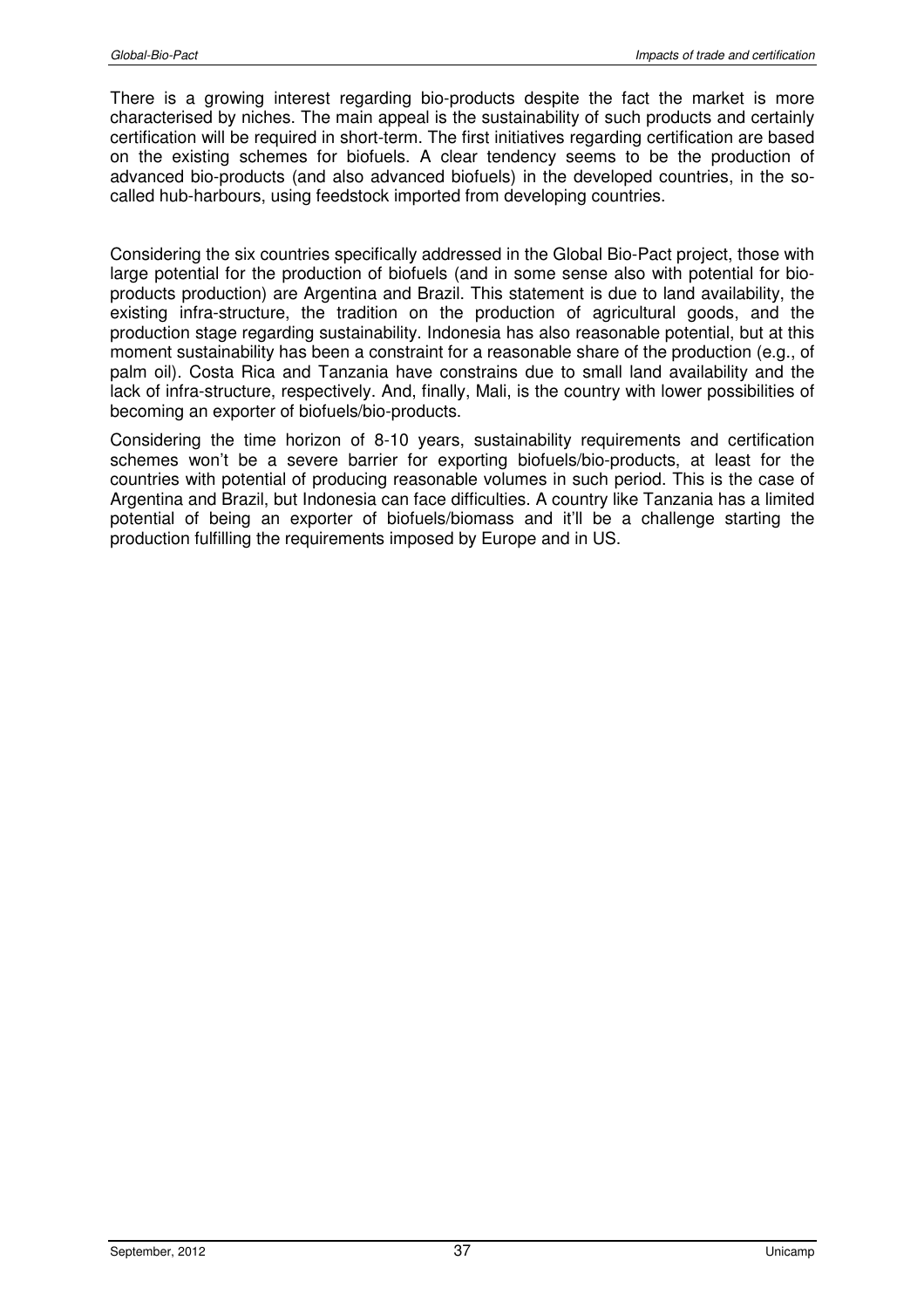# **References**

Accenture (2012). Round Table 2012 – From Harbor to Hub: Port integration in the Biofuel Supply. Information available at http://www.accenture-blogpodium.nl/latest-post/rt2012 harbortohub-biofuels/.

Berger. R. (2012). Bio-Based Economy in the EU vis-à-vis Malaysia's Model for Bio-Economy Development. Presentation at EU-Asia Biomass Best Practices and Business Partnering Conference 2012.

BP (2012) Statistical Review of World Energy. Avalianle at bp.com/statisticalreview. 2012.

- CEN European Committee for Standardization (2011). Information available at www.cen.eu/cen.
- CSES Centre for Strategy & Evaluation Services (2011). Final Evaluation of the Lead Market Initiative. Final Report.

European Commission (2009). Taking Bio-based from Promise to Market. Measures to promote the market introduction of innovative bio-based products.

FAO (2012) Food and Agricultural Organization of the United Nations. Data available at www.faostat.org

Goh, C., M. Cocchi, et al. (submitted 2012). "Wood pellet market and trade: A global perspective." Biofuels, Bioproducts and Biorefining.

Hennissen, B. (2011). Bio port Rotterdam – Gateway to Europe.

IEA – International Energy Agency (2010). Energy Technology Perspectives 2010. Paris.

IEA – International Energy Agency (2011). Technology Roadmap – biofuels for transport. Paris.

IEA – International Energy Agency (2012). Statistics database. Available at www.iea.org

- Koop, D, Morris, C. (2011). Global sustainability criteria for wood pellets. Available at http://www.renewablesinternational.net/global-sustainability-criteria-for-woodpellets/150/515/32395/.
- Laborde, D. (2011). Assessing the Land Use Change Consequences of European Biofuel Policies. Final Report, IFPRI.
- Lamers, P., C. Hamelinck, et al. (2011). "International bioenergy trade-A review of past developments in the liquid biofuel market." Renewable and Sustainable Energy Reviews **15**(6): 2655-2676.
- Lamers, P., M. Junginger, et al. (2012). "Developments in international solid biofuel tradeâ€"An analysis of volumes, policies, and market factors." Renewable and Sustainable Energy Reviews **16**(5): 3176-3199.
- Pirraglia, A, Gonzalez, R, Saloni, D. 2011. Wood Pellets: An Expanding Market Opportunity. Biomass Magazine. Available at http://biomassmagazine.com/articles/3853/wood-pelletsan-expanding-market-opportunity/.
- REN21 (2012) Renewable Energy Policy Network for the  $21<sup>st</sup>$  Century. Renewable 2012 Global Status Report.
- Ryckmans, Y. (2011). Initiative Wood Pellets Buyers Sustainability criteria for solid biomass in large scale power plants. Presentation at the IWPB Meeting, Rotterdam.
- Scarlat, N, Dallemand, JF. (2011). Recent developments of biofuels/bioenergy sustainability certification: A global overview. Energy Policy, 39, 1630–1646.